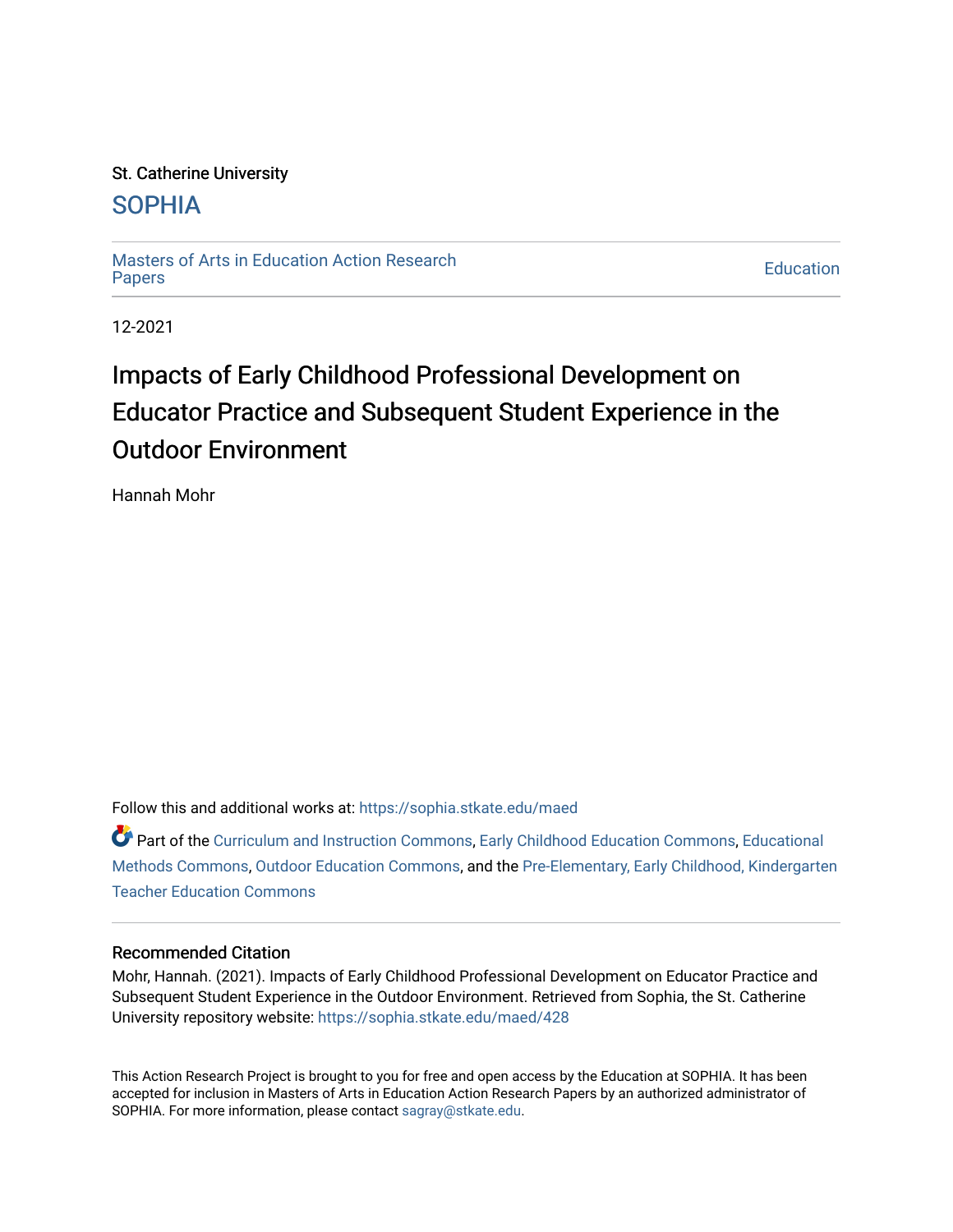## Running Head: PROFESSIONAL DEVELOPMENT AND OUTDOOR PLAY

# **Impacts of Early Childhood Professional Development on Educator Practice and Subsequent Student Experience in the Outdoor Environment**

Submitted on December 19, 2021

In fulfillment of final requirements for the MAED degree

Hannah MW Mohr

Saint Catherine University

St. Paul, Minnesota

Advisor \_\_\_\_\_\_\_\_\_\_\_\_\_\_\_\_\_\_\_\_\_\_\_\_\_\_\_\_ Date \_\_\_\_\_\_\_\_\_\_\_\_\_\_\_\_\_\_\_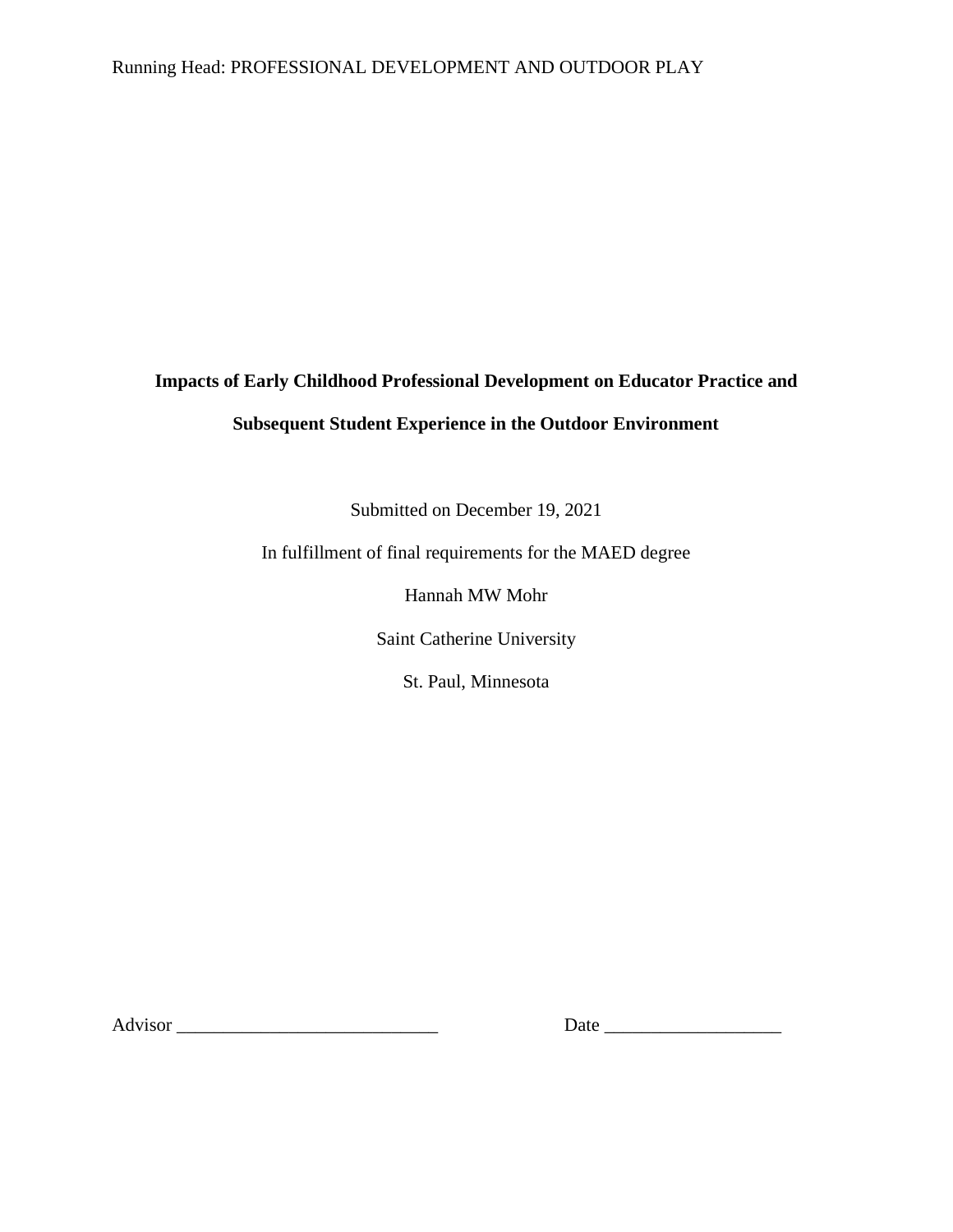## **Acknowledgements**

I want to thank my Head of School for encouraging my continued learning and research, the assistant guides who opted to participate in my study, and the families who supported this project. I also want to thank the faculty at Saint Catherine University and my project coach, Emily Leutgeb for guiding me throughout this journey. Finally, I would not have been able to pursue this degree without this continued support and encouragement of my family.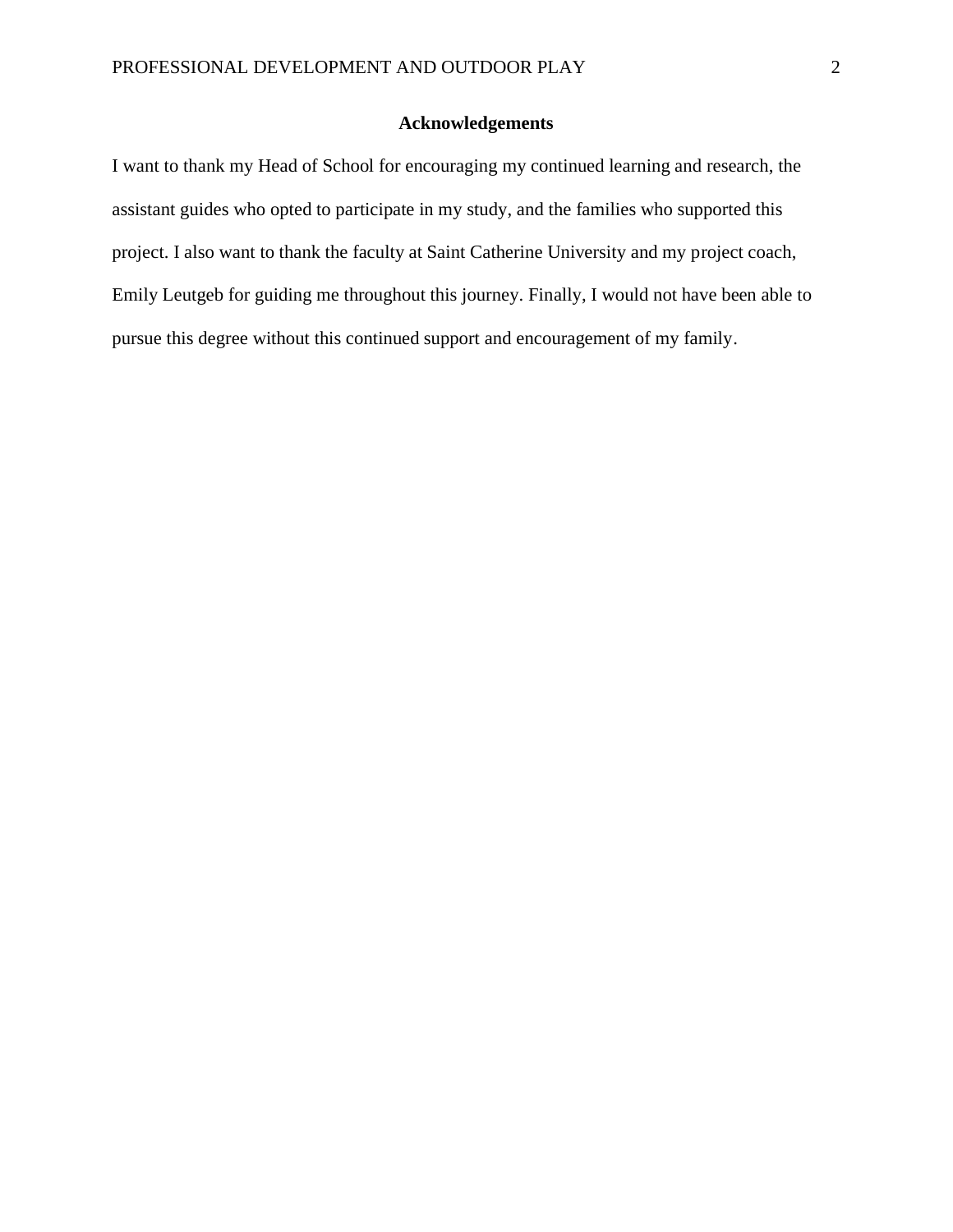### **Abstract**

The purpose of this project was to study the impact of professional development on early childhood educator practice and its subsequent effects on toddlers' experiences with Risky Play in the outdoor environment. The setting of this project was a toddler classroom within a Montessori school in Missouri. The population for this action research study was three adult assistant guides with varying levels of experience with Montessori and early childhood education and 10 students in a Montessori toddler classroom between the ages of 17 and 32 months. The intervention consisted of a professional development workshop related to Montessori philosophy and benefits of outdoor Risky Play paired with daily reflective journaling. Data collection included my observations, participant journals, interviews, and an attitude scale. As a result of the study, adult participants intervened with children's play less often and in more constructive ways, and children had more positive experiences in the outdoor environment. In response to this study, future actions include implementing a classroom culture of continued coaching and reflection.

*Keywords:* professional development, outdoor play, Risky Play, toddlers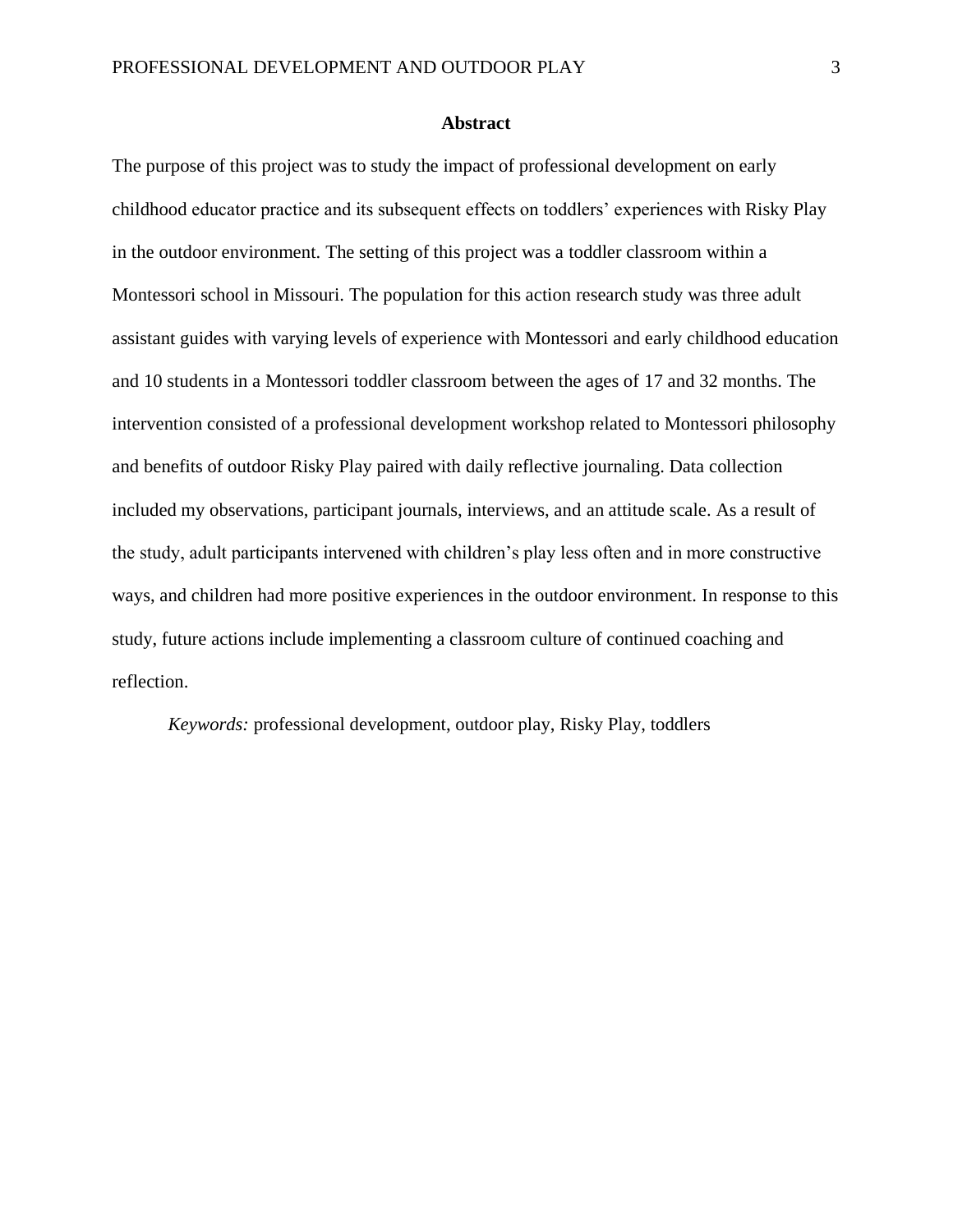When I began my graduate degree, I had just stepped into a role at a school that was brand new to me. One of the things that drew me to this school was the vast opportunity for outdoor activity beyond the fences of the playgrounds. After all, research has shown that experiences in natural settings have numerous benefits for both adults and children (Brussoni, et al., 2017; Harper, 2017; Ulrich, et al., 1991; Ulset, et al., 2017; Wells & Evans, 2003). As I settled into my new classroom, I spent a lot of time observing and following the routines to which the adults and children had become accustomed. I noticed that those natural spaces which I so admired were not being used. I soon learned that the adults of this particular classroom had made the decision to stay within the comfortable confines of the playgrounds rather than venturing out into the natural spaces. I also observed children who played joyfully when exploring the sticks, trees, rocks, and dirt they could find within the playgrounds. My response to this observation was to venture past the fences and into the woods to allow for their more complete exploration of the elements.

The outings that followed gave me an opportunity to understand the reality of adults consistently redirecting children and prohibiting many of their behaviors in the outdoor environment. The children exhibited a desire to engage in a type of play called Risky Play (Harper, 2017), including climbing, running, handling sticks and rocks, and rough and tumble. This category of play affords children opportunities for gain that may outweigh the potential for harm. The classroom teachers tended toward a focus on the potential harm, stopping the activities before the children were able to experience their benefits. Within my first few months in my new role, I identified a need for improving the children's experiences in the outdoor environment. I considered how research that argues for outdoor experiences and Risky Play paired with studies that declare the importance of adults understanding their benefits. I identified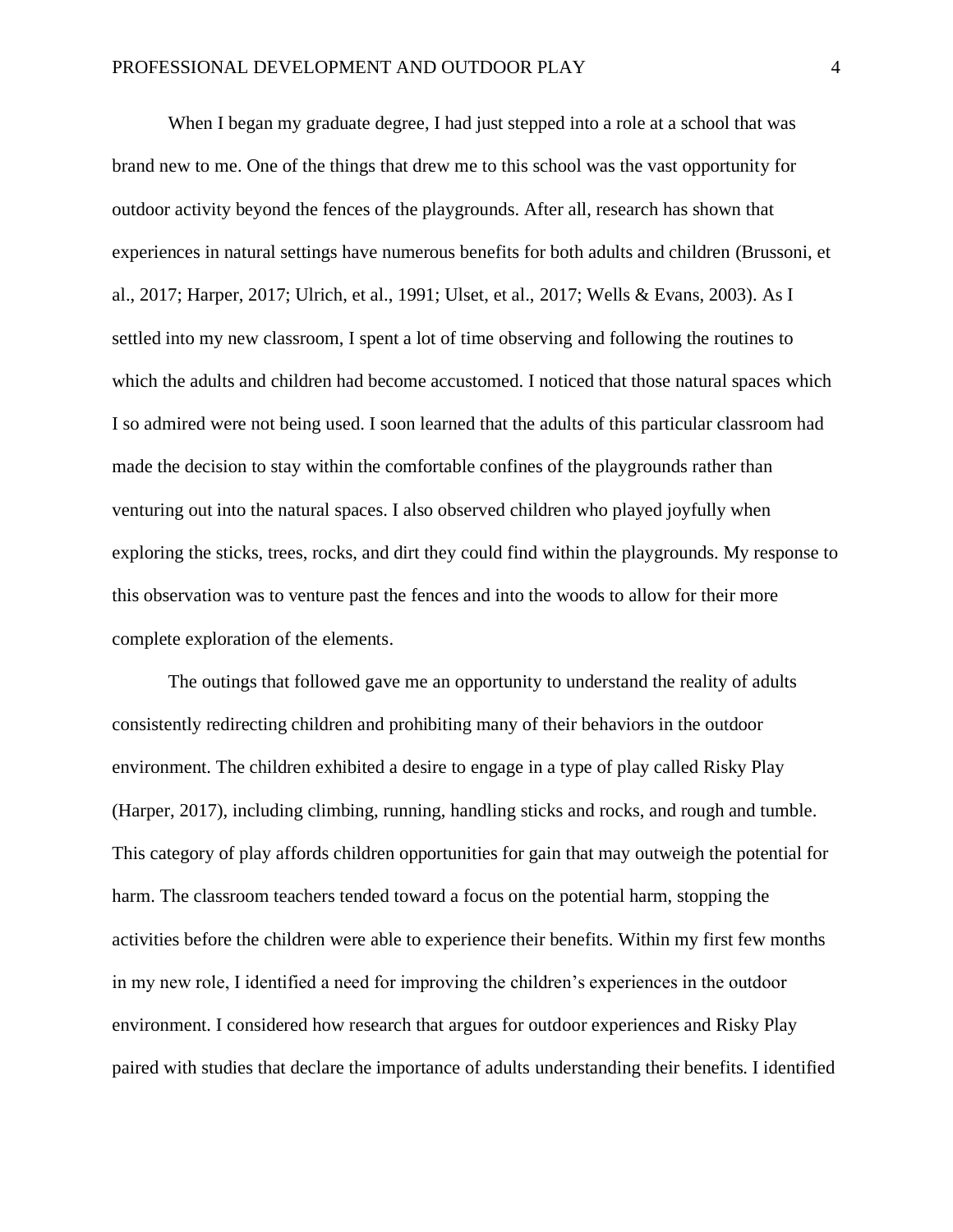a gap in the research regarding the impact of changed practice on children's experiences, and I devised the following action research plan.

This project took place in a toddler classroom at a private Montessori school in Missouri. The Montessori Method is a child-centered approach to learning that follows the children's interests, encouraging freedom within limits and the development of self discipline. The participants were three adults in the roles of assistant guides and ten children between the ages of 17 and 32 months. To begin, the adults attended a workshop in which they learned about the Montessori outlooks on nature play and preparation of the adult and the benefits of outdoor Risky Play. They then participated in almost three weeks of daily, one-hour outings into the woods behind our school accompanied by reflective journaling, a process which has shown to increase success rates of professional development measures (McMillan, et al., 2012; Peleman, et al., 2018). By the end of the three-week period, I hoped to identify positive impacts of the workshop on the adults' decisions to allow or restrict play in the outdoor environment and, subsequently, on the children's overall experiences. Findings showed that the adults chose to intervene less often and in more supportive ways after the professional development workshop. This directly related to children's improved experiences with outdoor Risky Play.

#### **Theoretical Framework**

In order to work with the youngest children, teachers mustook inward, analyze their childhoods, and rethink potential biases (Montessori, 1966). Montessori's Theory of the Prepared Adult emphasizes the importance of teachers' internal efforts in addition to the work they conduct outwardly with the children. The following study is guided by this theoretical framework. Montessori's pedagogy relies on the careful preparation of each part of the environment; while the outward environment is comprised of developmentally appropriate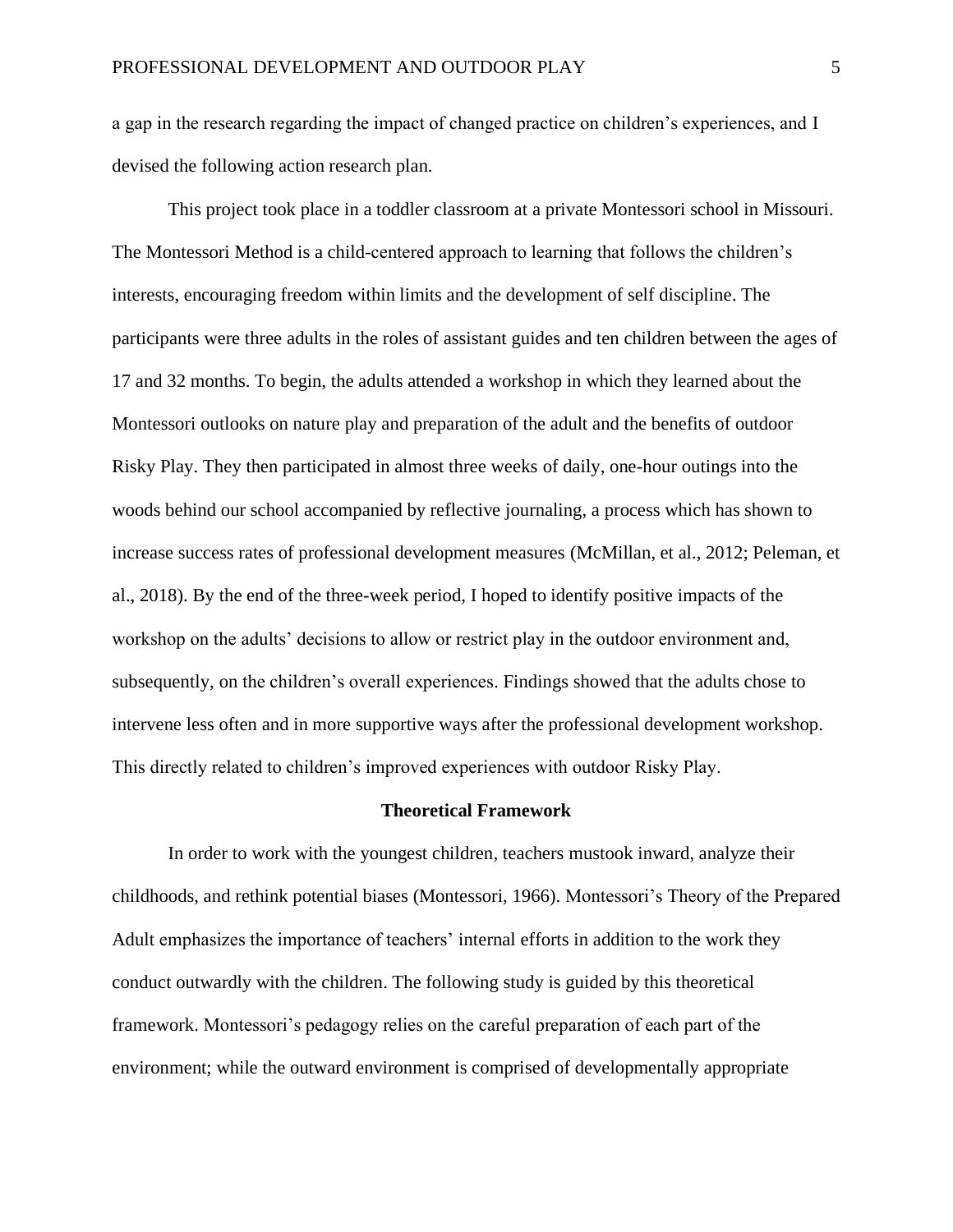materials in response to extensive observations of the children, the teacher's internal environment must be formed by considerable introspection. Montessori (2012) claimed that "the adult, the child, and the environment are a trinity" (p. 123), arguing for the importance of the prepared adult in tandem with the prepared environment to best support the needs of children. Even more explicitly, Montessori (1966) required that the followers of her method engaged in "systematically studying [themselves] so that [they] can tear out [their] most deeply rooted defects, those in fact which impede [their] relations with children" (p. 149). The preparation of adults is crucial to their relationships with the children in their care.

In my classroom, I have conducted extensive observations of the adults' interactions with the children, especially in the outdoor environment. I have found that the adults regularly intervene with the children's experiences, diminishing their quality. Though the outdoor environment is beautiful and filled with opportunity for learning, the children have previously been prevented from taking advantage of its potential. This could be a direct result of the adults' lack of preparation. Internal biases about risky outdoor play can be reflected in restrictions placed upon students by their teachers. In order to provide the greatest opportunity for development in the outdoor environment, the adults must revisit Montessori's Theory of the Prepared Adult.

Without unneeded intervention by adults, children have the potential to benefit greatly from experiences in nature. From stress relief (Ulrich, et al., 1991; Wells & Evans, 2003) to improved cognitive functioning (Harper, 2017; Ulrich, et al. 1991; Ulset, et al., 2017), children must be allowed to explore their outdoor environment in order to profit from it. Adults can interfere with children's learning when they have yet to revisit their own experiences in nature and rethink subsequent feelings about outdoor Risky Play. Montessori's Theory of the Prepared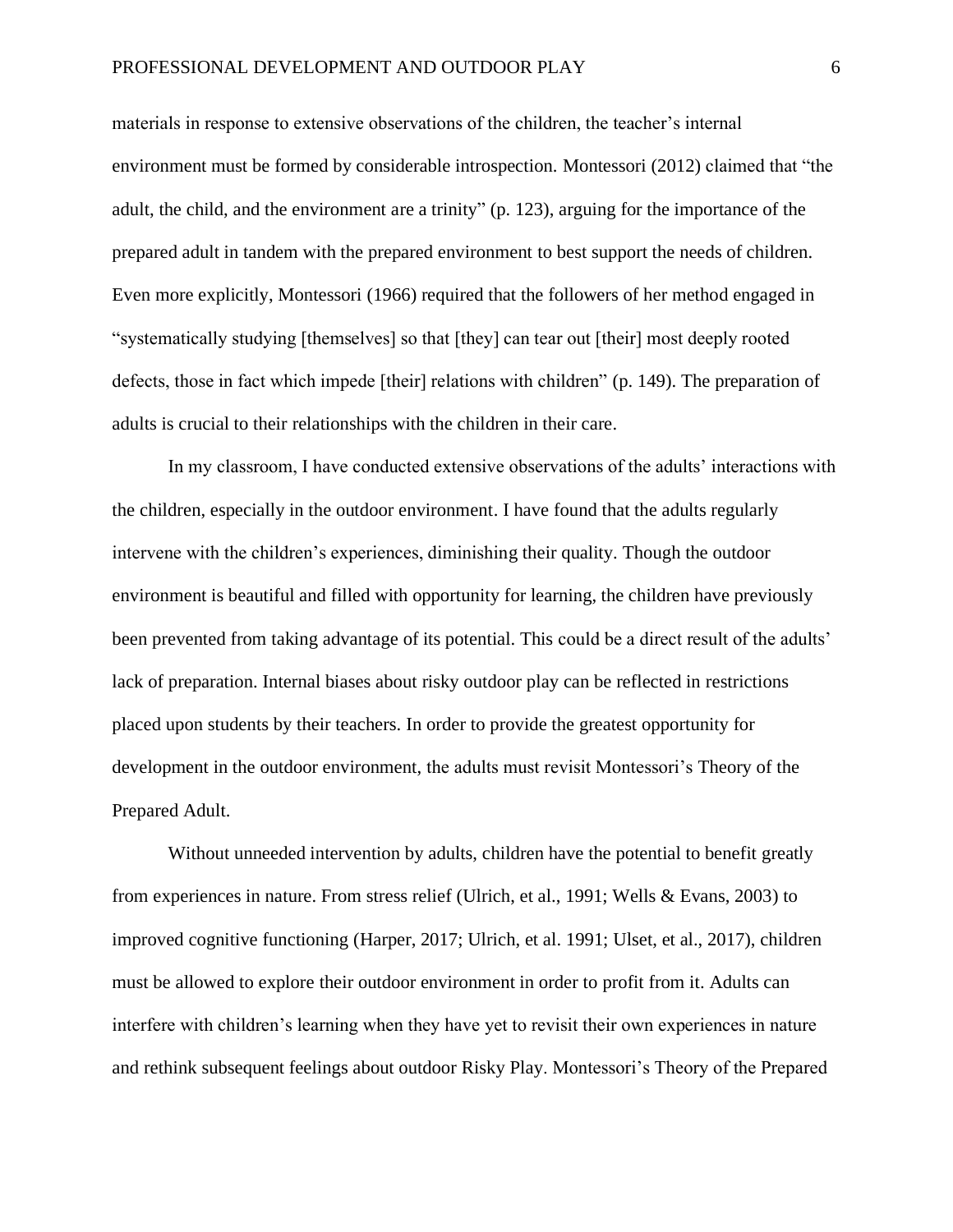Adult argues for the importance of teacher reflection to best support children's learning, and thus provides a useful framework for guiding this research study.

### **Review of Literature**

A significant body of research shows a myriad of benefits children stand to receive from having general exposure to nature and, more specifically, experience with outdoor Risky Play. In childcare and early learning centers, the opinions and practices of adults may affect the quantity and quality of those experiences. The objectives of this literature review are first to explore the impact of outdoor Risky Play on children's wellbeing and cognitive functioning then to analyze the information that exists on the effects of professional development on early childhood educators' practice. Finally, it will draw connections between revisions in practice and children's overall participation in the outdoor environment. The research argues that, for healthy development, children should be allowed to experience nature extensively in their earliest years (Bento & Dias, 2017) but preconceived ideas about outdoor activity and subsequent practices of their caregivers may prove to interfere with their development. The purpose of this research is to discover whether when early childhood educators gain a greater understanding of the benefits of outdoor Risky Play, they provide more vital opportunities for children's learning.

### **Impacts of Experiences with Risky Nature Play**

Throughout the literature, there exists a solid consensus that experience in nature results in overwhelmingly positive outcomes for both adults and children (Brussoni, et al., 2017; Harper, 2017; Ulrich, et al., 1991; Ulset, et al., 2017; Wells & Evans, 2003). In one of their landmark studies, Ulrich, et al. (1991) conducted an intervention in which they first presented their subjects with a stress-inducing video on preventing workplace accidents. The stressor was followed by another video of one of six everyday settings, four of which were natural (including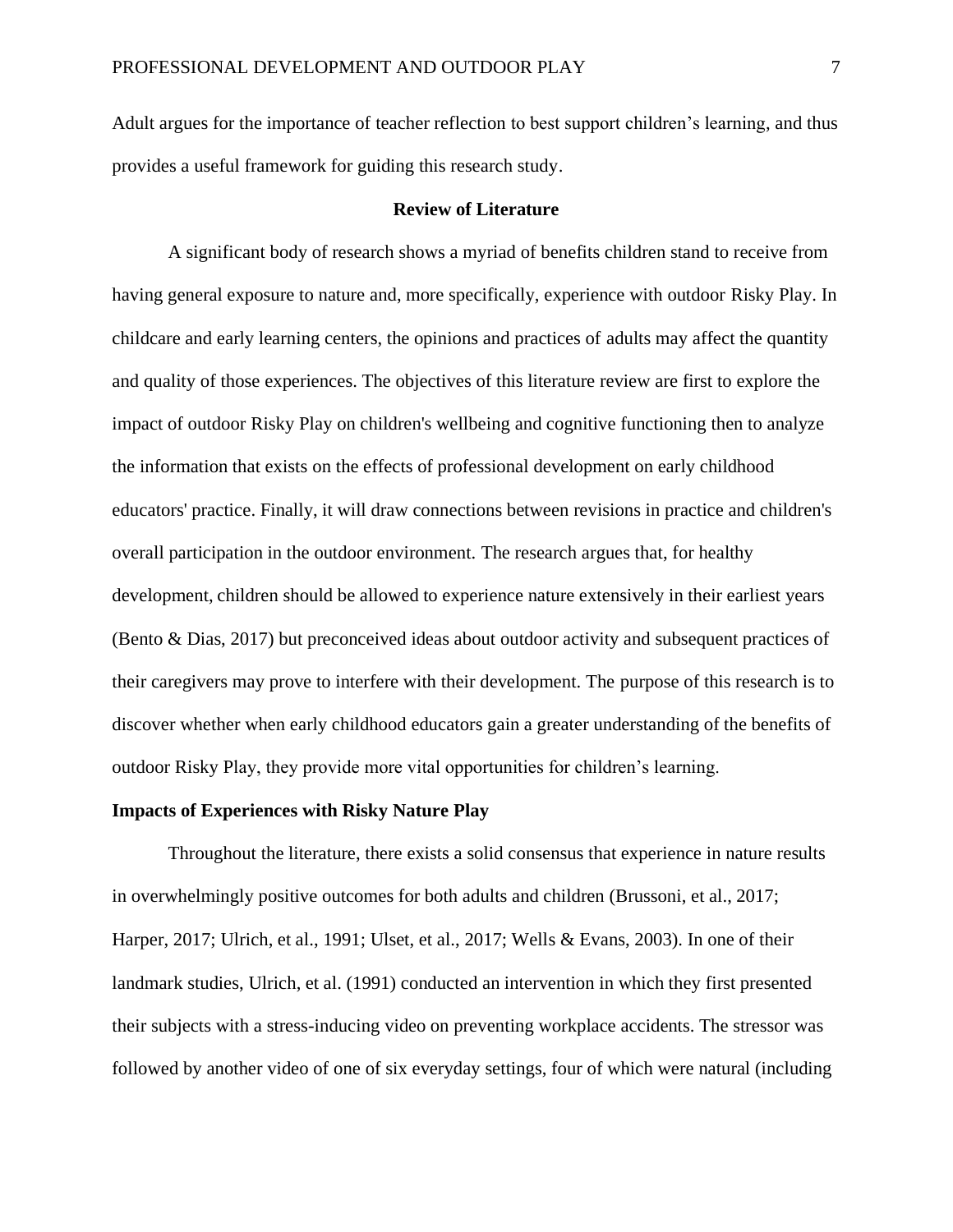vegetation or water with the absence of human-made features) while two were urban. Ulrich, et al. (1991) collected measured physiological and self-reported emotional data. They discovered that natural settings had restorative effects for their subjects both physiologically and emotionally and even fostered sustained attention compared to urban settings. This study shows that viewing nature short-term has a restorative effect, but it is necessary to note that these particular results cannot be generalized to longer-term experiences in nature. In contrast, Wells & Evans (2003) discovered that consistent access to nature did have a calming effect on children. They observed that nature moderated "the effects of stressful life events on children's psychological distress" (p. 320). While children were more likely to exhibit significant psychological distress if they were exposed to significant risk, they found that those with access to natural environments showed convincingly less psychological distress regardless of risk exposure. Harper (2017) agreed that nature play encourages positive coping mechanisms and subsequent resilience in children who encounter adversity. As a calming mechanism, nature's impact is undisputed in the literature.

Studies show that sustained attention and a decrease in hyperactivity can also come from experiences with nature (Harper, 2017; Ulrich, et al., 1991; Ulset, et al., 2017). Ulset, et al. (2017) conducted a longitudinal experiment in Norway with 562 children at 28 centers; the children were between 12 and 78 months when the study commenced. Through the annual use of the Strengths and Difficulties Questionnaire, they collected teachers' observations of children's behavior at each center. They discovered that children between the ages of four and seven who attended centers where they spent more time outside exhibited greater concentration and less hyperactivity than those who spent fewer hours outside. Similarly, Ulrich, et al. (1991)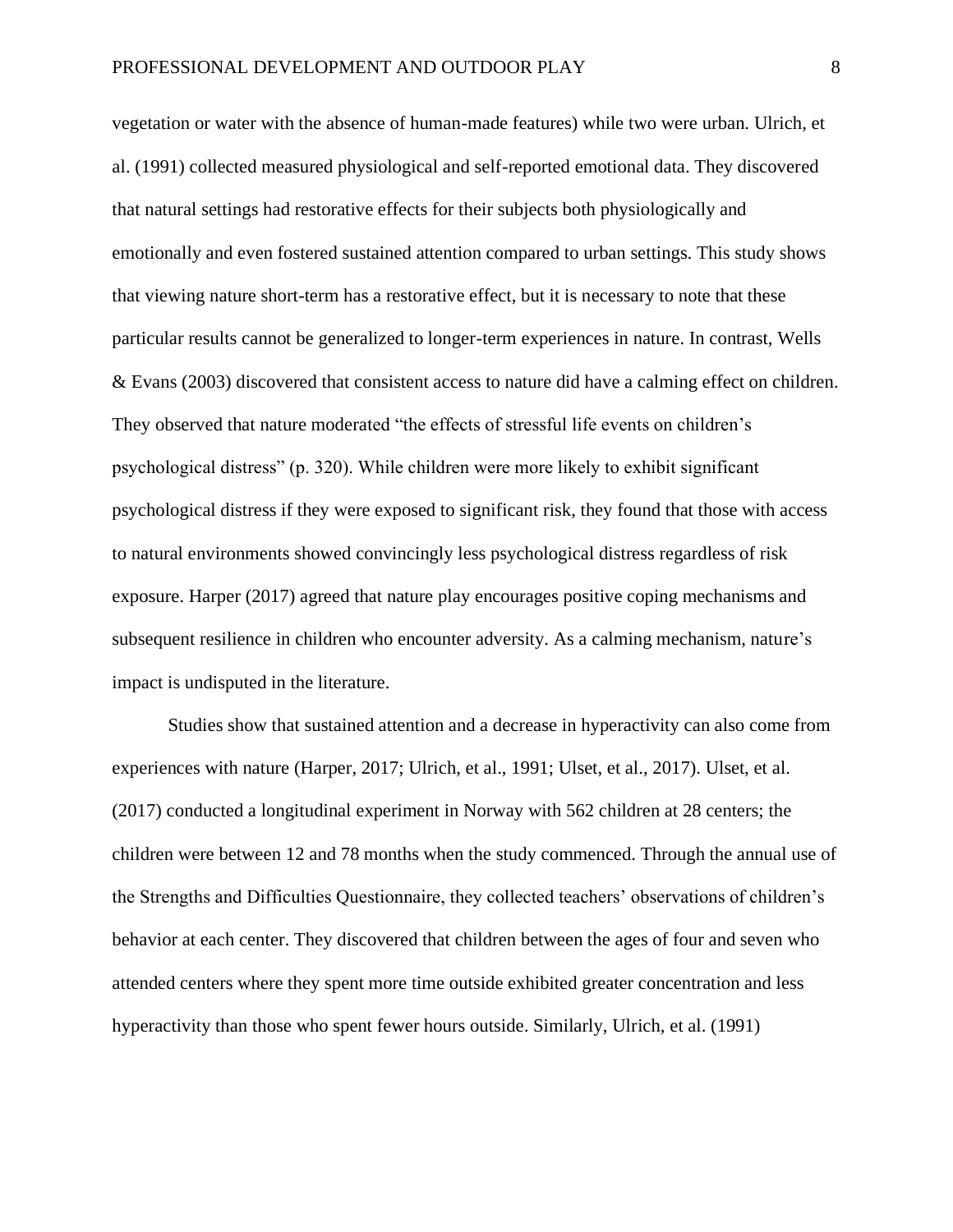speculated that natural views were more calming in their study because they held attention without effort on the part of the subjects.

Finally, natural areas may encourage physical activity and be a catalyst for socialization. In one study, Brussoni, et al. (2017) observed decreased physical activity as a result of their intervention, which consisted of improving the quality of the outdoor play spaces at two centers. In others, Harper (2017) and Ulset, et al. (2017) argued that physical activity increases as a result of time in nature. The findings of Brussoni, et al. may be attributed to a decrease in hyperactivity or increase in engagement rather than an inherent decrease in physical activity due to the nature of their intervention. Additionally, their findings were inconsistent between centers, so it could be contended that the discovered decrease in physical activity lacks the weight to counteract the larger body of research. On the other hand, it is important to note their agreement with other researchers on the impact of natural play spaces on children's socialization. The study found "significant positive effects on children's play, social behaviors, and mental health" (Brussoni, et al., 2017, p. 144). Wells & Evans (2003) add to the conversation with their inference that the buffering effect of nature may be contributed to its support of peer attachment.

Pairing with the insights that nature has a positive impact on children's wellbeing and cognitive functioning is the literature that argues the importance of outdoor Risky Play to their development. While danger may produce a countereffect to nature's calming influence (Ulrich, et al., 1991), risk is key to developing problem-solving and social skills and a sense of competence (Harper, 2017). Harper (2017) differentiates between hazards, which present only the possibility of a negative outcome, and risks, which offer an opportunity for gain alongside the potential for harm. Adults must make space for the latter because children will never know how to identify risk for themselves if they are never allowed. As cited by McFarland & Gull-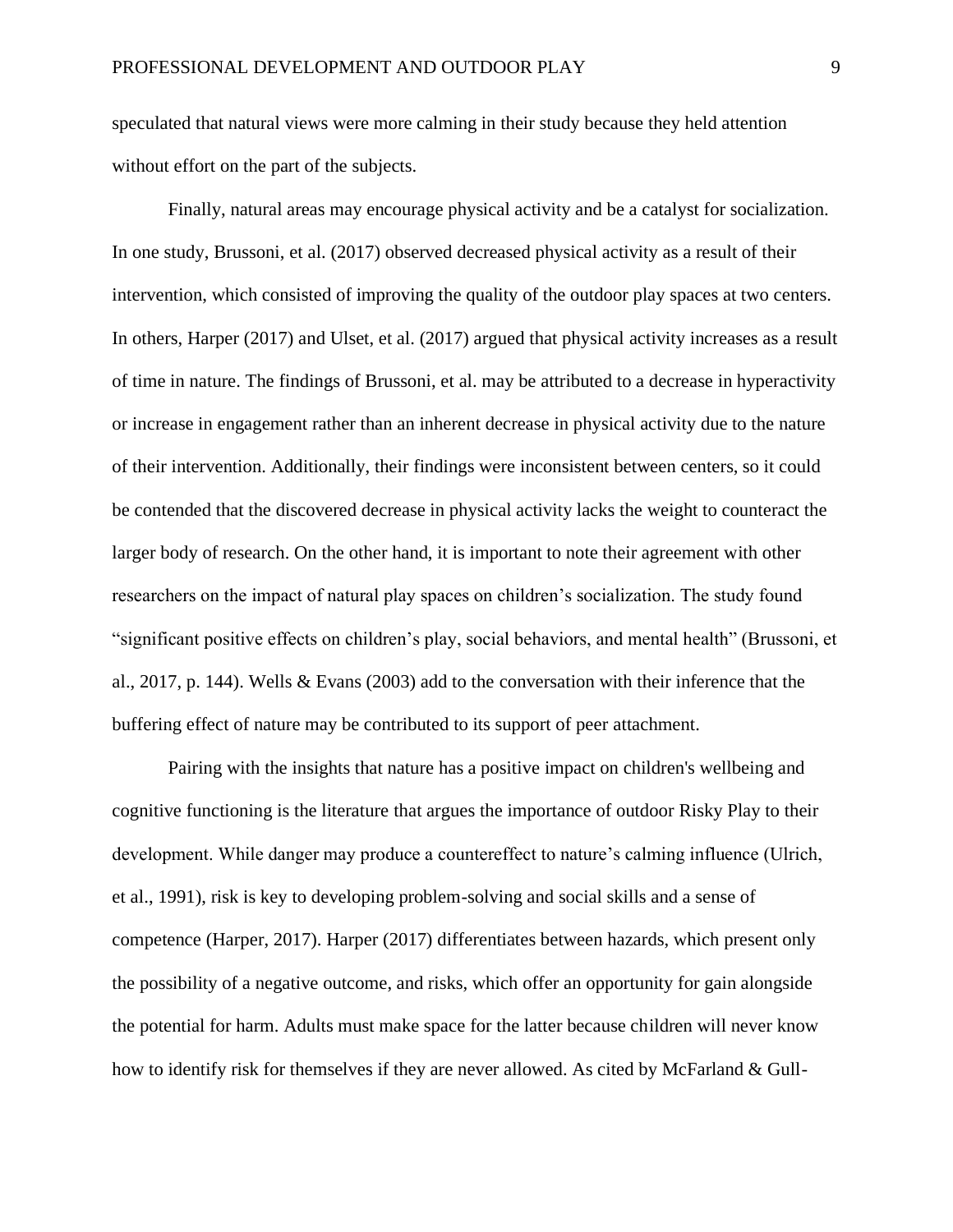Laird (2018), Warden (2011) asserts that "the adult role is to remove hazards that the children do not see, not the risks within the play" (p. 161). Risky Play consists of purposeful behaviors that induce thrilling positive emotions and expose children to stimuli that they may have previously feared or avoided or been prevented from experiencing (Harper, 2017). Together, Risky Play in natural environments may develop within children confidence, positive mental health components, and interpersonal relationship skills (Bento & Dias, 2017; Brussoni, et al., 2017; Harper, 2017; Ulrich, et al., 1991; Ulset, et al., 2017; Wells & Evans, 2003).

#### **Professional Development as a Tool to Improve Practice**

Adults hold the ability to support children's optimal development; they may also have the potential to thwart it. Formal education and credentialing are not the ultimate resources of educator learning (Sheridan, et al., 2009), so continuing professional development is needed in early childhood education to best prepare adults for their supportive role. The goals of professional development are to grow and improve educator knowledge and practice and to foster a culture of continued learning (Sheridan, et al., 2009). New knowledge can be dispersed through specialized training, coaching or consultation, and communities of practice. Sheridan, et al. (2009) describe the process of adopting new professional practice; it consists of training, application, and refinement. The last two steps of the process must occur in the environment with the help of continual coaching. Montessori (1967) supports this insight, stressing that educators cannot successfully follow children's needs without both theoretical knowledge and authentic experience. Hence, the optimal learning experience for adults would include a mixture of initial training and continued support (McMillan, et al., 2012; Sheridan, et al., 2009). The suggested extent of the continued support varies throughout the literature.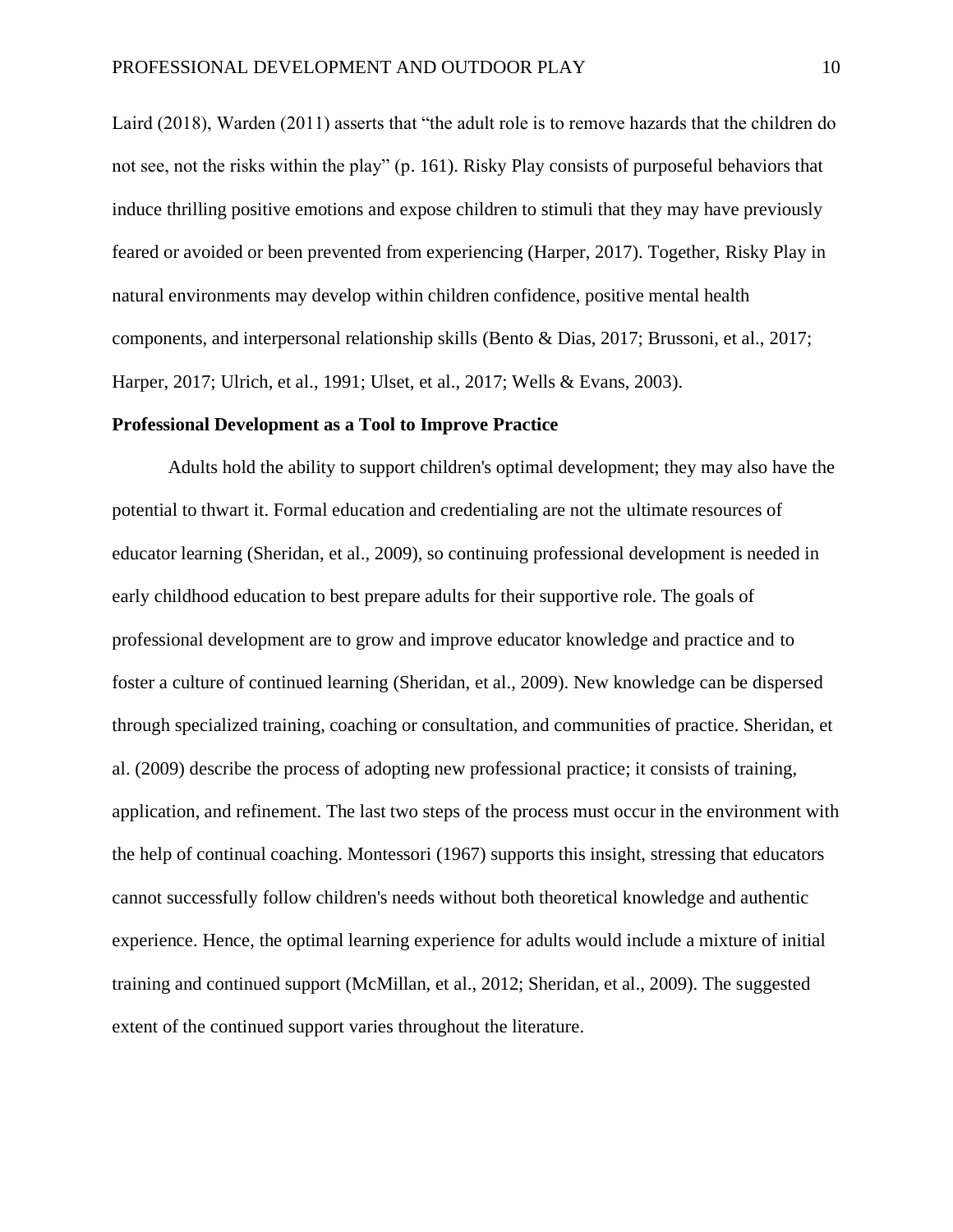Throughout the existing research on professional development, a recurring theme is the importance of intrapersonal reflection and interpersonal collaboration (Bento & Dias, 2017; McMillan, et al., 2012; Peleman, et al., 2018; Ulset, et al., 2017). McMillan, et al. (2012) argue the value of reflexive inquiry used to piece together contextual elements of an educator's "past, present, and future in regard to practice, experiences, and potential" (p. 8). These insights support Montessori's (1966) philosophy of the spiritually prepared adult. Other studies expand the understanding of meaningful professional development experiences by stressing the importance of reflection and the equal relevance of teamwork for the success of professional development measures (Bento & Dias, 2017; Peleman, et al., 2018). The study conducted by Ulset, et al. (2017) profited from family involvement in addition to collaboration between staff members. Partnering with school administration also proved to be a lucrative variable in the 2021 study by Grady-Dominguez, et al., in which one of the most significant differences between two centers was the involvement of administration in their workshops. The purpose of these workshops was to change educators' ideologies surrounding Risky Play and therefore increase children's engagement on the playground. Participation from school leadership may have been related to the success of the intervention in one center, while the researchers did not observe a successful shift in practice without such support. In a field that relies on strong connections between adults and children, the research shows that the success of professional development correlates closely with similar supportive relationships between adults.

Administrative involvement, reflective practice, and continued coaching and support converge to build a successful model for improving teacher practice and establishing a community of continued learning. The accomplishment of any professional development method can be measured by observing changes in educators' practice. McMillan, et al. (2012) found that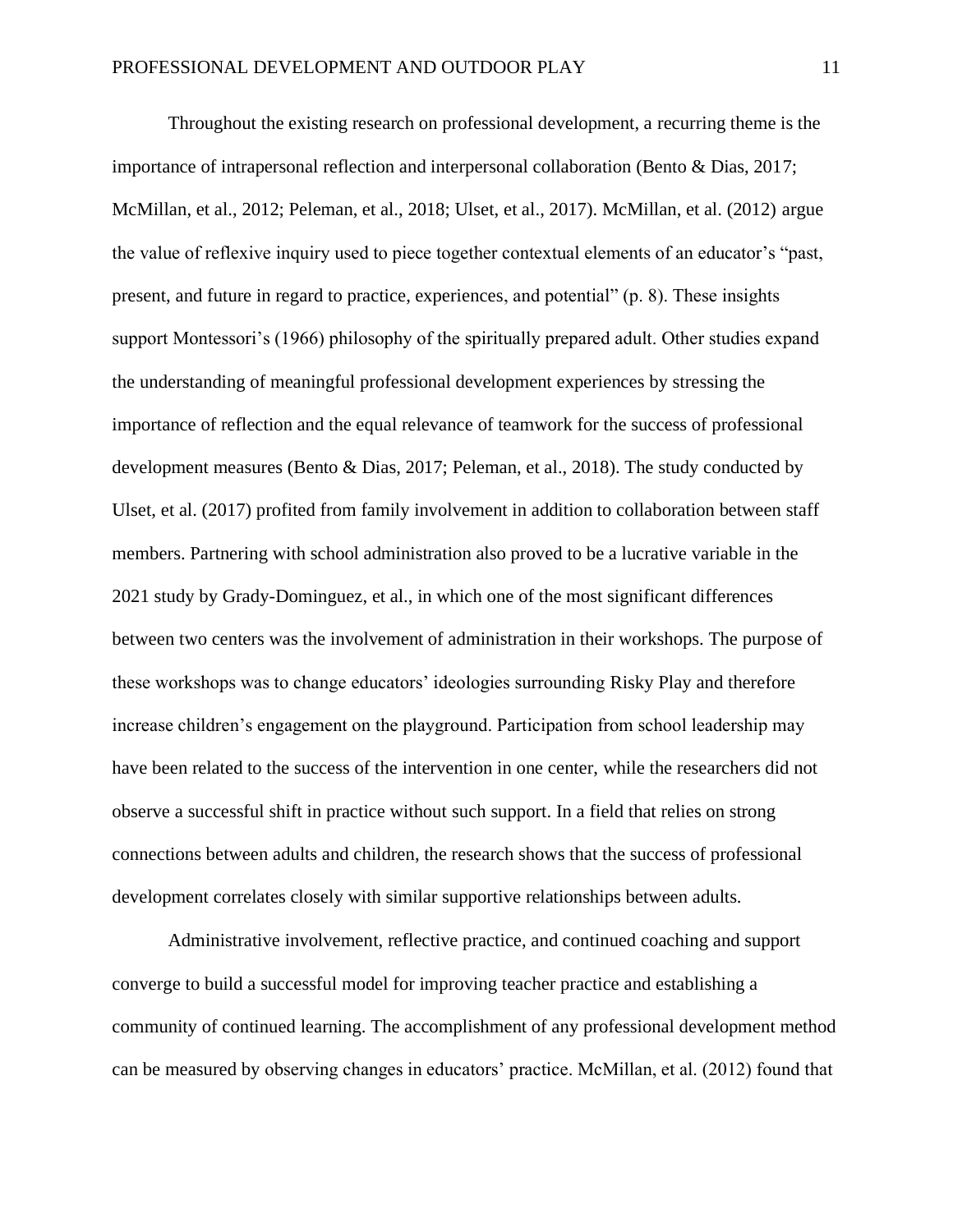the most significant outcome of their intervention was related to teaching quality, from which they were able to conclude that their project had successfully bridged the gap between knowledge and practice. Throughout 44 European studies focused on early childhood professional development, the overarching benefits were "greater pedagogical awareness, knowledge and sense of agency, and pedagogical competence" (Peleman, et al., 2018, p. 15).

It is important to note that the individual beliefs and dispositions of the people involved can mitigate the achievement of professional development. The success of professional development depends on the active involvement of participants (Peleman, et al., 2018). Personal characteristics such as attitudes about work and change, beliefs about children's learning, understandings of theory, and views of their roles can affect outcomes (Sheridan, et al., 2009). These characteristics may also relate to individuals' cultural backgrounds (McFarland & Gull Laird, 2018). On the other hand, trust between researchers and subjects may have a positive impact on study results. The varying confounding variables in early childhood environments, paired with the possible positive impact of trusting the researcher, support an argument for action research related to professional development in such settings.

### **The Effects of Educator Practice on Children's Experience**

Professional development is necessary to ensure educators' understanding of the benefits of time in nature because adults' views on children's outdoor experiences could have a significant effect on their development (Grady-Dominguez, et al., 2021). Montessori (1967) credits adults with the responsibility to allow children time to explore nature freely. She also argues that modern society has removed children from nature and that people have developed a fear of its elements. In early childhood education centers today, the opinions of adults closely relate to the time children spend outside; in some of the literature, pre-intervention data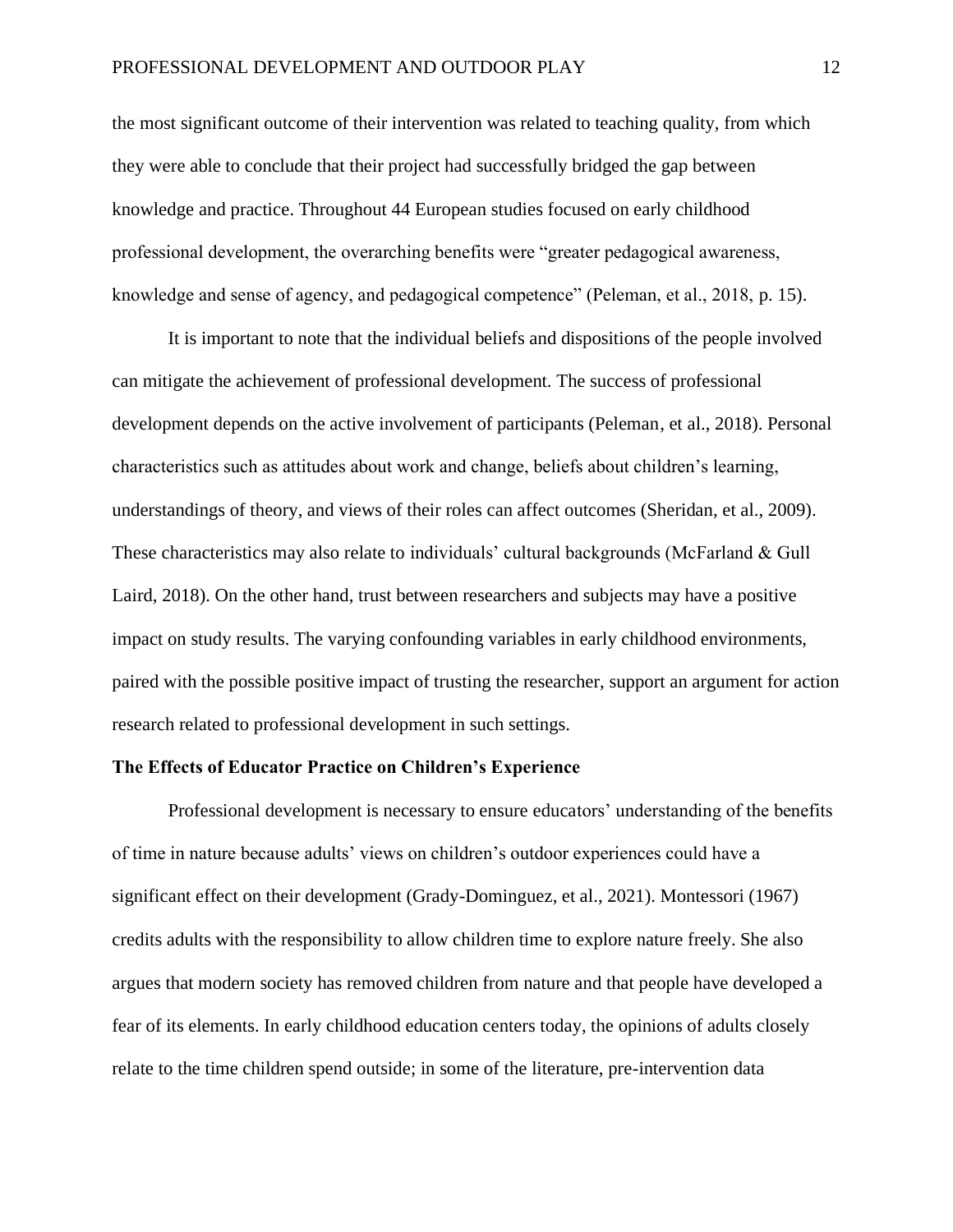collection showed that adults made decisions to restrict outdoor Risky Play based on their feelings about the topic (Grady-Dominguez, et al., 2021; McFarland & Laird, 2017). Some educators cited increased comfort and security inside versus outside (Bento & Dias, 2017), while others expressed determination to prevent injuries due to a fear of contacting parents about them (Grady-Dominguez, et al., 2021). When professional development includes engagement between educators and parents, not only can new knowledge support evolving practice, but rapport between adults can encourage understanding when incidents occur as a result of outdoor Risky Play.

The sentiments of adults proved to interfere with children's experiences with outdoor Risky Play directly. In the first center studied by Grady-Dominguez, et al. (2021), where adults "foregrounded children's disabilities" (Grady-Dominguez, et al., 2021, p. 11) and did not modify practice, the children's engagement decreased as a result of their intervention. This outcome contrasts with the second center, where the original ethos was already strengths-focused, and the adults altered practice after the workshops; there, the children's engagement visibly increased. Of the two centers evaluated by Grady-Dominguez, et al. (2021), the one that exhibited their intended change in teacher practice was the only one where the child-led portion of the intervention was also successful. McMillan, et al. (2012) discovered a similar outcome when the "quality of the [children's] learning experiences improved across all five settings" (p. 10) after the implementation of their professional development model. Peleman, et al. (2018) also identified 15 European studies in which early childhood professional development resulted in educators employing practices that were more responsive to children's needs. This shift to allowing children to take charge of their development mirrors Montessori's (1967) claim for following children.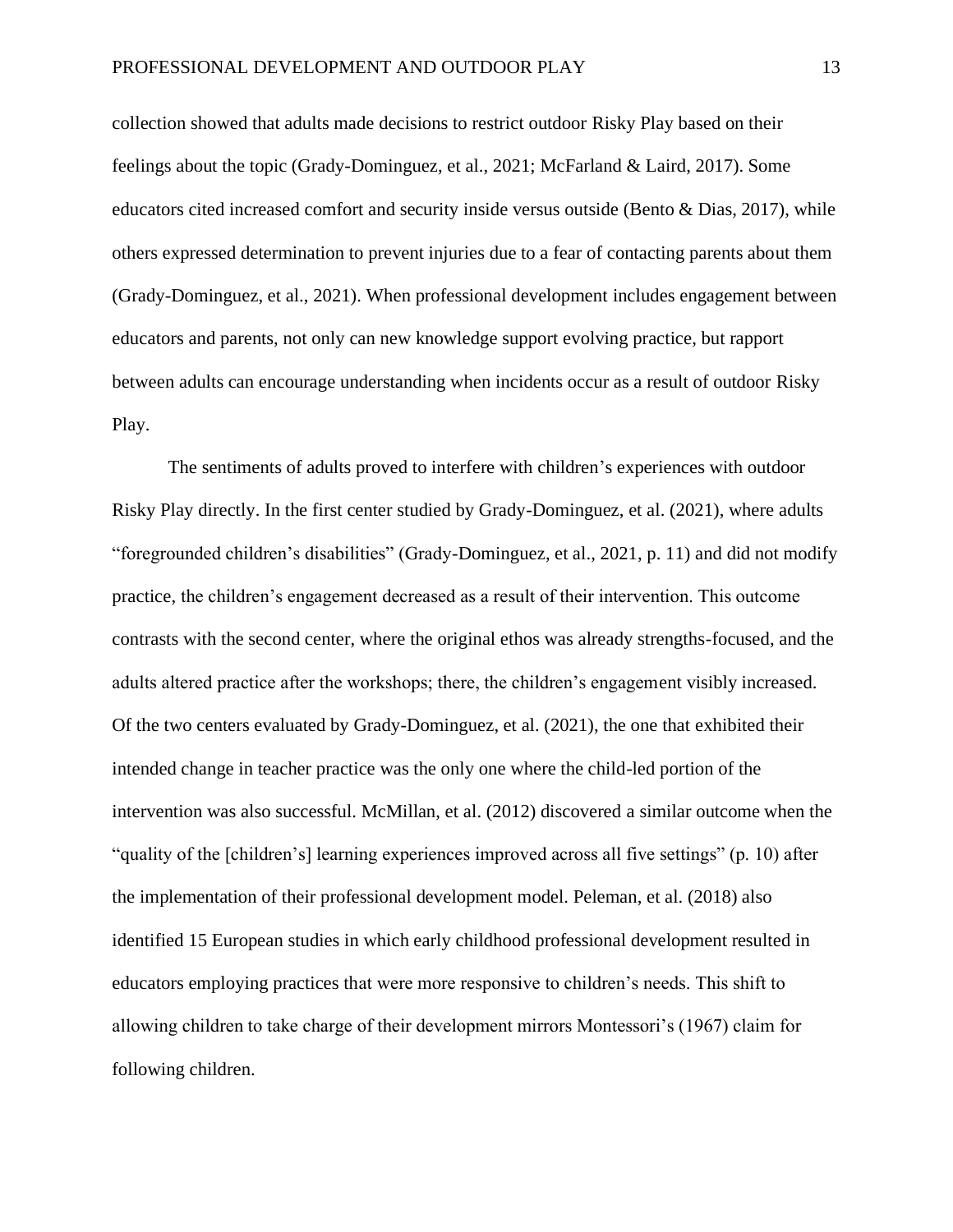The previously discussed positive impacts of nature on children may also relate to adult's changes in practice after professional development. When they began spending more time outside, adults reported that they felt more relaxed and more available to support the children (Bento & Dias, 2017). Ulset, et al. (2017) also acknowledge the effect of nature exposure on teachers and their subsequent interactions with the children. Just as natural environments may serve as a catalyst for socialization in children, they may support relationships between adults, which is vital to the success of outdoor play activities (Bento & Dias, 2017).

### **Conclusion**

Since the release of Sheridan, et al.'s (2009) research on process issues and research needs, there has been a slight increase in early childhood professional development studies. Nevertheless, there still exists a lack of information surrounding professional development in general and its subsequent effects on children's development. Research is still needed to distinguish what aspects and forms of professional development most effectively impact teacher practice. The question that still has not found its place in the existing body of research is how the evolution of teacher practice impacts children's subsequent experiences, especially in the outdoor environment. Based on the literature, future studies may employ initial training followed by continual support, perform qualitative data collection through interviews and reflective journaling, and emphasize the importance of intra- and interpersonal relationships. The study that follows implements these tools in an effort to explore a correlational relationship between early childhood professional development, succeeding changes in practice, and children's experiences in the outdoor environment.

## **Methodology**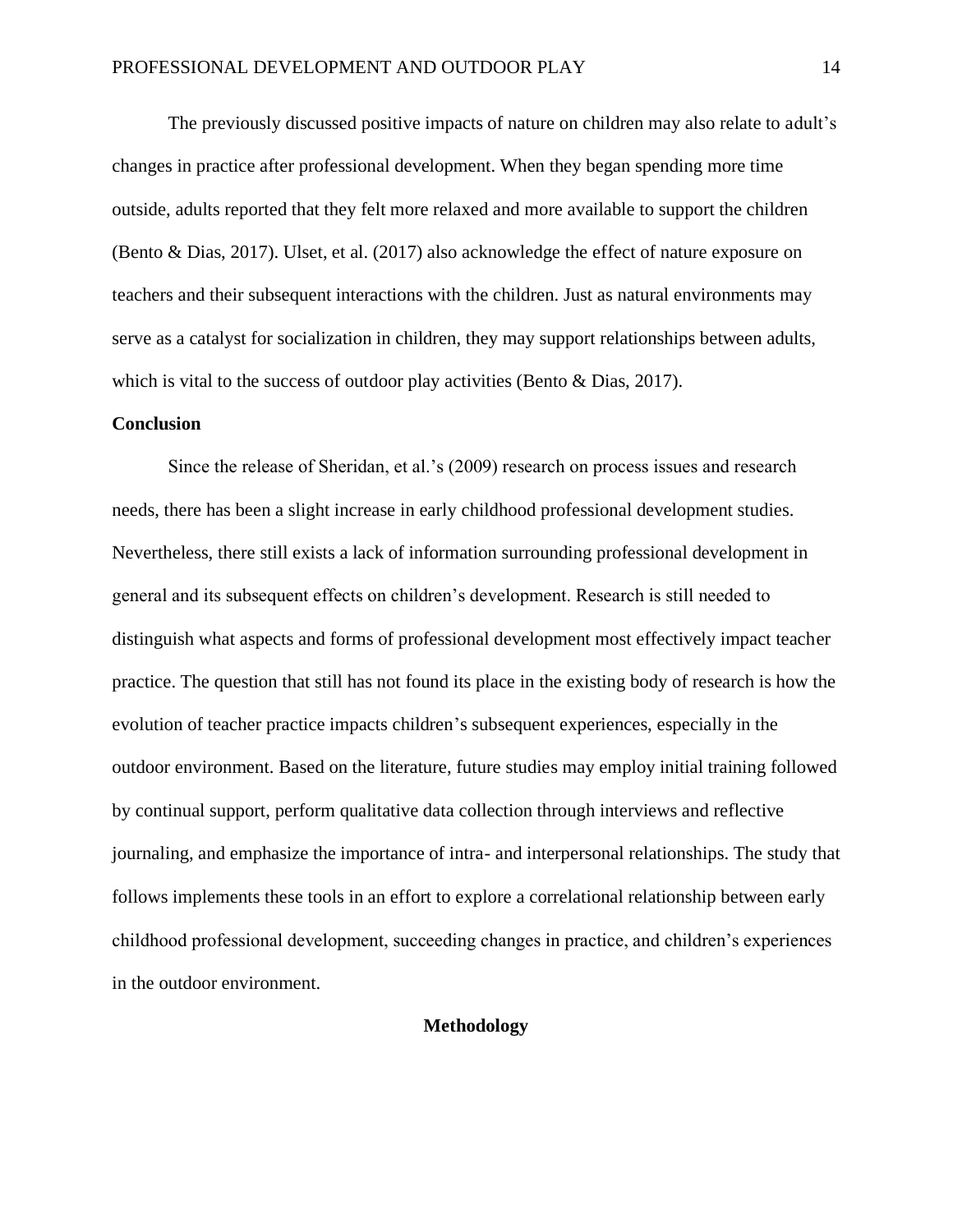The goal of this study was to determine to what extent implementing a new professional development workshop would impact teacher practice in response to toddlers' Risky Play (Harper, 2017) in the outdoor environment. I utilized four measures of data collection, including interviews, an attitude scale, daily journals, and daily observations. The adult participants were three Montessori assistant guides in a toddler classroom at a private Montessori school in Missouri. The participants had varying levels of Montessori experience, ranging from no formal Montessori education to almost four decades of experience as a Certified Montessori Educator. Three of the four assistant guides in the classroom agreed to participate in the study by returning a signed active consent form that was distributed two weeks prior to the start of pre-intervention data collection. The assistant guide who refrained from participating worked only part-time in the afternoons, so the study and her schedule did not overlap. Ten children between the ages of 17 and 32 months also participated in the study. Six of these children were girls, and four were boys. There were seven children who attended school five days a week, and three who only attended four days a week. These children made up the entirety of my class, as all the parents gave permission for their children to participate. Passive consent was given through a parent assent letter, which was distributed two weeks before the study began. There were a few unplanned child absences throughout the study, none of which were related to the nature of the research.

### **Pre-Intervention**

I began the study by collecting pre-intervention data for two days prior to the workshop. This time was slightly shorter than planned because the weather was too hot for us to go outside for three of the originally planned five days. All three adults attended the first of the two preintervention days, while only two were available to participate in the second. During the pre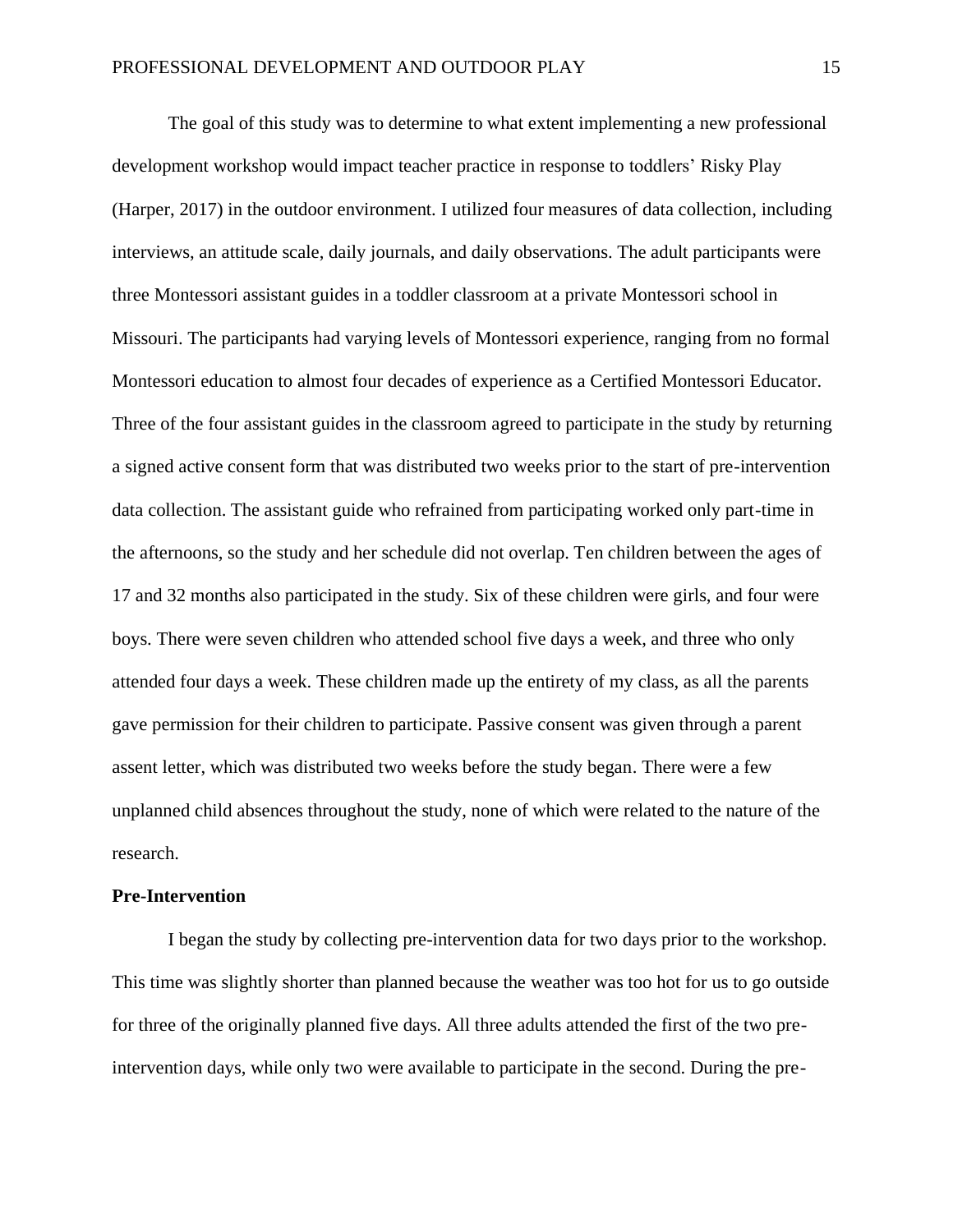intervention period, my class ventured into the woods directly behind our school. The path to the space utilized is as follows: we left through the back door of the classroom, went through the gate in the back yard, followed along the outside of the fence until we reached the back hill, descended the hill, and followed the path until we reached a slight opening in the trees. This opening was a small area surrounded by many trees. There were a few trees that had either fallen or had grown close to the ground. One tree stood tall and split about two feet off the ground into four large trunks with openings between them. There were a few different piles of sticks and fallen branches. The ground was covered with sticks and fallen leaves. This space was situated at the top of a steep hill on two sides and the edge of a drop-off over the creek on the third. The path continued through the area, though it had become overgrown just past it, which created a natural stopping point. Another teacher had marked one side of the space with orange tape, signifying another obvious stopping point; there were no other taped boundaries in this area.

During the pre-intervention period, the children engaged in play they chose within the space. The adults were allowed to intervene as they felt was necessary. I recorded abbreviated observations in the Notes application of my locked phone, which I later transferred to guided observation forms (Appendix A). Each individual event was recorded on a separate form. On the forms, I noted the adult participant(s) involved and narrative details. I did not create pseudonyms to record the individual children's involvement. I chose not to catalog individual children because this study analyzed a relationship between the intervention and the adults' individual practices, rather than changes in individual children's play. Completed forms did not include any personal identifiers and were kept secure for the duration of the study.

### **Intervention**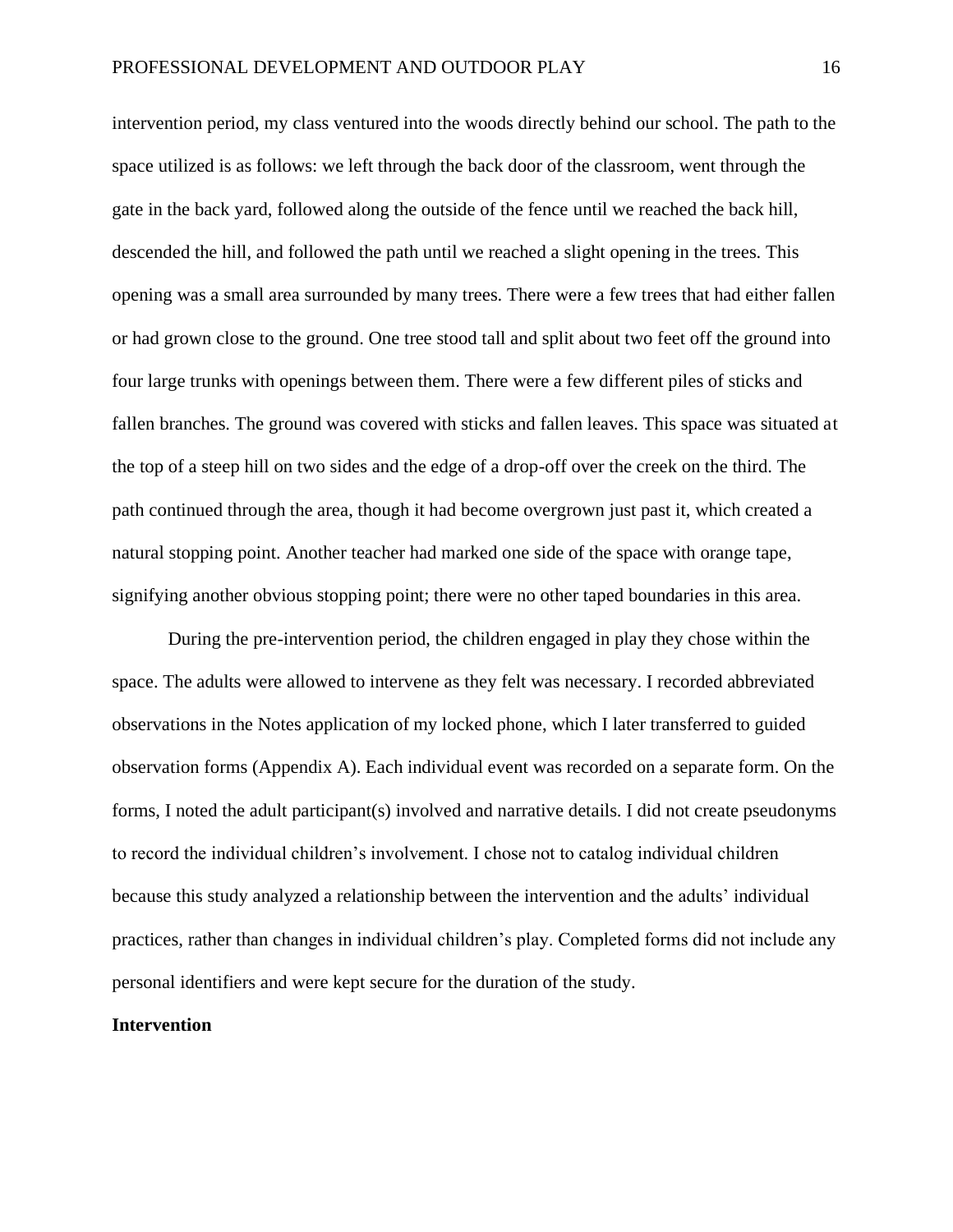On Friday, August 13, 2021, I led a workshop for the three adult participants during the final day of my school's in-service period. All three participants attended. I started by welcoming them and thanking them for choosing to be a part of my research. I chose to focus on adults in my study based on information that I gathered while writing my literature review, which connected adult's opinions and feelings with their practices in the environment (Bento & Dias, 2017; Dominguez, et al., 2021; McFarland & Gull Laird, 2018; McMillan, et al., 2012; Peleman, et al., 2018). Before the start of the workshop, I distributed short attitude scales (Appendix B) to each participant to fill out and turn in before we began. These attitude scales measured each adult's individual level of comfort with the children's outdoor Risky Play. Next, I passed out guided journaling prompts (Appendix C) to each participant and encouraged them to find a space where they felt comfortable as they wrote their initial journal response. I distributed all the journaling pages that they would need for the entirety of the study at this time. I included journals in my study because research supports reflection as a measure to encourage greater effectiveness of professional development measures (McMillan, et al., 2012; Peleman, et al., 2018). I chose to supply guided journaling prompts based on a study by McMillan et al. (2012) in which they did the same in order to support participants' formation of relevant ideas and structuring their thoughts. As they returned their first journals to me, I met with each adult in the library of my school with the door closed to administer individual interviews (Appendix D). I used interviews to collect additional qualitative data surrounding the adults' feelings about the outdoors and Risky Play. These interviews lasted roughly five minutes each. I had provided each of the participants with a copy of the questions the previous day in response to a request that they have time to mentally prepare. One of the participants brought written answers to share, while the other two used the extra time to think about what they would say. I recorded each interview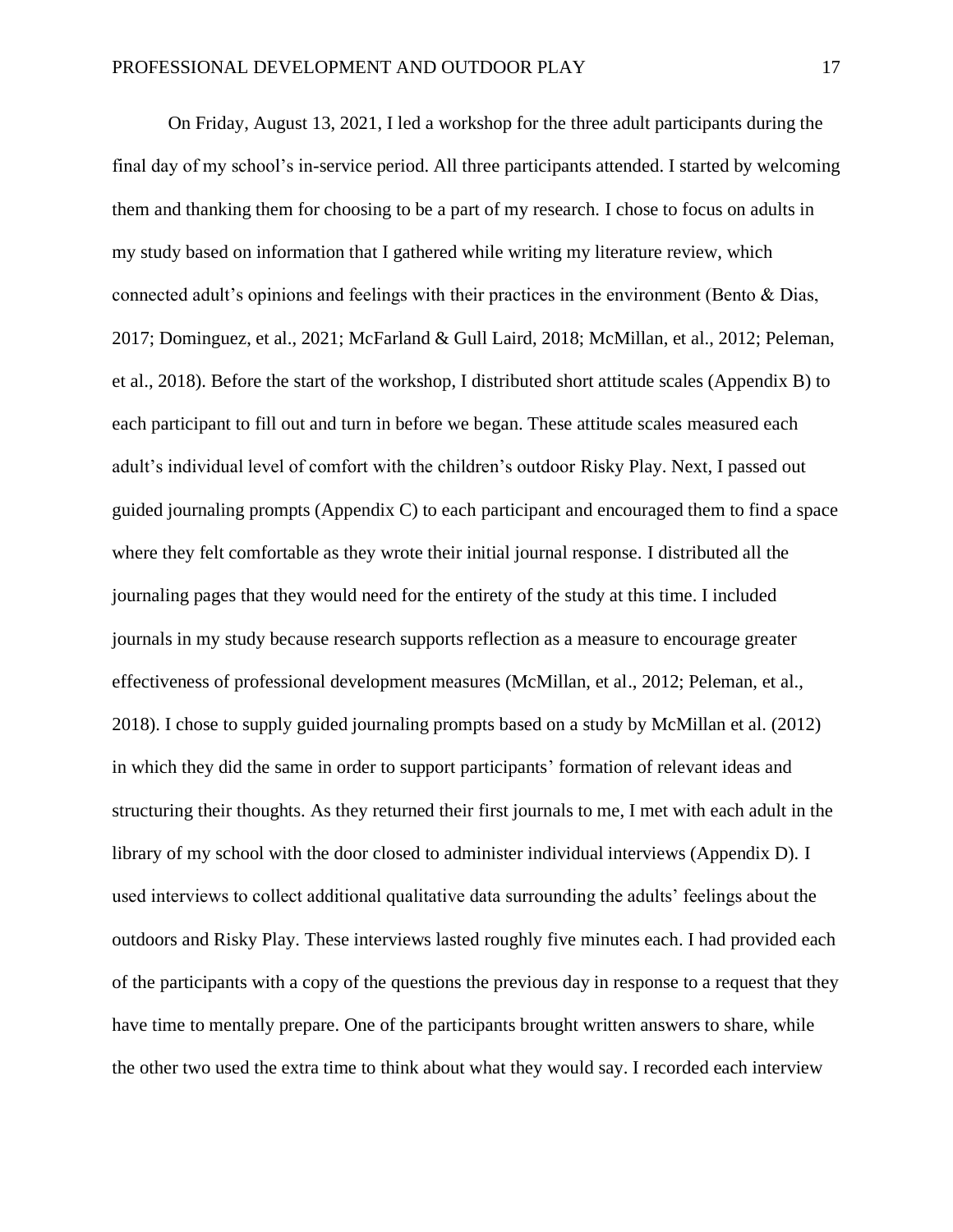on the Voice Memos application on my locked tablet. After all three interviews were completed, we reconvened for the remainder of the workshop.

For this part of the workshop, I created a Google Slides presentation (Appendix E) to guide my talking points and share a few videos of classroom children engaging in developmentally appropriate Risky Play. My presentation began with quotes about nature play, independence, and concentration that were taken directly from the work of Dr. Maria Montessori, the founder of the Montessori method of education. Following a short discussion about these quotes, I introduced some of the research that I had compiled for my literature review. Throughout the presentation, I encouraged the participants to ask questions or contribute to the conversation, but they did not engage in much discussion. First, I introduced three benefits of outdoor play: resilience, concentration, and socialization. Next, we dove into the idea of Risky Play and contrasted it with the concept of hazards. At this point, I shared three videos of children engaging in different types of Risky Play during the pre-intervention period. The first video showed a child repeatedly carrying large sticks and broken branches to the very edge of the steep hill that bordered the play space described above, then threw them off the edge and screamed joyfully. In the second video a child held a very large broken branch above her head, tapping the trees above her as she carefully balanced its weight. The third video showed a child climbing on a fallen tree and bouncing on its protruding branches as he shouted proudly to his friends and teachers. Following the videos, I went over some examples of phrases that I heard during the preintervention period and introduced alternatives that encouraged the children's independence.

In closing, I preemptively answered a couple of questions that I expected to receive from the participants. First, I reviewed the school's policy for injuries and assured them that we would not be asking the children to engage in any play that they don't already try to engage in. Then I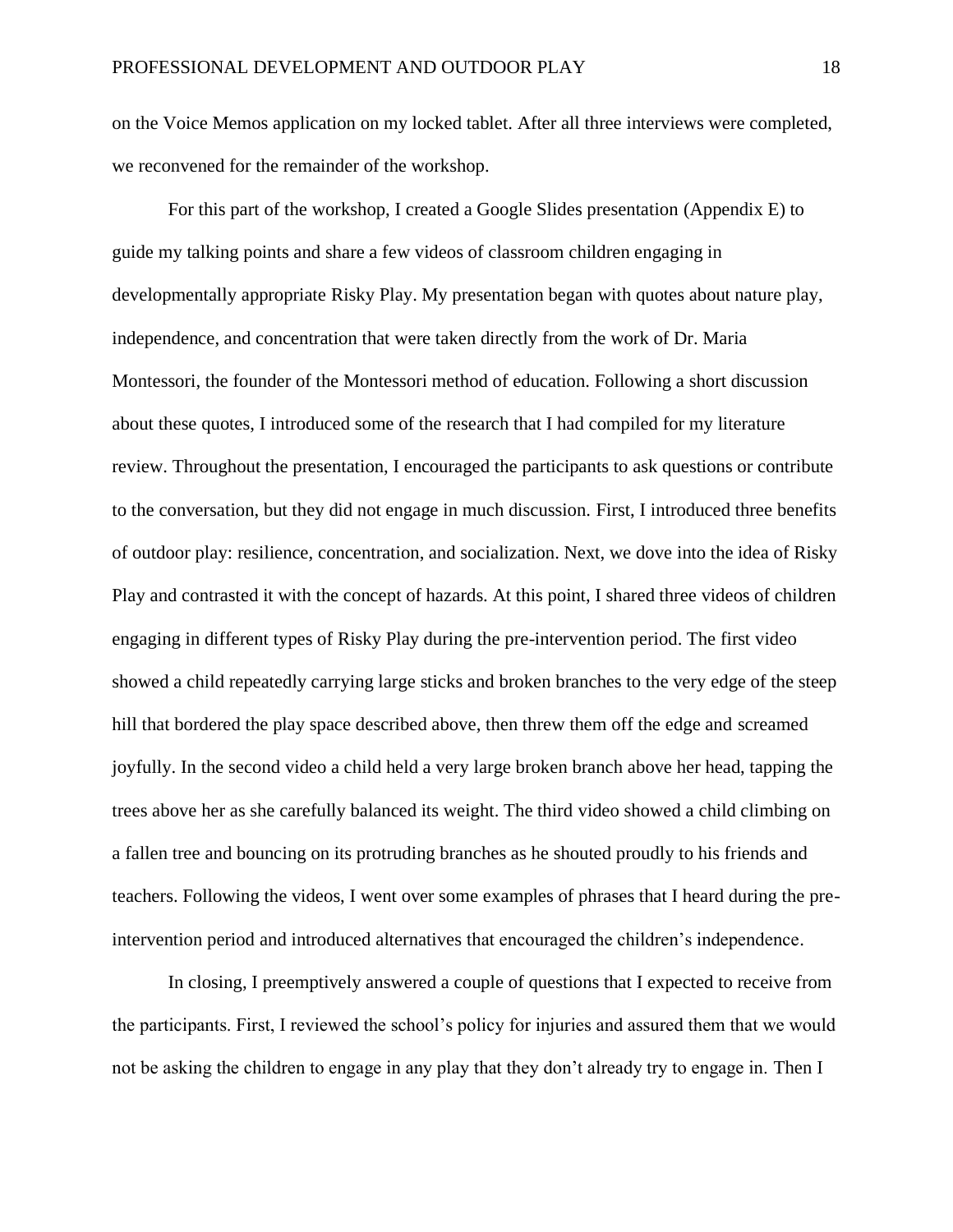reviewed why we were doing the workshop in the first place, citing Dr. Montessori's concept of Preparation of the Adult (Montessori, 1966) and accompanying research on early childhood professional development from my literature review. The last thing I did was thank the participants again for choosing to be part of my study.

### **Post-Intervention**

Beginning the Monday following the workshop, my class ventured back out into the woods. The original plan was to utilize a different, larger space, called the Adventure Playground, that other school teachers had previously prepared with more intentionality. On the first day, we were unable to do that because the landscapers were mowing in our path. Instead, we returned to the space behind the school that we had used prior to the workshop. On this day, all three adult participants were present. On day two, we were able to venture to the other space, but only two adults were available to attend. These two participants were full time staff members who already worked in the mornings. The third participant typically worked in the afternoons, but agreed to come in early on Mondays, Wednesdays, and Fridays in order to be a part of the study.

We utilized the Adventure Playground for the majority of the study that followed. In order to reach this area, we left through the back door of the classroom, went through the gate in the backyard, walked through a small grassy area, followed the tree-lined edge of the parking lot, then walked along a path which consisted of a small downhill portion followed by a section that led below the trees and ended at the Adventure Playground. It was characterized by a large open area surrounded by trees. On one side of the space was a very steep hill that ascended from the open area. On two other sides were drop-offs that led to a creek. Other teachers had intentionally marked this space with orange tape that signified clear boundaries. The ground was mostly dirt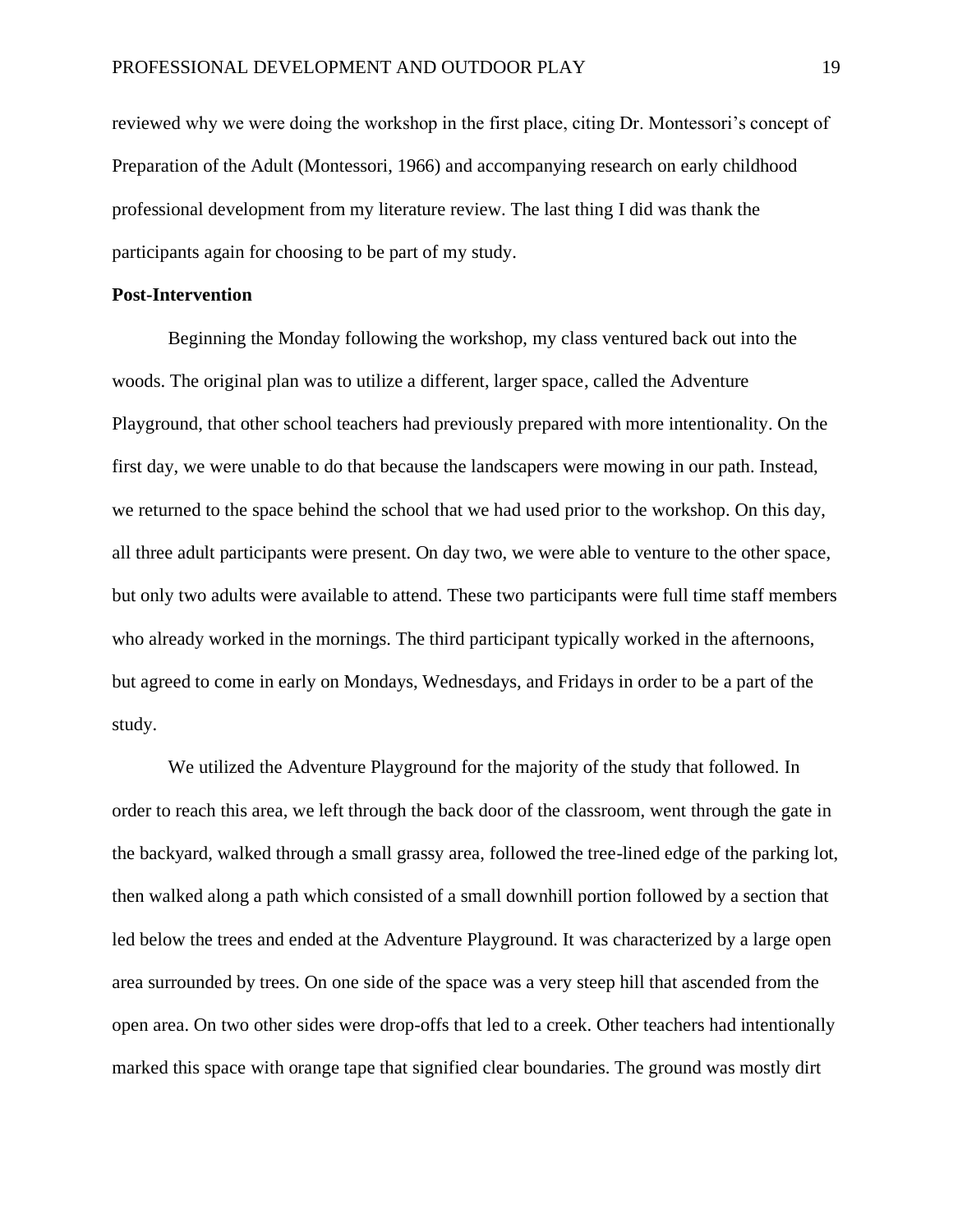with some fallen leaves and a lot of sticks. There were also small and large creek rocks on the ground that the school's older children had introduced to the space. There were several fallen trees, a bucket of digging tools, piles of broken branches, and an assortment of small, but heavy, logs. One tree grew out of the ground with an opening that closed as it got taller, creating a small archway. The steep hill had a rope with knots along its length that was tied to one tree at the bottom and another at the top of the hill.

Throughout the next three weeks, I continued to utilize the observation form that I had used to record notes prior to the intervention. I again recorded abbreviated observations on the Notes application on my locked phone and transferred them to the forms later in the day. I tried to record every event of Risky Play that I saw, but it is probable that I did not catch every single one. After each outing, the adult participants engaged in reflection through journaling. They each received one guided journal sheet for each day that they would be present. I expected them to journal daily to ensure their memories and accompanying thoughts were current. Journals were turned in to me every Friday and stored securely with the other data pieces.

On day 8, a child was stung by a yellowjacket on the Adventure Playground. We became aware of an underground nest, marked it with orange tape, and continued using the space for several more days. On day 12, another child was stung on the way to the Adventure Playground, and I learned of another nest situated along our path. Both of these incidents resulted in our time in the woods being cut short on those days. I made the decision to return to the wooded space behind the school in order to prevent further stinging incidents. I carefully inspected that space for yellowjacket nests and did not find any, so we spent days 13 and 14 there. On day 14, a third child was stung in the alternate space and our outdoor time was again cut short. In response to each incident, I followed school policy for reporting injuries to administration and parents. After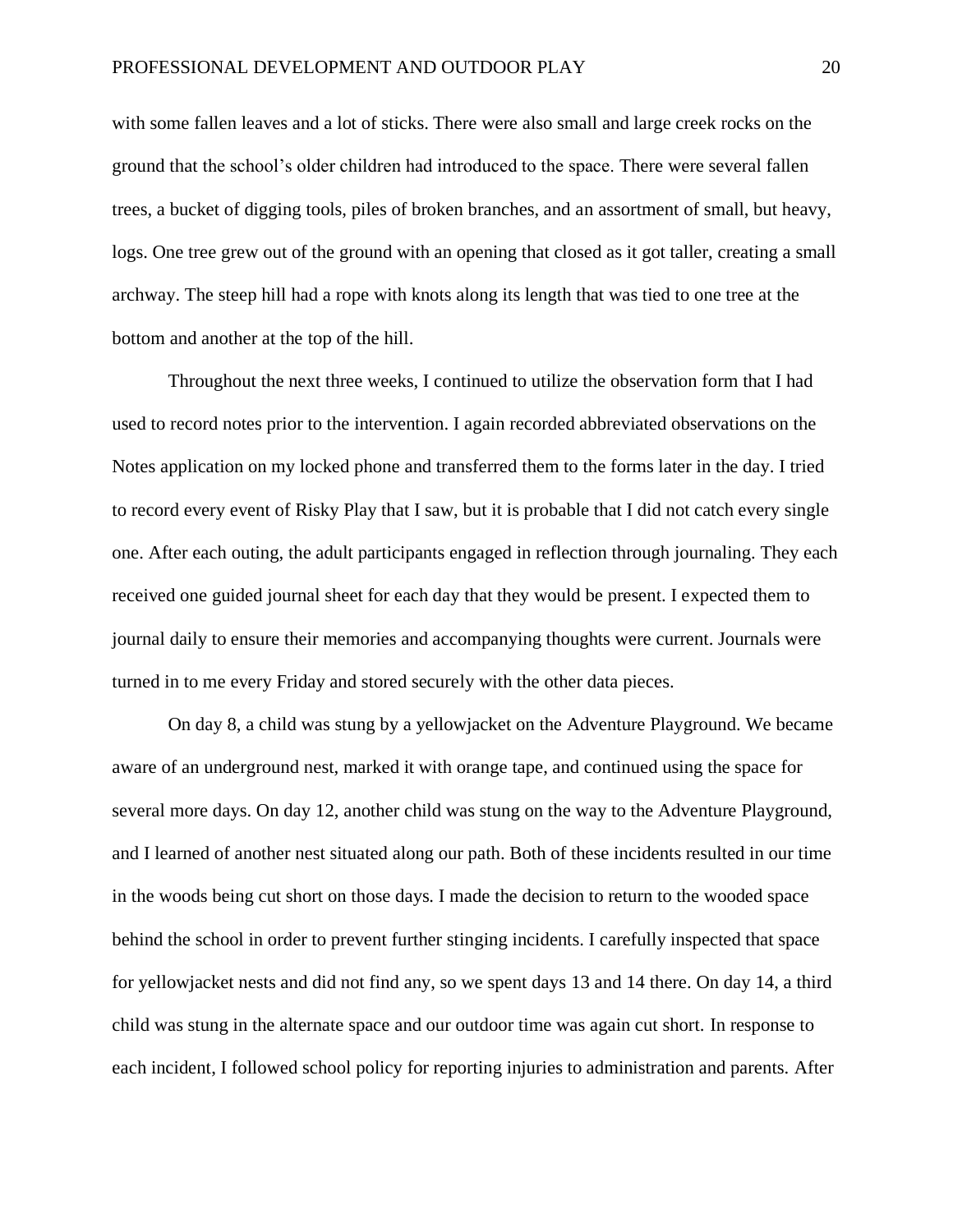conferring with my school's director, we made the decision to end my study one day early as a result of the unexpected hazard we had encountered in both available spaces. After the final outing, each participant turned in any remaining journals and completed the attitude scale a second time. I again thanked the adults for their generous participation in my research.

### **Data Analysis**

The first purpose of this action research project was to determine to what extent a professional development workshop on outdoor Risky Play would impact practices of three assistant teachers in a Montessori Toddler classroom. An additional goal of this study was to explore the connections between that potential change in practice and children's subsequent experiences with Risky Play in the outdoor environment. After just over three weeks of study, two days of pre-intervention followed by fourteen days of post intervention data collection, I analyzed the data to answer these questions. The data indicated that there was a shift in both teachers' practices and children's experiences.

Figures 1 and 2 represent a change in frequency of interventions by type from before the professional development workshop and after. Figure 1 illustrates the breakdown of adults' interventions by type before attending the workshop. I observed and recorded these interventions on observation forms (Appendix A). Negative interventions included "shouting," "unsolicited physical removal," and "prohibiting behavior." Neutral interventions included "reminder of rules," "praise," "solicited physical help," and "conversation." Positive interventions were simply observing and not interrupting play. I isolated these instances by observing the gaze of the adults in the environment to verify that they were watching the Risky Play occurrences while choosing not to intervene. Some interventions included elements of multiple types and were coded based on the total score; for example, on day 2, "unsolicited physical removal" (-1) accompanied by "reminder of rules" (0) was coded as negative. Before the workshop, the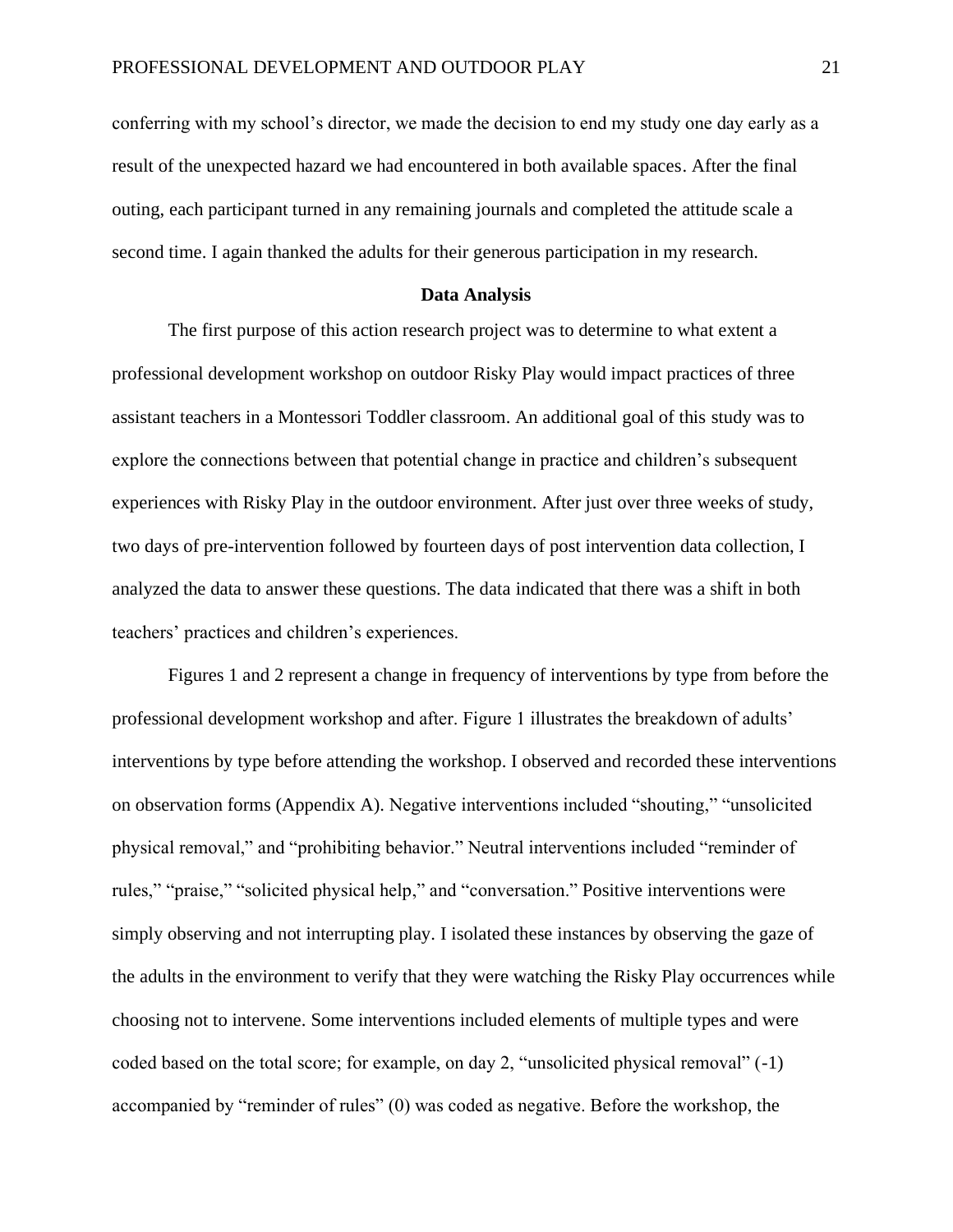majority of the interventions were negative, at 45 percent, and less than one-third of interventions were positive. This data set represents the two days prior to the workshop, as the remaining three planned days of pre-intervention data collection were canceled due to weather.

## **Figure 1**





Figure 2 represents a notable change in adults' interventions. In the 14 days after the workshop, the frequency of negative interventions dropped to only 9 percent, while positive interventions rose to 41 percent. Neutral interventions went from only 23 percent pre-workshop to accounting for half of all interventions after the workshop. Again, interventions that included multiple types were coded based on their total score. This jump in the number of neutral interventions may be attributed to children's increased engagement in hazardous play, such as crossing the physical boundaries of the space, to which the adults began to respond with "reminder of rules" as opposed to "unsolicited physical removal" or "shouting" after the workshop.

## **Figure 2**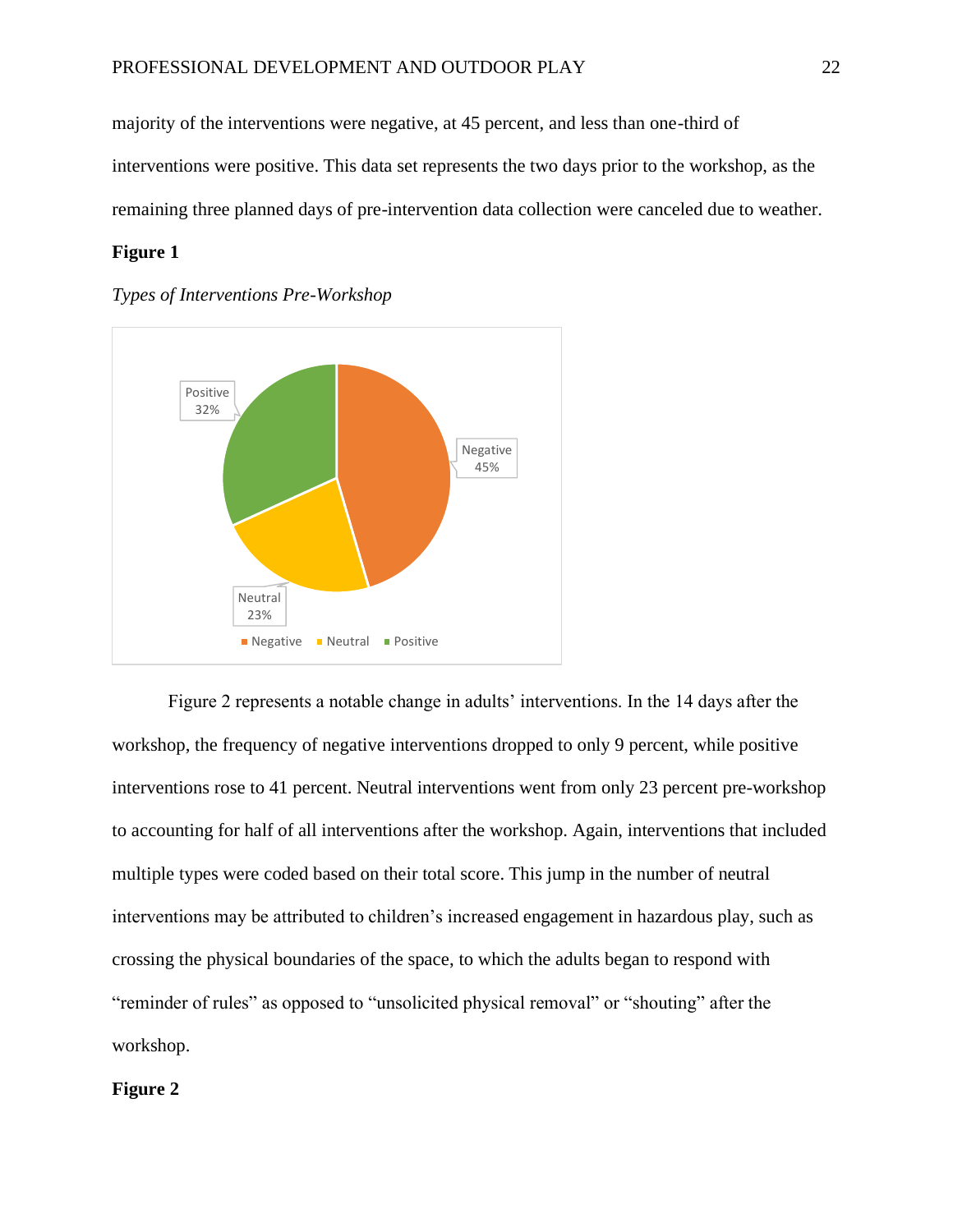

### *Types of Interventions Post-Workshop*

Figure 3 expands upon these results even further, showing interventions by type on individual days. This figure illustrates a few important data trends. First, negative interventions gradually decreased between day 1 of pre-intervention and day 15, with an extended period of zero negative interventions from day 9 to day 14. This trend may also be attributed to the level of comfort the adults felt in the environment, a variable that I did not particularly consider. As so, the outlying negative intervention on day 15 may be attributed to an unexpected change in environment, a return to the wooded space behind the school, where teachers and children had spent much less time in comparison to the Adventure Playground. This change in environment may have left the participants feeling less comfortable in the space and their roles. One of the adults discussed this in her journal (Appendix C) that day, where she said that she "noticed that in the other area of the woods [the Adventure Playground], the children had lots more space that they were used to. We had to set more boundaries as to how far the children could go." It is also important to note that positive interventions increased in the few days directly following the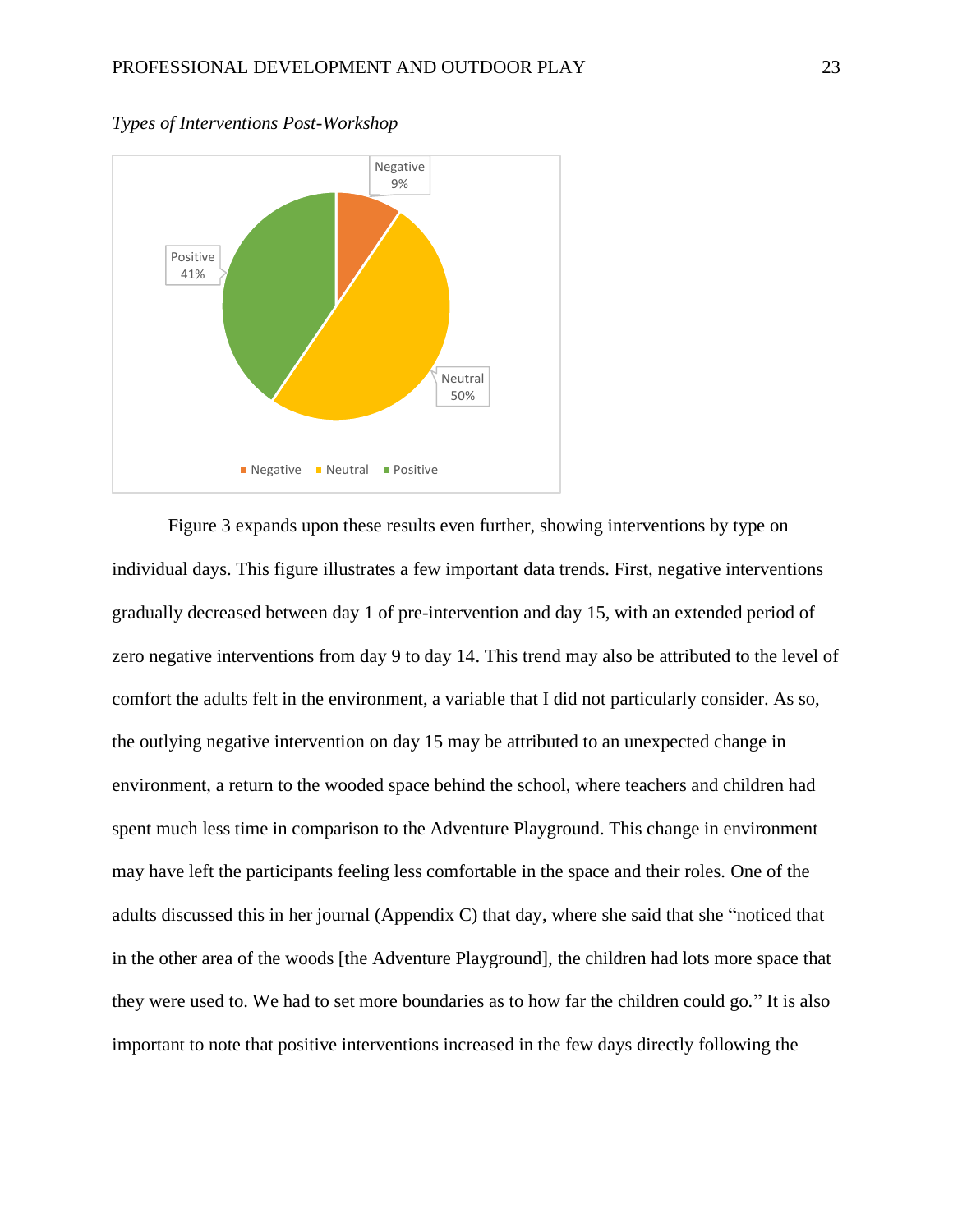workshop and stayed consistently higher than both negative and neutral interventions for roughly half of the post-intervention data collection period.

### **Figure 3**

### *Adult Interventions by Day*



*Note:* Baseline data collection days 1-2; post-intervention data collection days 3-16; On day 14 I canceled data collection due to a yellowjacket sting on the way to the Adventure Playground.

The significant increase in neutral interventions on day 9 may be attributed to the previously mentioned increase in hazardous behaviors, such as crossing physical boundaries, which can be seen in Figure 4. These behaviors, which I also recorded on observation forms (Appendix A) throughout the outdoor play time, escalated further on day 15, after returning to the wooded space behind the school. This space was far smaller with less obvious boundaries than the Adventure Playground to which the children had become accustomed. Figure 4 also shows that the children engaged in Risky Play slightly more often after the workshop, with a mean of 7 during the baseline data collection days and a mean of 7.9 during the post-intervention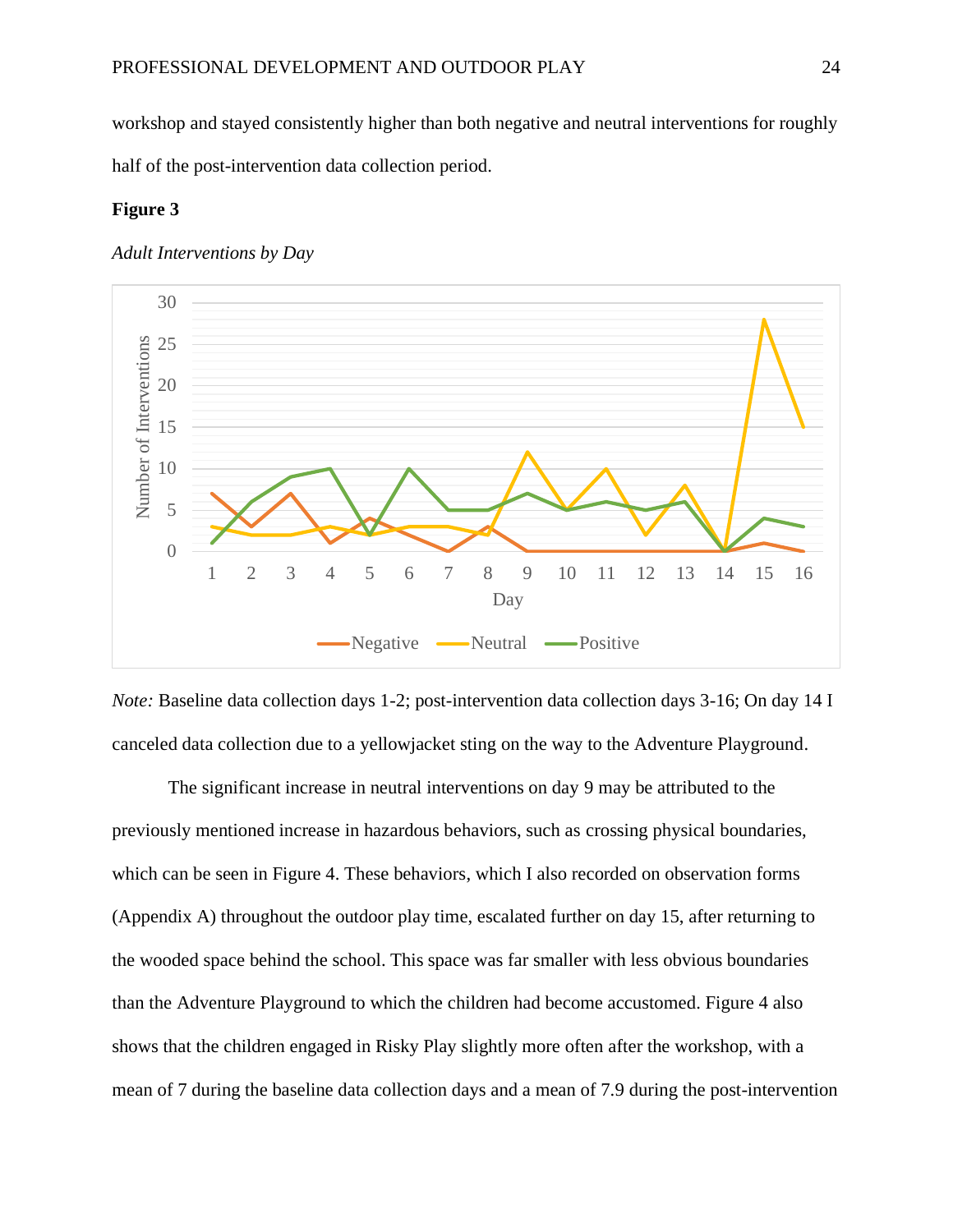data collection days. This data piece may fail to best represent a change in Risky Play frequency because of the lack of pre-intervention data. I excluded day 14 from my calculations because there was no opportunity for Risky Play on that day. It is notable that, in addition to the slight increase in Risky Play after the intervention, hazardous play increased significantly. Harper (2017) cited six types of Risky Play, but I only included five (great heights, high speed, dangerous tools, dangerous elements, and rough and tumble) in my study. I excluded the sixth category, "disappear/get lost" (Harper, 2017, p. 324) because our primary responsibility as educators was to keep the children safe, which we could not do if we could not see them. Because of that, I coded the final type of Risky Play as hazardous. Crossing the boundaries of our space could have fallen under that final category.

### **Figure 4**





*Note:* Baseline data collection days 1-2; post-intervention data collection days 3-16; On day 14 I canceled data collection due to a yellowjacket sting on the way to the Adventure Playground.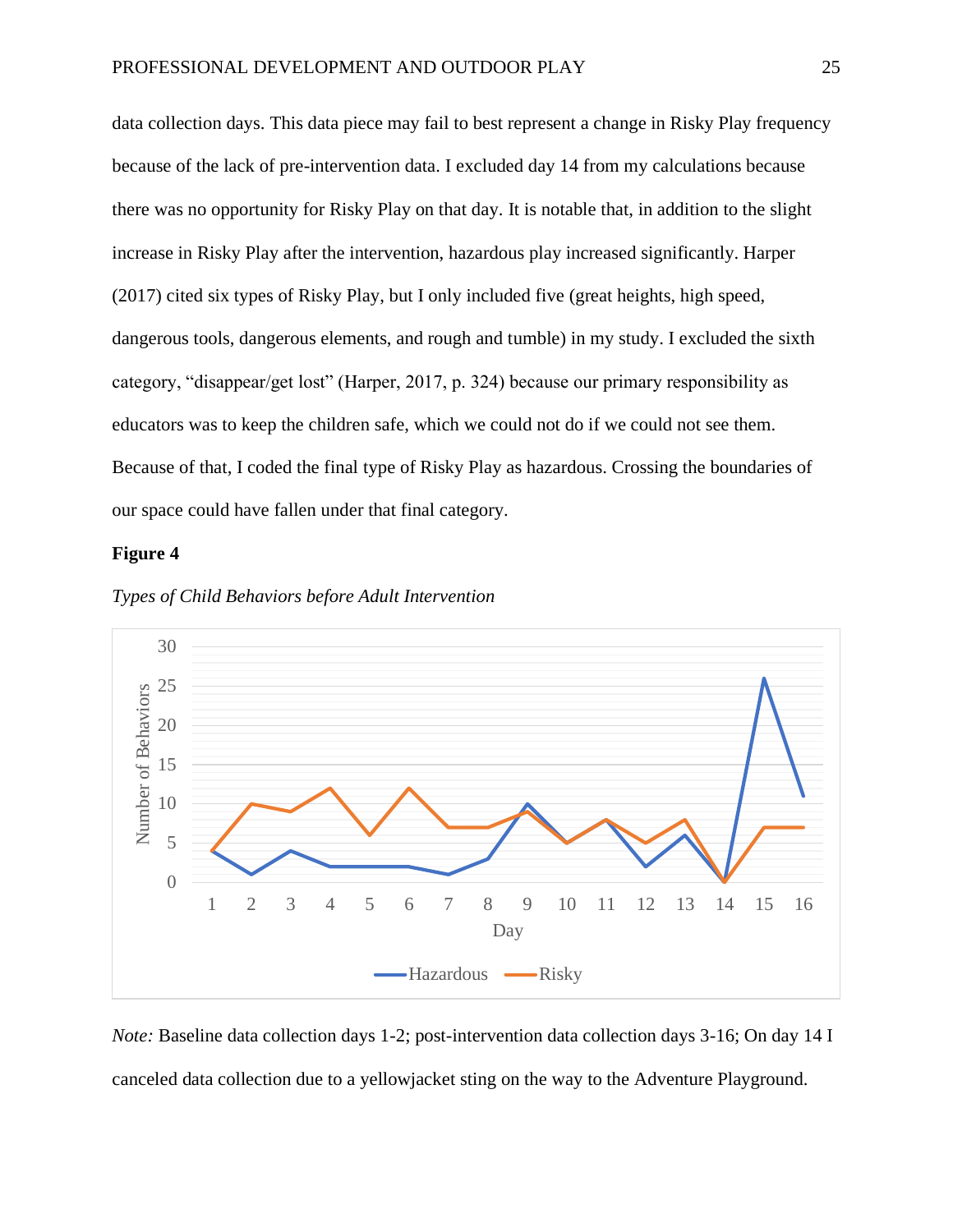In addition to the slight increase in Risky Play events after the intervention, positive outcomes significantly increased throughout the post-intervention portion of the study. I recorded outcomes on my observation form (Appendix A) after each adult response to individual instances of Risky Play. These positive resulting behaviors included "creative play," "resilience," "problem solving," "socialization," "joyful expression," "concentration," "repetition," "leadership," "confidence," and "halting hazardous play." This is in contrast with negative outcomes that included "retreating from play," "missed social interaction," "missed problem solving," "tears," and "repeating hazardous behaviors." Figure 5 illustrates both the increase in positive outcomes and decrease in negative outcomes.

#### **Figure 5**





*Note:* Baseline data collection days 1-2; post-intervention data collection days 3-16; On day 14 I canceled data collection due to a yellowjacket sting on the way to the Adventure Playground.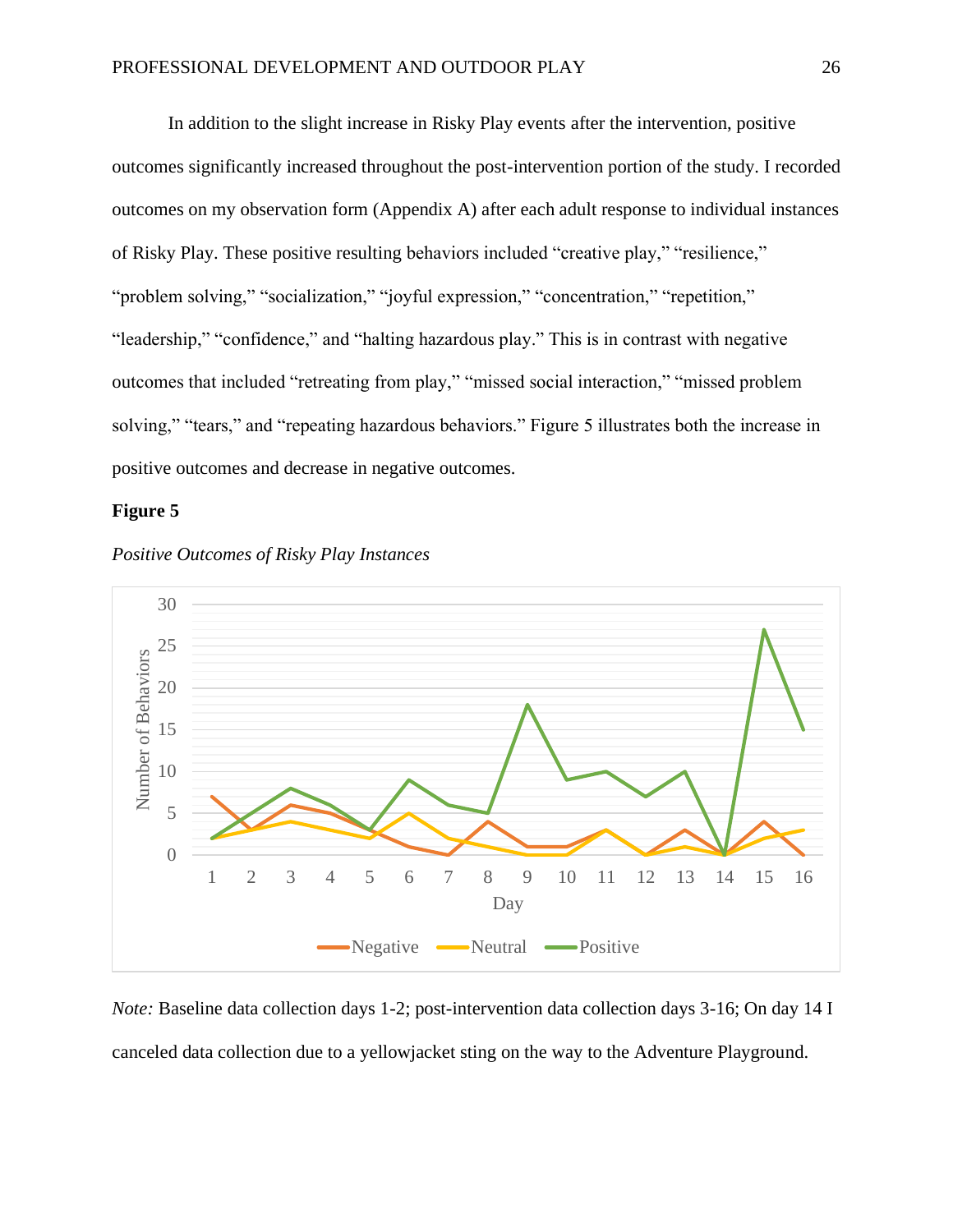Figures 3 and 5 demonstrate a clear, inverse relationship between the numbers of negative interventions and positive outcomes throughout the study. While negative adult interventions decreased after the workshop, positive outcomes increased significantly. This relationship is represented in Figure 6. Positive outcomes peaked on day 15, when there was only one negative intervention. This data is significant because, as illustrated in Figures 4 and 3 respectively, hazardous behaviors and neutral interventions also peaked that day. This means that, when the adults redirected the children with a respectful reminder of rules, they more often halted hazardous behaviors, rather than repeating them as they had previously.

### **Figure 6**





*Note:* Baseline data collection days 1-2; post-intervention data collection days 3-16; On day 14 I canceled data collection due to a yellow jacket sting on the way to the adventure playground.

My next question for the data was whether the participants' journals (Appendix C) reflected their observed change in practice. Their pre-intervention journals (Appendix C)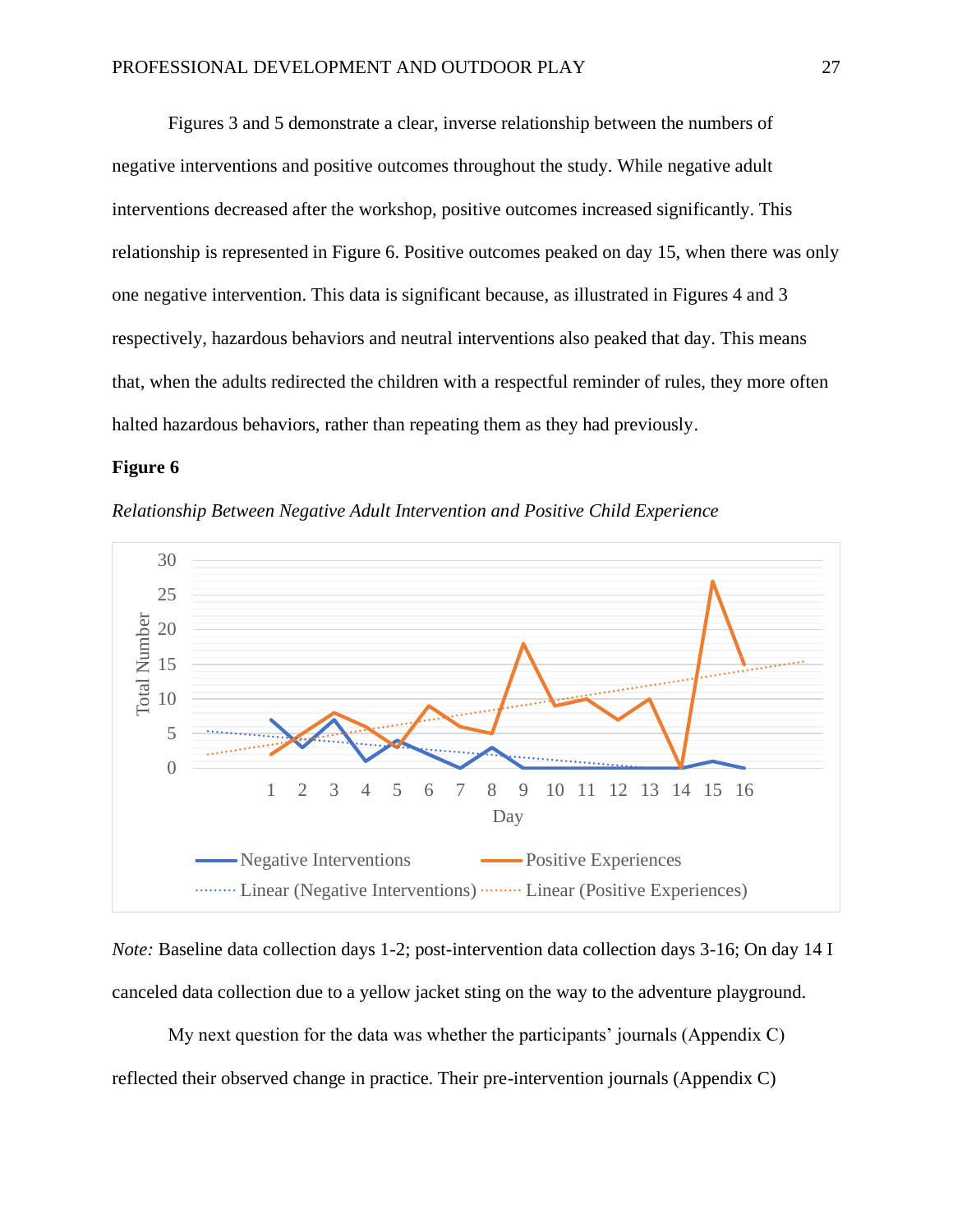included language and anecdotes that showed support for Risky Play in nature. One participant described an environment she had explored in her childhood, writing "I grew up in the woods. My family's property was very spacious with lots of maple trees, a creek with a bridge going across & trees that grew together to make a cave like area. We were encouraged to go out & do risky play." She continued to write nostalgically about her experiences in the woods as a child. Another participant focused more on the experiences of children in our class, writing "I can be there to 'spot' a climber or remind a child where the boundaries are, but generally feel confident about the outdoor space and the children's freedom within that space [the Adventure Playground]." The third participant expressed slightly less confidence in the subject, writing "I think I feel comfortable in nature play outdoor." These statements were mirrored by the participants answers in their interviews (Appendix D), creating an overlap in my data.

Both the initial journals (Appendix C) and interviews (Appendix D) seemed to contradict my observations before the workshop. This is important because while the participants mostly expressed support for outdoor Risky Play and exhibited an understanding of their roles in the outdoor environment, in practice they had engaged in more negative interventions than neutral or positive. The interaction between the participants' perceived attitudes toward outdoor Risky Play and my observations supports a need for professional development for even the most vocally supportive of this type of play. Professional development aides in the spiritual preparation of the adult, supporting the teacher in preparing "himself interiorly by systematically studying himself so that he can tear out his most deeply rooted defects, those in fact which impede his relations with children" (Montessori, 1966, p. 149). Despite the participants' perceived support of outdoor Risky Play, professional development was needed in order to begin this process and spark a change in teacher practice.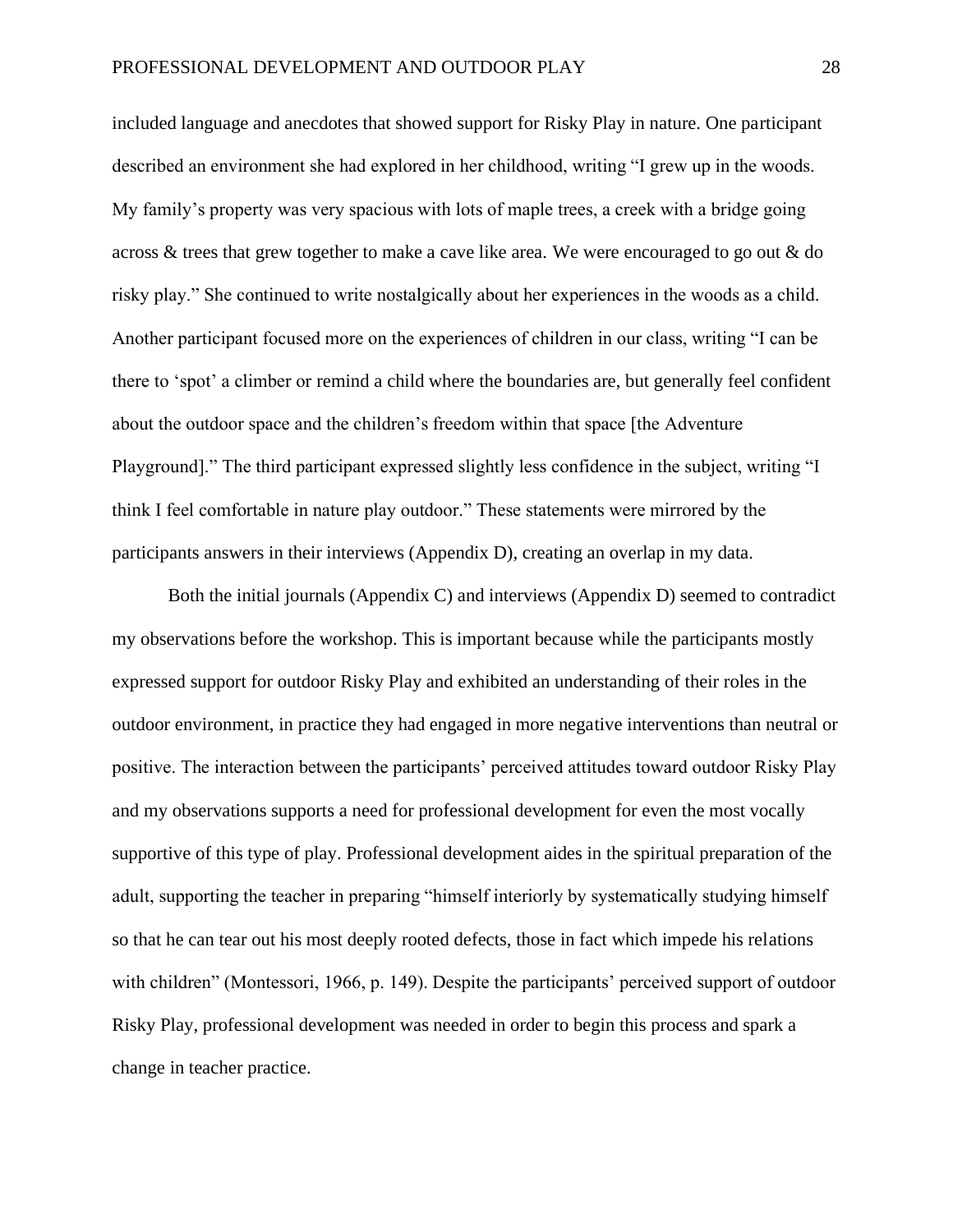Throughout the study, participants continued to journal. I observed a couple notable shifts in language over time. One participant began by stating that when a child crossed the physical boundary of the space, she "had to pick her up." This type of language was used 3 times between days 5 and 8. On day 10, she wrote "one child again crossed the boundary line so I intervened." On day 12, she used this more neutral language again. She did return to saying "the youngest one crossed the boundary so I needed to pick him up" on day 15. This instance is represented in Figures 3 and 6, where one negative intervention was recorded on this day. This was also the day that we had to return to the smaller space behind the school, a change that I had previously discussed as potentially uncomfortable for the adult participants.

Another trend that I discovered in the journals (Appendix C) was one participant's description of her concern throughout the study. She expressed "concern" about Risky Play activities on days 4 and 5, but this language subsided by day 6. She only returned to using this language on day 13 after the discovery of yellow jackets on the adventure playground, an unexpected hazard. On this day, she expressed concern about not only the hazard, but one instance of Risky Play, writing "A child placed large flat rock(s) on a fallen log while another child was very close by, beneath the log and rocks. My concern was that the rock(s) might fall/be thrown down onto the child below. Thankfully, that did not happen." The presence of a hazard proved to make more than one adult uncomfortable that day, as another participant wrote "I felt concerned in the woods. The swarm of bees were still in the woods  $\&$  I didn't want a child to get stung but the children did not play in that area." More than one adult had discussed the importance of protecting the children from hazards throughout their journals and during their interviews. The adults did not have much control over this particular hazard, so their concern was well-warranted, considering their understanding of their roles in the outdoor environment.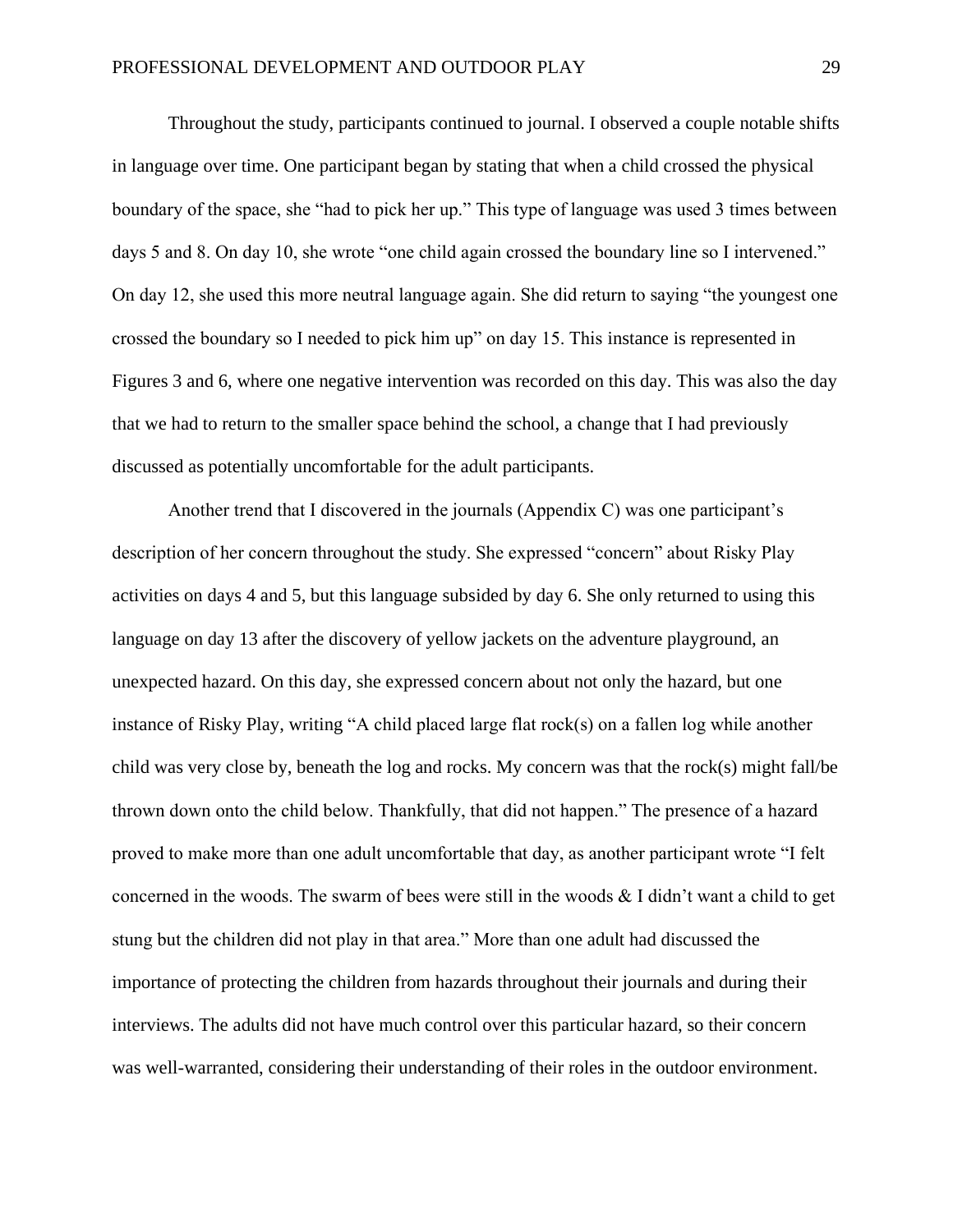The participants' journals also helped me in trying to understand some of the shifts in Attitude Scale (Appendix B) scores. As seen in Figure 7, two of the three participants' scores increased slightly the second time I administered the scale. This indicates adults' increased comfort and overall improved relationship with Risky Play in the outdoor environment.

## **Figure 7**



*Attitude Scale Scores*

*Note:* Pre-intervention scores were collected from the Attitude Scales (Appendix B) administered immediately before the professional development workshop; post-intervention scores were collected from the Attitude Scales (Appendix B) administered on the final day of the study.

The first participant's increased score was due to the answers to only two statements: "being in nature has a calming effect on me," and "I am confident in my responsibilities in the outdoor environment." On day 8, this participant wrote that she felt "peaceful and calm, with the wind blowing through the trees, the birds singing in the background  $\&$  the children laughing and playing." Again on day 11, she described feeling peaceful, writing "even though we are out in the woods & a lot of risky play can happen, it's peaceful because it is a prepared environment."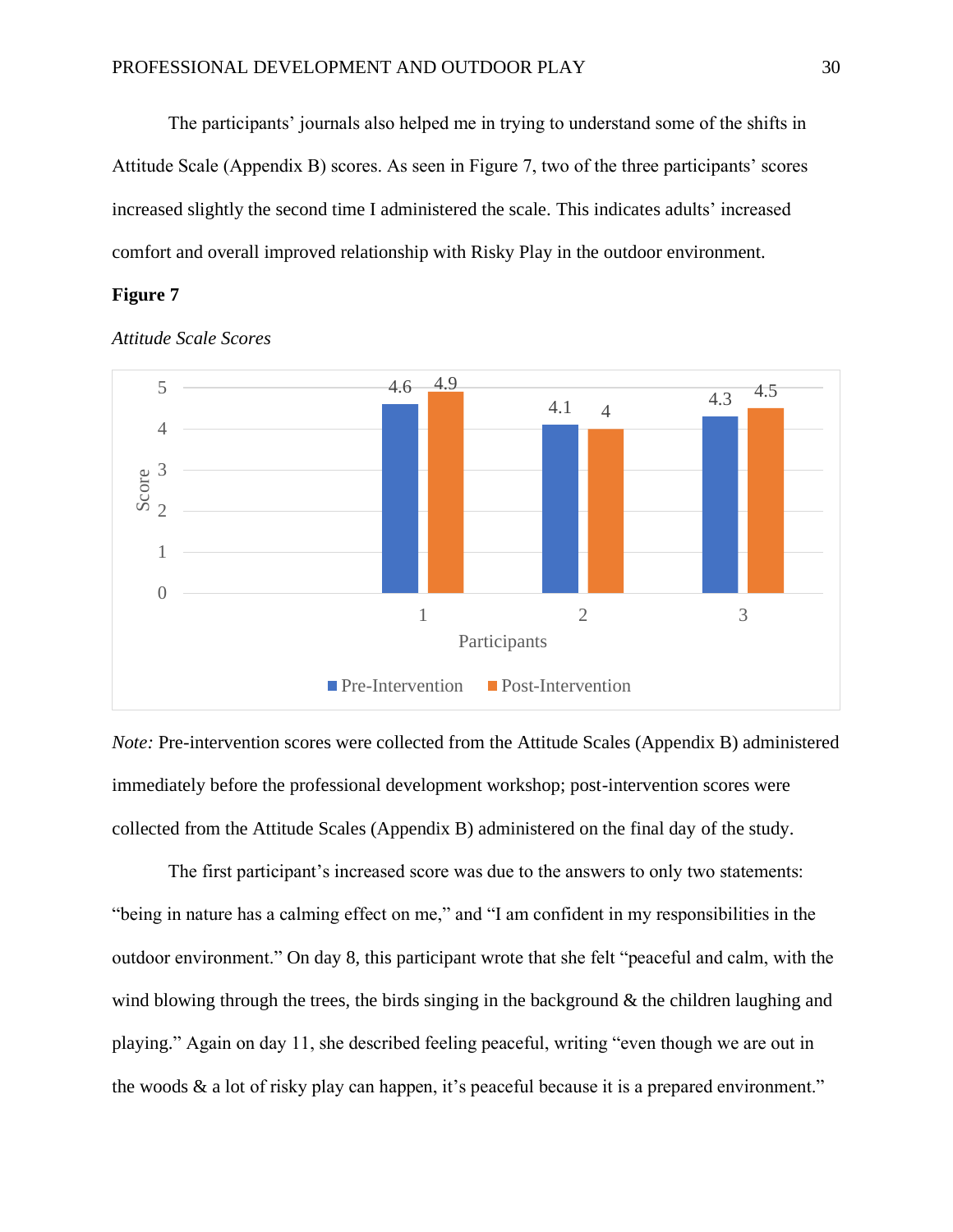This sentiment also connects with the second statement to which she answered differently at the end of the study, in that she acknowledges the importance of an environment prepared by the adult. She also clearly states her role in the environment in her final journal, writing "Children need to run free & test themselves & their own limits, we as adults are there to protect them from anything that may be hazardous." This concluding thought coincides with her strong agreement with the idea that she was sure of her role in the outdoor environment by the end of the study.

The second participant's score went down the second time she filled out the Attitude Scale (Appendix B) as a result of changed answers to "being in nature has a calming effect on me," and "I understand the importance of spending time in nature with the children." Her answers to these statements both changed from "strongly agree" to "agree." Throughout her journals, she focused on the actions of the children, and never mentioned feeling calm in nature as she had in her pre-intervention journal, having written "the trees were comforting—it felt like a very spiritual space" while describing her childhood environment. This shift in focus from how this participant felt when in nature alone compared to how she felt in nature with the children may explain the change in her answer to the statement about feeling calm outdoors. I was unable to find any significant statements in this participant's journals to explain the change in the other answer.

The third participant's score increased slightly the second time I administered the Attitude Scale (Appendix B). All her answers either remained at "agree" or increased to "strongly agree" except for one: "I can observe the children playing without feeling the need to intervene." To this statement, she answered "disagree" the second time. Much of the focus of her journals was on needing to intervene with children who had crossed the physical boundary of the space. This prolonged focus clearly relates to her choice to disagree with this statement. In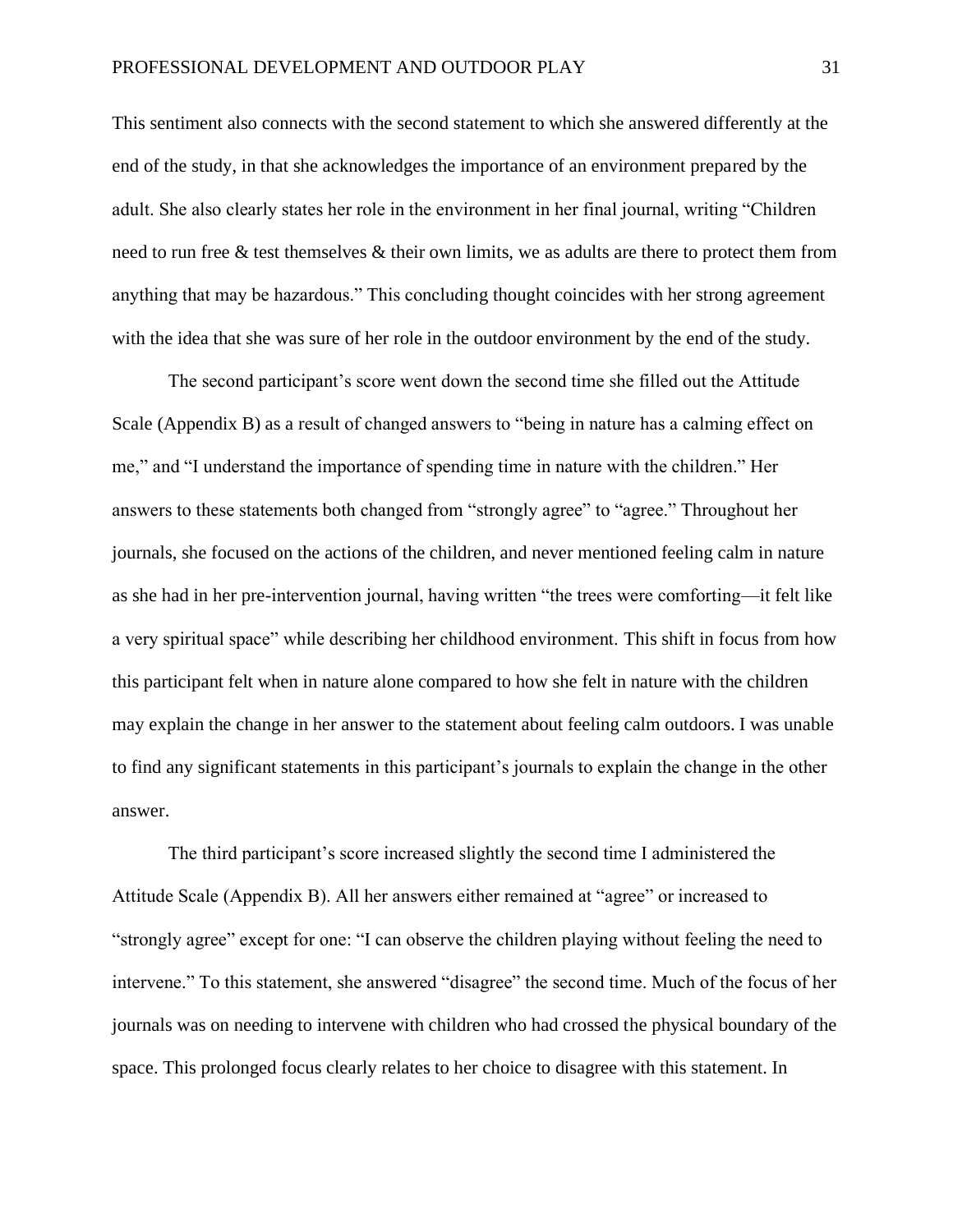contrast, her answer to "I am confident in my responsibilities in the outdoor environment" went from "agree" to "strongly agree." This confidence may stem from having a better understanding of when it is appropriate to intervene. Her journals included instances of her intervening on every day except for our final day at the Adventure Playground, in which she simply described several instances of Risky Play that she had observed. Her language surrounding these interventions also became more neutral over time, in contrast with originally expressing that she "had to pick [the children] up." In her journals, she expressed an increased understanding of her role, which was mirrored in her final Attitude Scale (Appendix B).

The purpose of this study was to explore a connection between professional development and change in teacher practice regarding outdoor Risky Play. Additionally, I asked whether a change in teacher practice may result in more instances of children's creative play, resilience, problem solving, socialization, joyful expression, concentration, repetition, leadership, confidence, or halting hazardous play. After 2 days of pre-intervention data collection, I implemented a professional development workshop for the three assistant guides in my Montessori toddler classroom. The workshop consisted of additional pre-intervention data collection using an attitude scale, journals, and interviews followed by a presentation about Montessori philosophy paired with the benefits of outdoor Risky Play. Following the workshop, my class ventured into the woods adjacent to our school for 14 days, where I collected postintervention data through observation and adult journals. At the end of the study, the adult participants completed the attitude scale a second time, signaling the end of my data collection.

Before the intervention, my class went to a wooded space behind our school where the children could engage in the play of their choosing, risky or not. On day 1 of post-intervention data collection, we planned to go to a new space, but could not reach it because the landscapers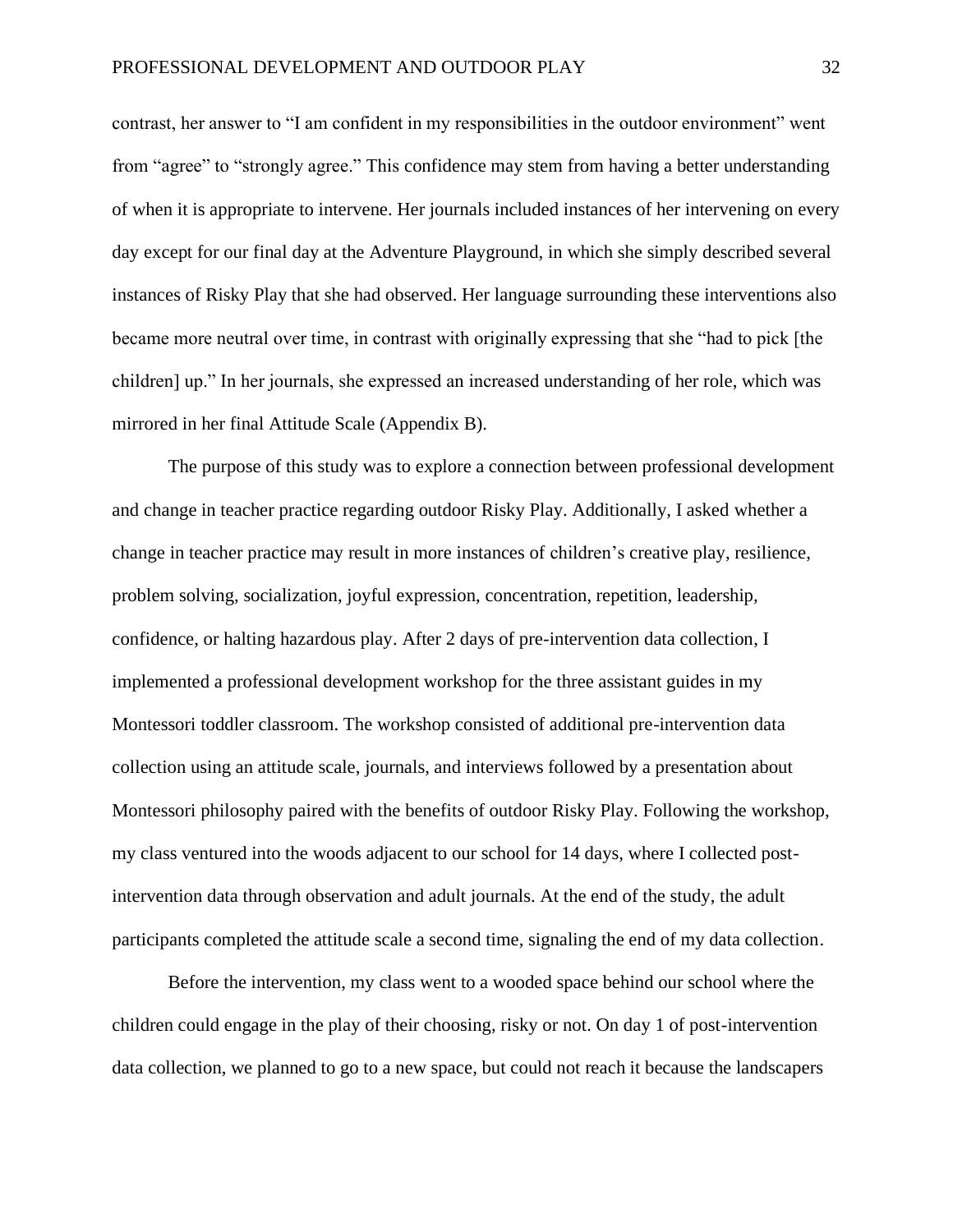were mowing in our way. During the next 11 of the 14 post-intervention days, my class was able to go to the Adventure Playground, a wooded space adjacent to the school parking lot with many opportunities for Risky Play, such as fallen trees and a steep hill to climb on and logs and broken branches to carry or move. On day 12 of post-intervention data collection, a child was stung by a yellowjacket on the way to the Adventure Playground. This was the second sting to happen during my study, so we canceled our trip to the woods that day. The following day, after a discussion with my head of school, we returned to the smaller wooded space behind the school and remained there until the end of the study. I made the decision to cancel my final planned day due to yet another yellowjacket sting in the alternate area of the woods.

During this time, I observed elements of Risky Play in both outdoor environments. I noted each time a child engaged in this type of play, the response from the adults, if any, and the final outcome for the child of each experience. The types of Risky Play that I allowed in my study were: great heights, great speed, dangerous tools, near dangerous elements, and rough and tumble. I did not allow disappearing or getting lost, the final type of Risky Play cited by Harper (2017), because our primary responsibility was supervising the children. I also collected journals from the adults throughout the study as a data tool because the literature supported reflection as a tool related to greater success of professional development measures (McMillan, et al., 2012; Peleman, et al., 2018). The literature also encouraged continued coaching after professional development (McMillan, et al., 2012; Peleman, et al., 2018; Sheridan, et al., 2009) so I tried to offer feedback to the adults as needed.

Based on the data that I gathered, the professional development workshop, combined with journal reflection and continued coaching, had a measurable impact on the adults' interactions with the children in relation to Risky Play in the outdoor environment. They began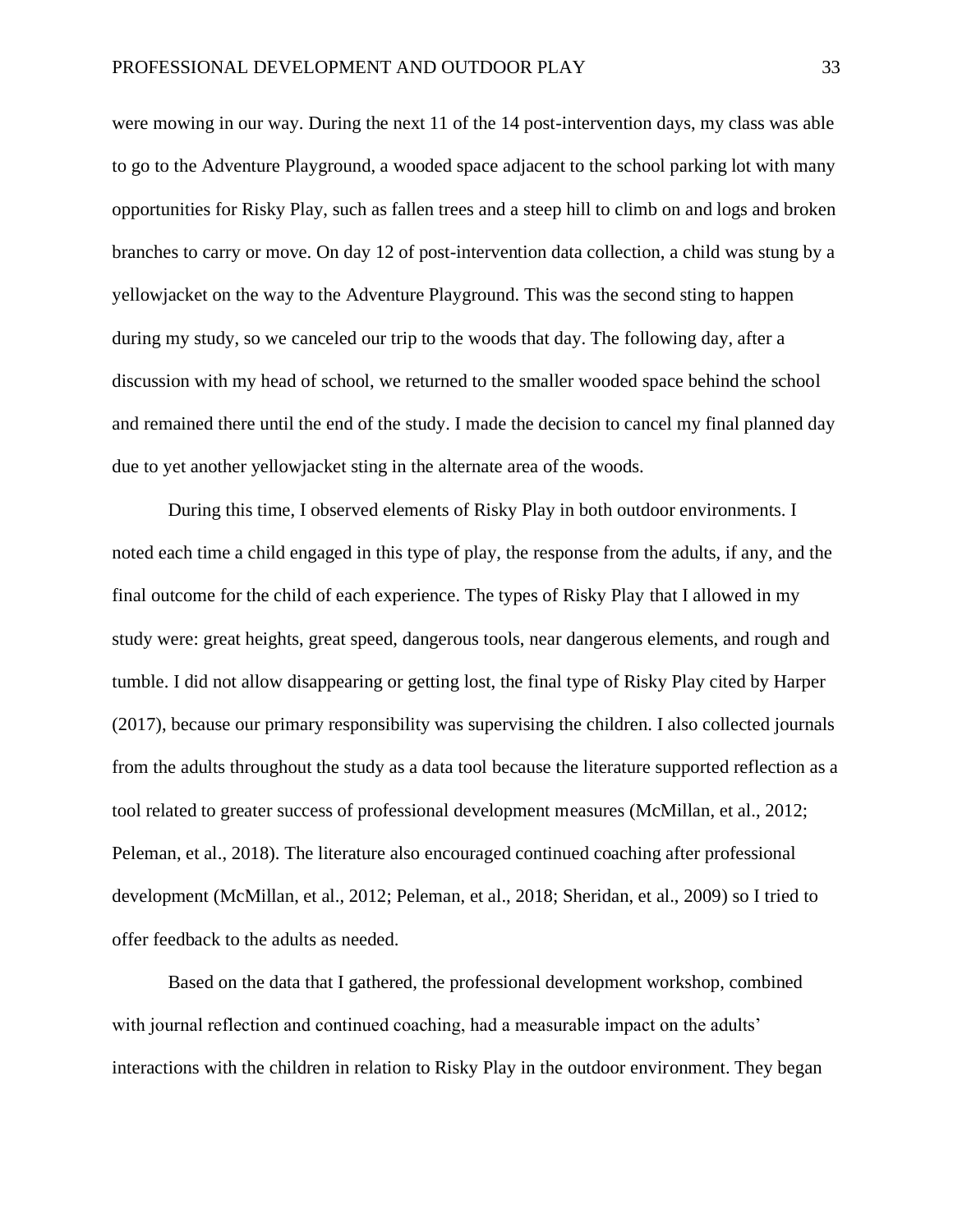to refrain from negative interventions such as shouting and physically moving children, instead opting to observe and only intervene in situations of hazardous play. In those situations, the adults chose respectful verbal reminders of rules over the negative alternatives. This indicates that the professional development workshop was successful in supporting a change in teacher practice. The literature hinted at this outcome when Peleman, et al. (2018) discovered that the biggest benefits of professional development were "greater pedagogical awareness, knowledge and sense of agency and pedagogical competence" (p. 15).

Similarly, previous studies established a connection between improved knowledge and practice and children's experiences (Grady-Dominguez, et al., 2021; McMillan, et al., 2012). I also observed a change in the children's experience in response to the altered practices. As the adults' negative interventions declined, the children's positive outcomes increased. With this, my study further solidified a connection between changes in teacher practice and child experience.

The children in my class had regularly attempted to engage in Risky Play prior to the start of my study. Previously, the adults in the environment had not allowed regular participation in this type of play. As a result of my intervention, the adults began to allow many types of Risky Play in the outdoor environment, but there is still room to grow. The results of my study motivate me to establish an environment of continued coaching and support. The success of my professional development workshop showed me that the best way to present pertinent pedagogical information to my staff is through interactive discussion paired with personal reflection. This key to altering practice will support increased opportunities for the children to develop a sense of competence, as the adults are better acquainted with pausing to observe, rather than being quick to intervene.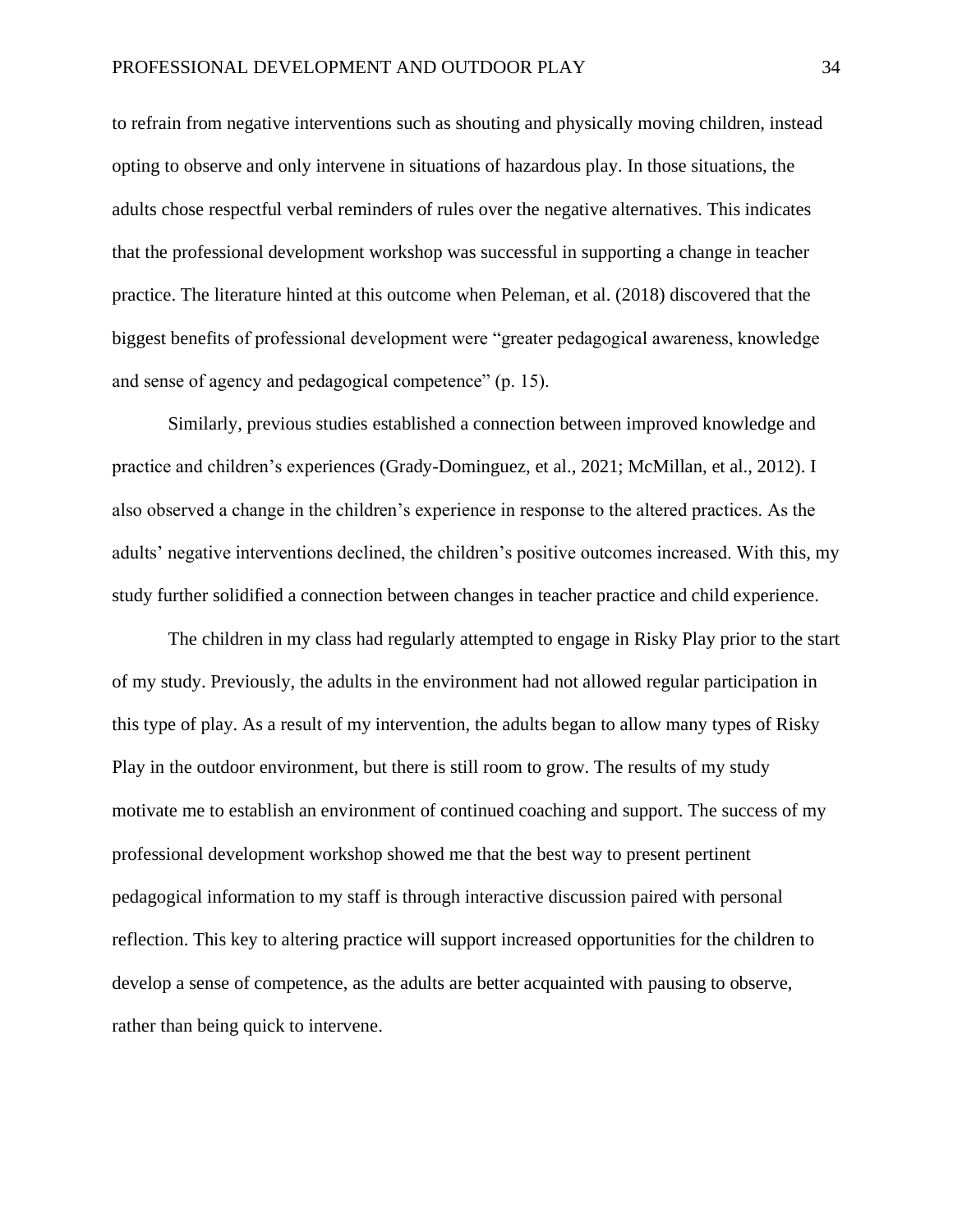There were a couple variables that I was unable to isolate due to the design of my study and the nature of action research. First, patterns in my data brought to my attention that the children and adults had appeared to grow in their comfort in each environment the longer we were there. This may have impacted the number of interventions on a given day, as they declined in correlation to the time we utilized one space. Additionally, while I used the adult journals as a tool for data collection, I was not able to isolate their effects on the study results. Similarly, since I had paired the journals with the professional development workshop, I do not immediately know if one or the other had a more significant impact. There is potential for additional action research regarding any of these aspects of my study.

This study set out to explore the impact of professional development on teacher practice and subsequent child experience. Over approximately three weeks, I observed a significant change in the adults' interactions with the children's instances of Risky Play. I am inspired to question how significant the impact a longer period of time may have on the children's overall experience in the outdoor environment. Following this study, I can confidently recommend the use of professional development paired with continued coaching and reflection as a valid tool for altering teacher practice. I discovered and explored connections between teacher practice and child experience that had not been previously discussed in the literature, namely in relation to toddlers' engagement in Risky Play. This study invites additional research regarding toddlers' participation in outdoor Risky Play.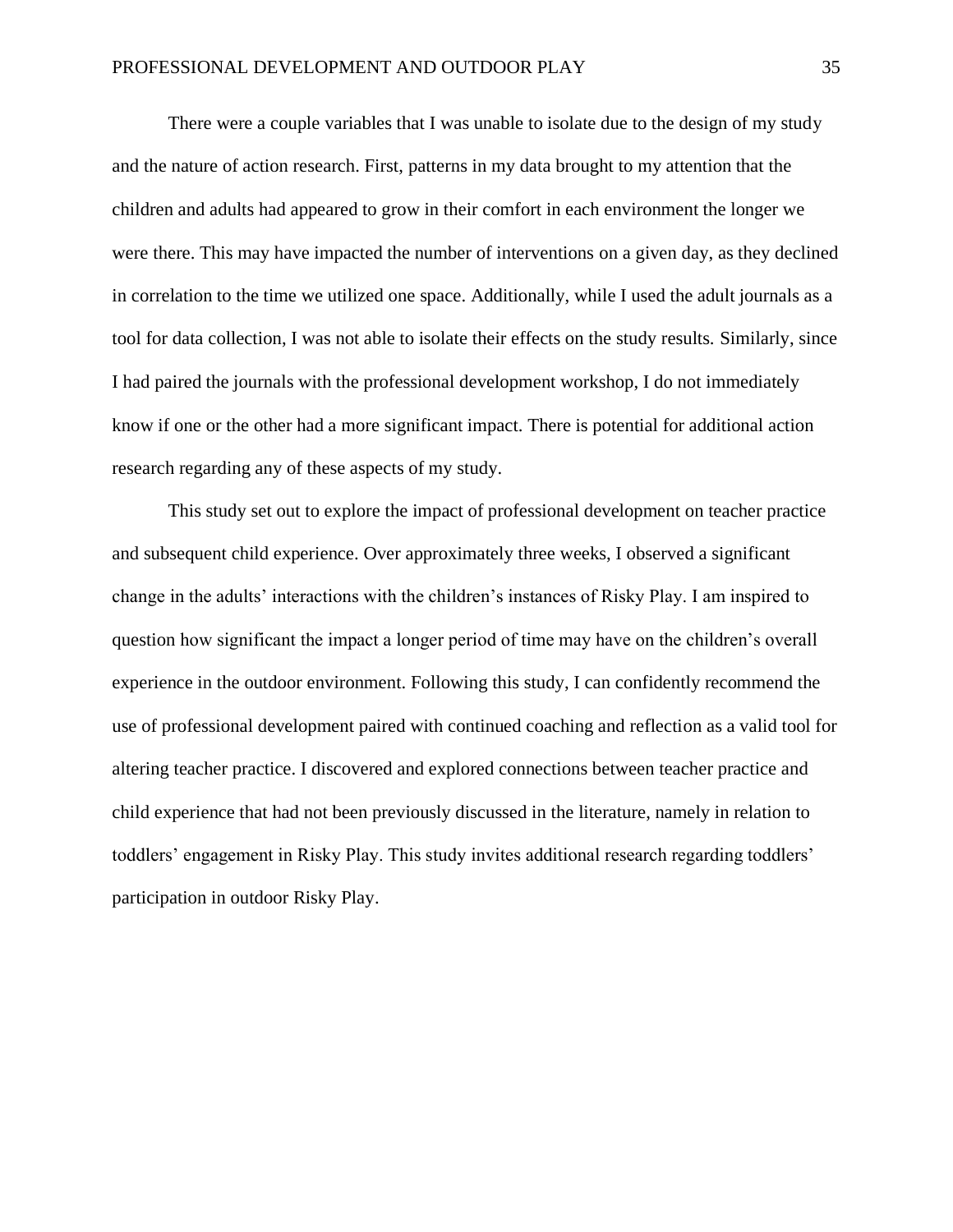#### **References**

- Bento, G. & Dias, G. (2017). The importance of outdoor play for young children's healthy development. *Porto Biomedical Journal*, 1-4.<https://doi.org/10.1016/j.pbj.2017.03.003>
- Brussoni, M., Ishikawa, T., Brunelle, S., & Herrington, S. (2017). Landspaces for play: Effects of an intervention to promote nature-based risky play in early childhood centres. *Journal of Environmental Psychology, 54*, 139-150.<https://doi.org/10.1016/j.jenvp.2017.11.001>
- Grady-Dominguez, P., Ragen, J., Sterman, J., Spencer, G., Tranter, P., Villeneuve, M., & Bundy, A. (2021). Expectations and assumptions: Examining the influence of staff culture on a novel school-based intervention to enable risky play for children with disabilities. *International Journal of Environmental Research and Public Health, 18*, 1008-1028. <https://doi.org/10.3390/ijerph18031008>
- Harper, N. J. (2017). Outdoor risky play and healthy child development in the shadow of the "risk society": A forest and nature school perspective. *Child and Youth Services, 38*(4), 318-334.<https://doi.org/10.1080/0145935X.2017.1412825>
- McFarland, L. & Gull Laird, S. (2018). Parents' and early childhood educators' attitudes and practices in relation to children's outdoor risky play. *Early Childhood Education Journal, 46*, 159-168.<https://doi.org/10.1007/s10643-017-0856-8>
- McMillan, D. J., Walsh, G., Gray, C., Hanna, K., Carville, S., & McCracken, O. (2012). Changing mindsets: The benefits of implementing a professional development model in early childhood settings in Ireland. *Professional Development in Education,* 1-16. <https://doi.org/10.1080/19415257.2011.637226>
- Montessori, M. (1966). *The secret of childhood.* (M. J. Costelloe, Trans.) Ballantine Books. (Original work published 1960)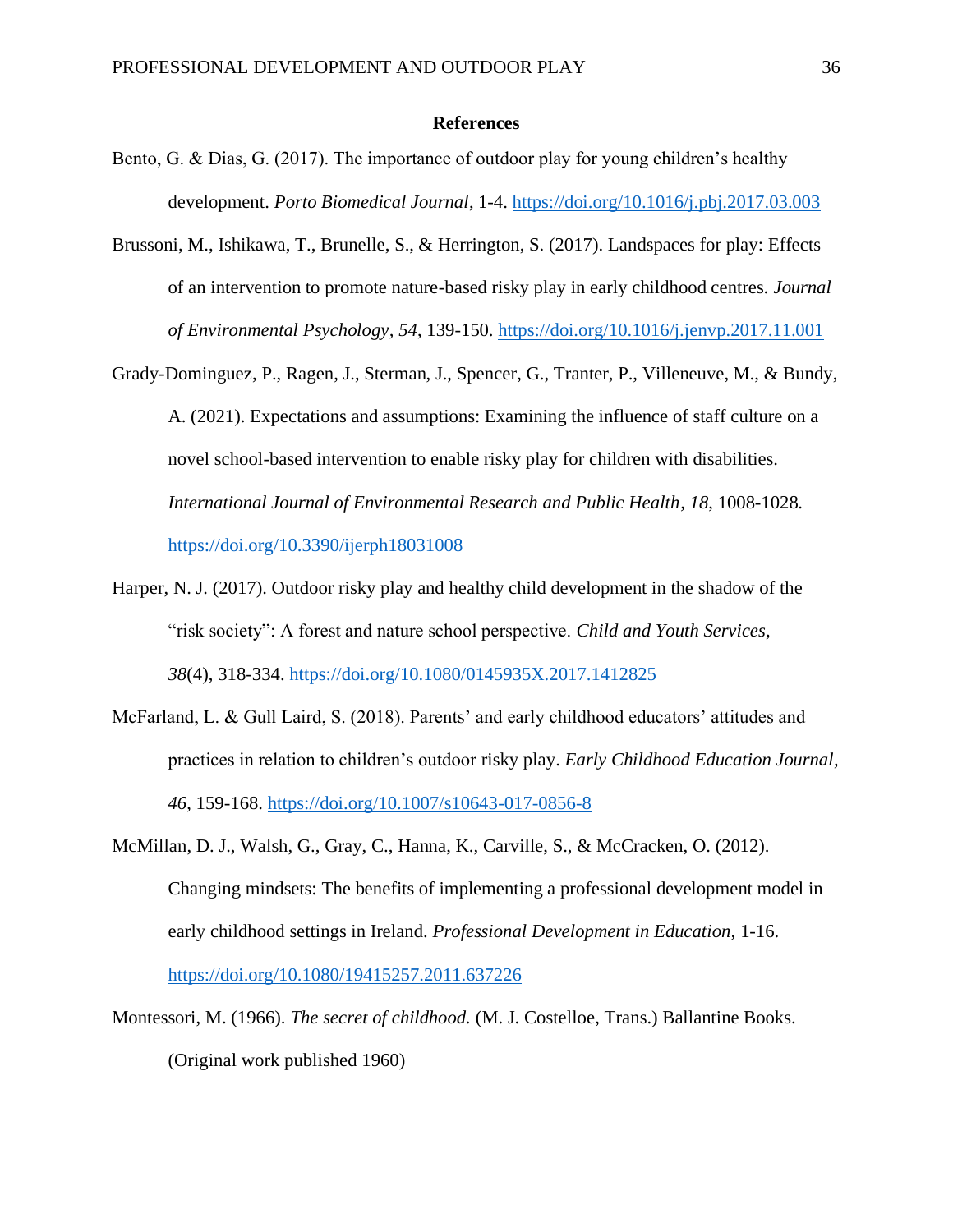- Montessori, M., (1967). *The discovery of the child.* (M. J. Costelloe, Trans.) Ballantine Books. (Original work published 1962)
- Montessori, M., & Haines, A. (2012). *The 1946 London lectures*. Montessori-Pierson Publishing Co.
- Peleman, B., Lazzari, A., Budginaite, I., Siarova, H., Hauari, H., Peeters, J., & Cameron, C. (2018). Continuous professional development and ECEC quality: Findings from a European systematic literature review. *European Journal of Education, 53*, 9-22. <https://doi.org/10.1111/ejed.12257>
- Sheridan, S. M., Pope Edwards, C., Marvin, C. A., & Knoche, L. L. (2009). Professional development in early childhood programs: Process issues and research needs. *Early Education and Development, 20*(3), 377-401.

<https://doi.org/10.1080/104092808025827965>

- Ulrich, R. S., Simons, R. F., Losito, B. D., Fiorito, E., Miles, M. A., & Zelson, M. (1991). Stress recovery during exposure to natural and urban environments. *Journal of Environmental Psychology, 11*, 201-230. [https://doi.org/10.1016/S0272-4944\(05\)80184-7](https://doi.org/10.1016/S0272-4944(05)80184-7)
- Ulset, V., Vitaro, F., Brendgen, M., Bekkhus, M., & Borge, A. I. H. (2017). Time spent outdoors during preschool: Links with children's cognitive and behavioral development. *Journal of Environmental Psychology, 52*, 69-80.<https://doi.org/10.1016/j.jenvp.2017.05.007>
- Wells, N. M. & Evans, G. W. (2003). Nearby nature: A buffer of life stress among rural children. *Environment and Behavior, 35*, 311-330.<https://doi.org/10.1177.0013916503035003001>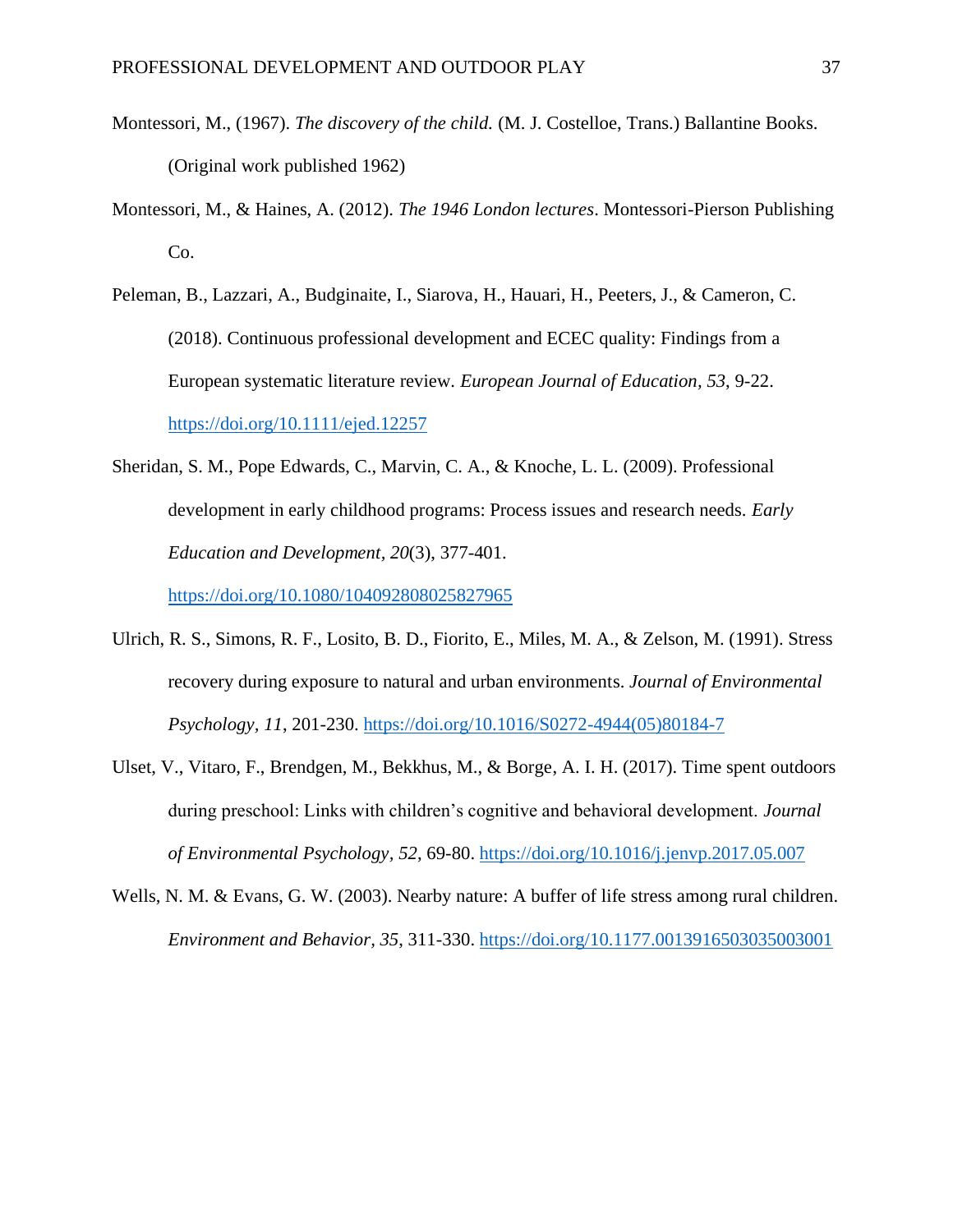## **Appendix A**

## Observation Form

Date:

Time:

| Behavior (Child)                                                                                                           | Intervention (Adult)                                                                                                                                                              | Result (Child)                                                                |
|----------------------------------------------------------------------------------------------------------------------------|-----------------------------------------------------------------------------------------------------------------------------------------------------------------------------------|-------------------------------------------------------------------------------|
| Hazardous<br>Past boundaries<br>Violence                                                                                   | Negative<br>Shouting<br>$\overline{\phantom{a}}$<br>Forbidding behavior<br>$\overline{\phantom{a}}$<br>Unsolicited physical<br>$\overline{\phantom{0}}$<br>removal from situation | Negative<br>Tears<br>Repeating hazardous<br>behaviors<br>Retreating from play |
| Neutral<br>Play that does not<br>include hazardous or<br>risky elements                                                    | Neutral<br><b>Reminder of Rules</b><br>Praise                                                                                                                                     | Neutral<br>No change                                                          |
| <b>Risky Play</b><br>Great heights<br>High speed<br><b>Harmful tools</b><br>Near dangerous<br>elements<br>Rough-and-tumble | None<br>No intervention                                                                                                                                                           | Positive<br>Joyful expression<br>Creative play<br>Social interaction          |

Narrative notes: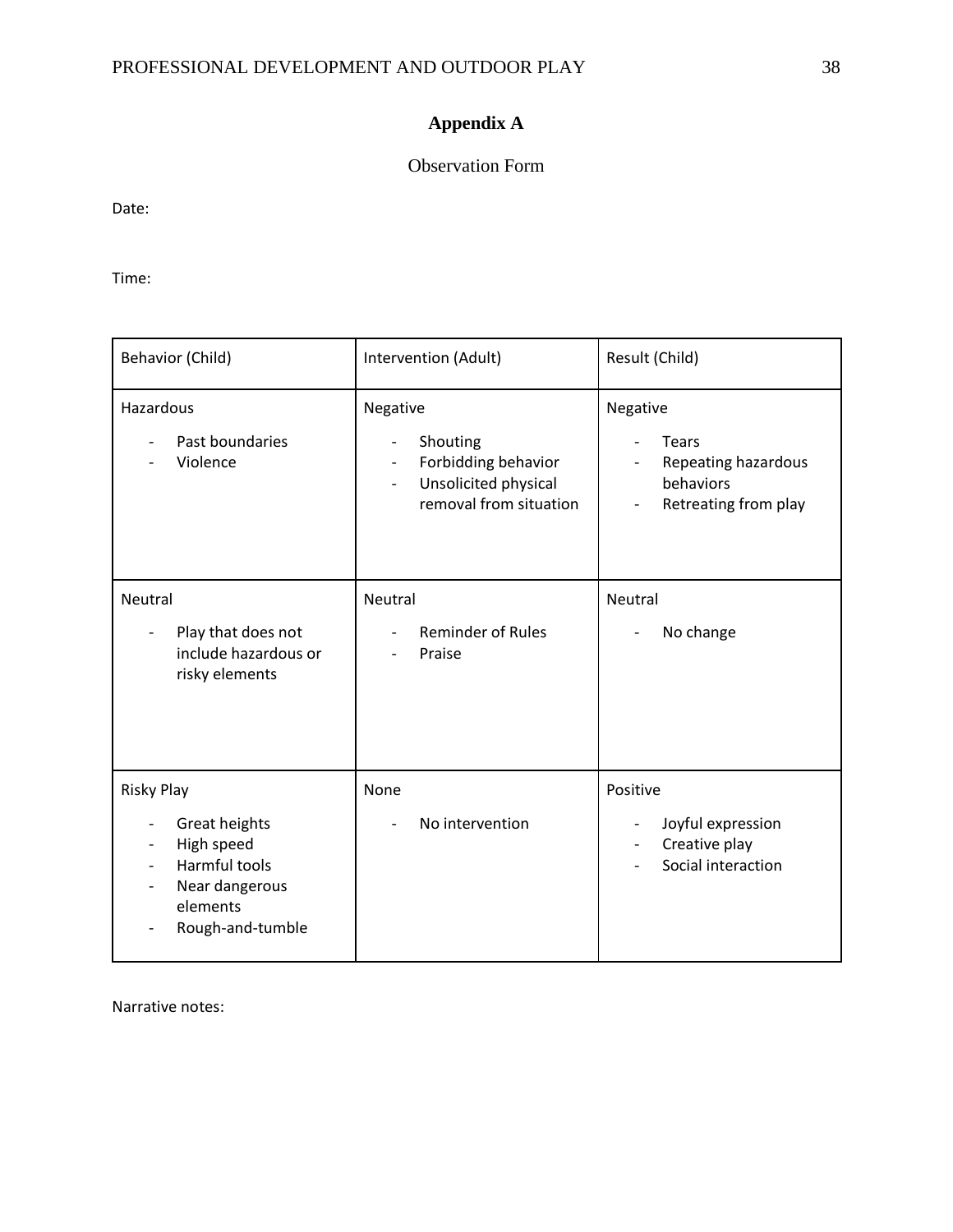## **Appendix B**

## Attitude Scale

## Attitude Scale for Outdoor Risky Play

| I feel comfortable<br>letting the children<br>climb                               | <b>Strongly Disagree</b> | <b>Disagree</b> | Neutral | Agree | <b>Strongly Agree</b> |
|-----------------------------------------------------------------------------------|--------------------------|-----------------|---------|-------|-----------------------|
| I can observe the<br>children playing<br>without feeling the<br>need to intervene | <b>Strongly Disagree</b> | <b>Disagree</b> | Neutral | Agree | <b>Strongly Agree</b> |
| It is okay for the<br>children to fall                                            | <b>Strongly Disagree</b> | <b>Disagree</b> | Neutral | Agree | <b>Strongly Agree</b> |
| I feel comfortable<br>letting the children<br>explore the woods                   | <b>Strongly Disagree</b> | <b>Disagree</b> | Neutral | Agree | <b>Strongly Agree</b> |
| I know the difference<br>between hazards and<br>risks                             | <b>Strongly Disagree</b> | <b>Disagree</b> | Neutral | Agree | <b>Strongly Agree</b> |
| Being in nature has a<br>calming effect on me                                     | <b>Strongly Disagree</b> | <b>Disagree</b> | Neutral | Agree | <b>Strongly Agree</b> |
| I can trust the children<br>with their own<br>development                         | <b>Strongly Disagree</b> | <b>Disagree</b> | Neutral | Agree | <b>Strongly Agree</b> |
| I believe the children<br>are capable of problem<br>solving independently         | <b>Strongly Disagree</b> | <b>Disagree</b> | Neutral | Agree | <b>Strongly Agree</b> |
| I understand the<br>importance of spending                                        |                          |                 |         |       |                       |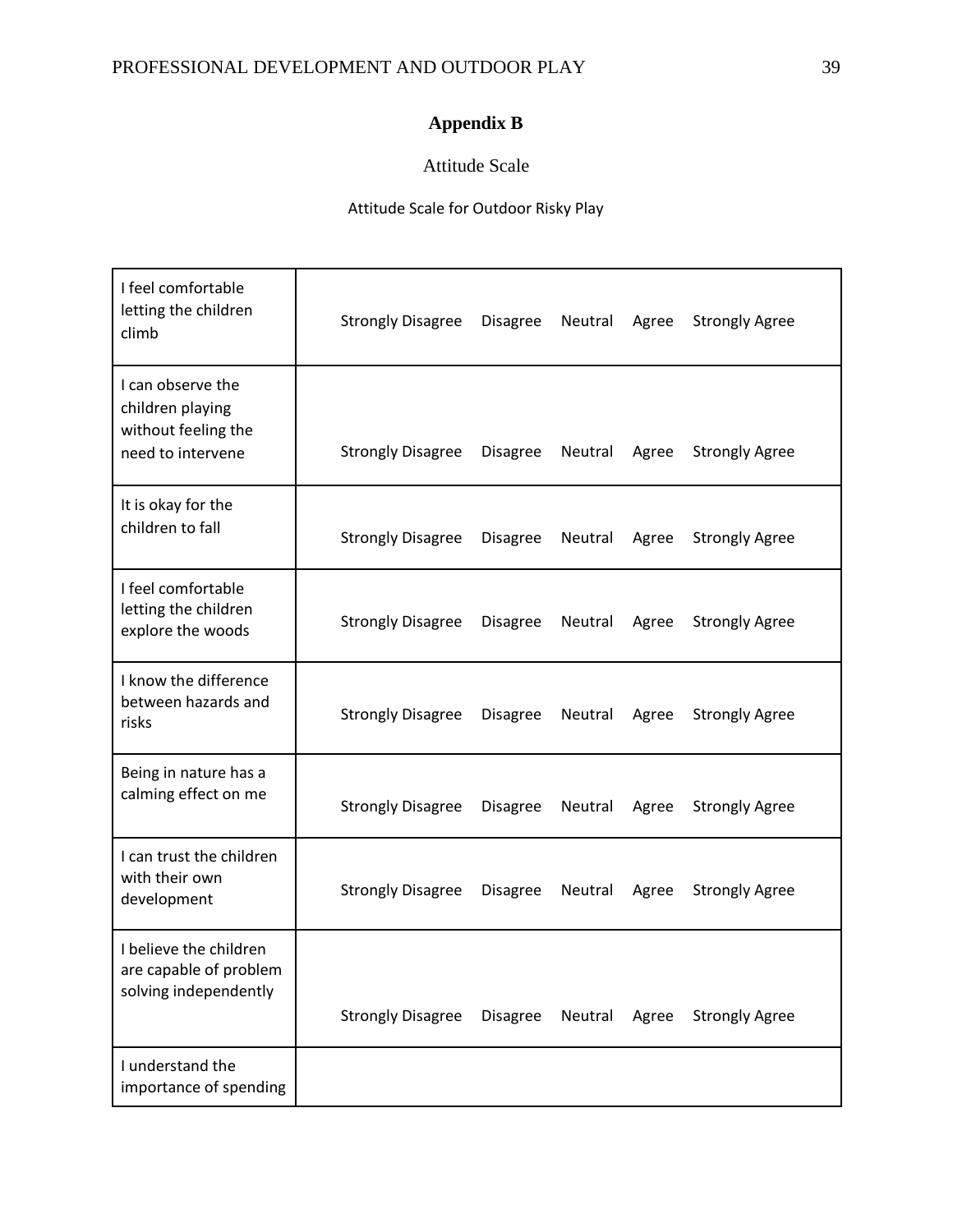## PROFESSIONAL DEVELOPMENT AND OUTDOOR PLAY 40

| time in nature with the<br>children                                  | <b>Strongly Disagree</b> | <b>Disagree</b> | Neutral | Agree | <b>Strongly Agree</b> |
|----------------------------------------------------------------------|--------------------------|-----------------|---------|-------|-----------------------|
| am confident in my<br>responsibilities in the<br>outdoor environment | <b>Strongly Disagree</b> | <b>Disagree</b> | Neutral | Agree | <b>Strongly Agree</b> |

----------------------------------------------------------------------------------------------------------------------------

For researcher use below dotted line

Subject:

Round 1 Round 2

Score: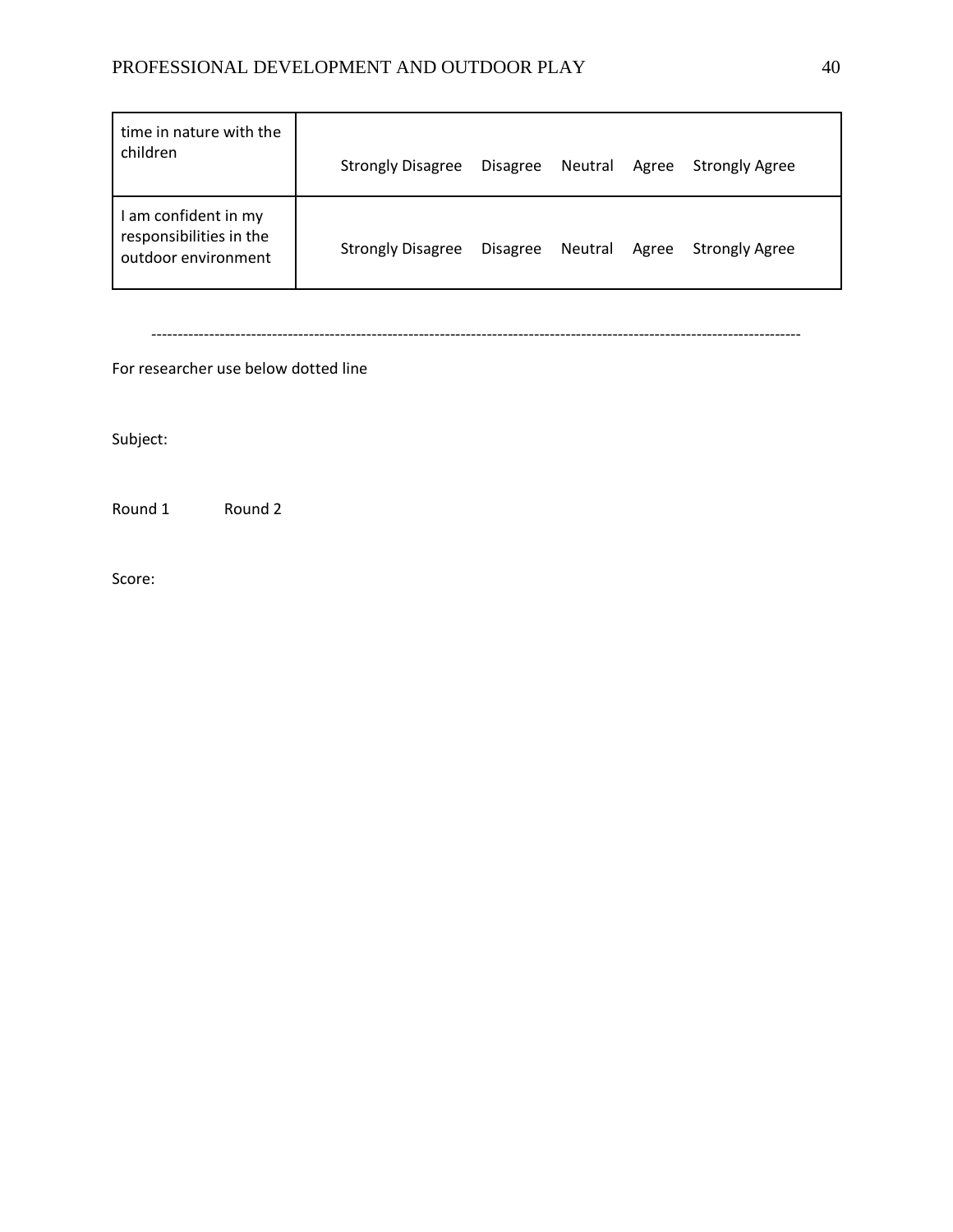## **Appendix C**

## Journaling Prompts

First Journal Entry: Please write about your experiences with and feelings about the outdoor environment and risky play.

Daily Journal Entry: You may journal during nap time, on your break, or after work. Please return your journals to me by 3:00 each Friday during the study. Please write daily about your experiences with the children in the outdoor environment. You may respond to any of the following prompts or you may freewrite on any aspect(s) of the experiences.

- Write about a time when you intervened with the children's play.
- Write about a time you chose not to intervene with the children's play.
- Write about how you felt in the outdoor environment.
- Write about something that you felt went well in the outdoor environment.
- Write about something that you felt could've gone better in the outdoor environment.
- Write about an observation you made of a child or children in the outdoor environment.
- Write about something you learned in the outdoor environment today.
- Free-write!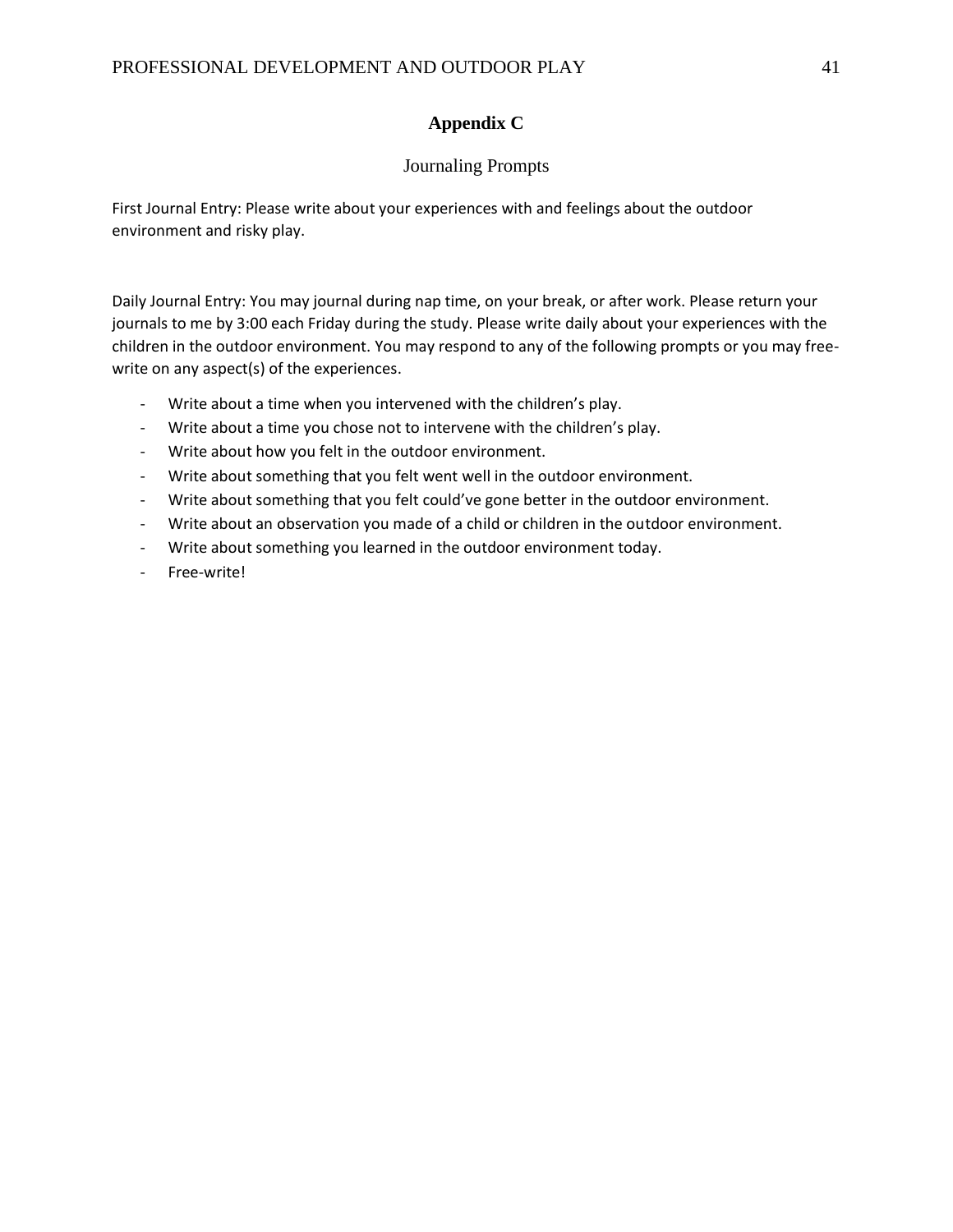## **Appendix D**

## Interview Questions

Subject:

- 1. How would you describe your relationship with nature as a child?
- 2. How would you describe your relationship with nature now?
- 3. Did you utilize nature play with your own children? How? How often?
- 4. How do you feel when walking through the woods with the children?
- 5. How do you feel when you see a child engaging in play that might result in minor injury?
- 6. Can you explain the difference between "hazards" and "risks"?
- 7. What do you feel are your responsibilities in the outdoor environment?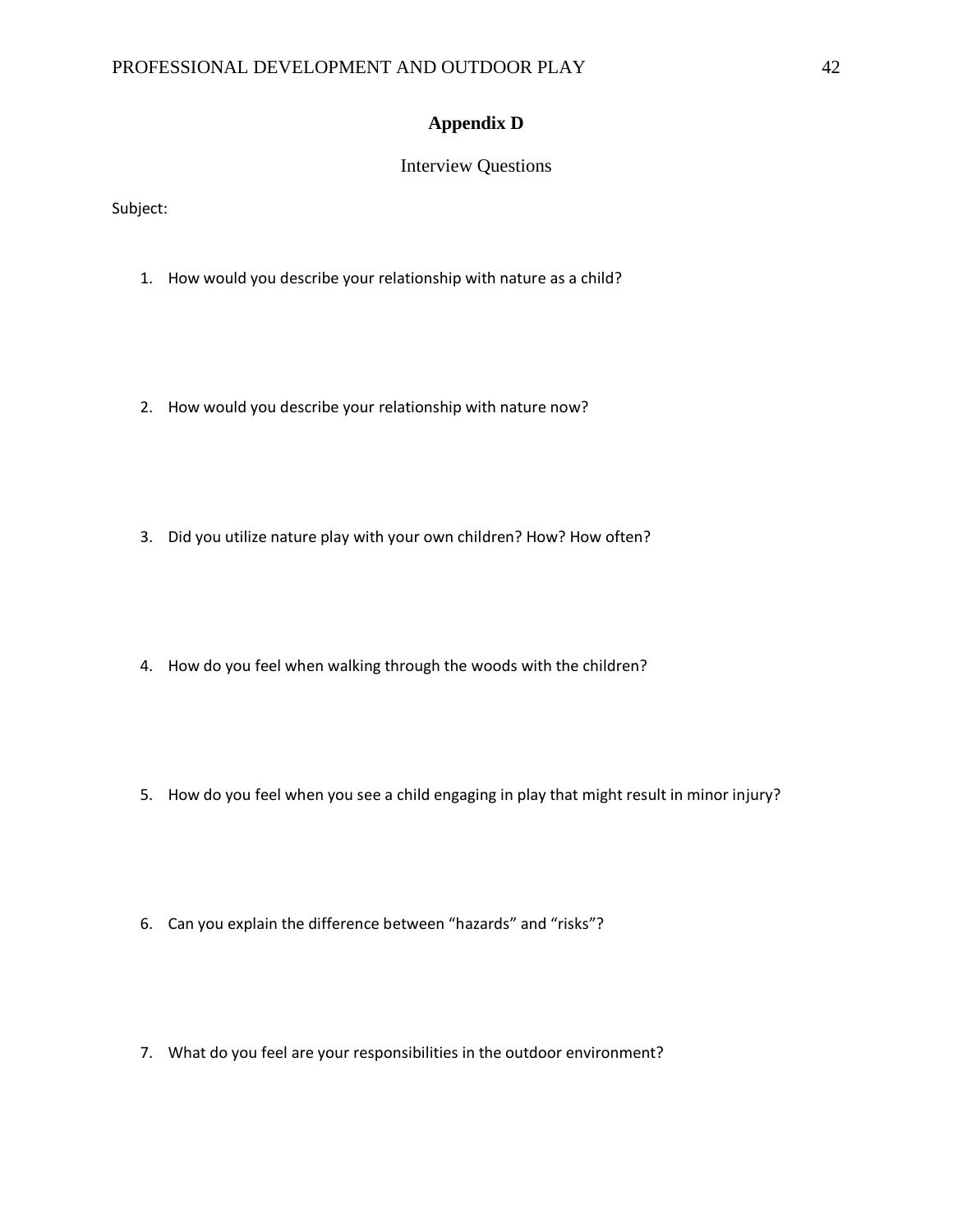## **Appendix E**

Google Slides Presentation



# **Agenda**

- I. Welcome
- 
- 
- 
- V
- V
- V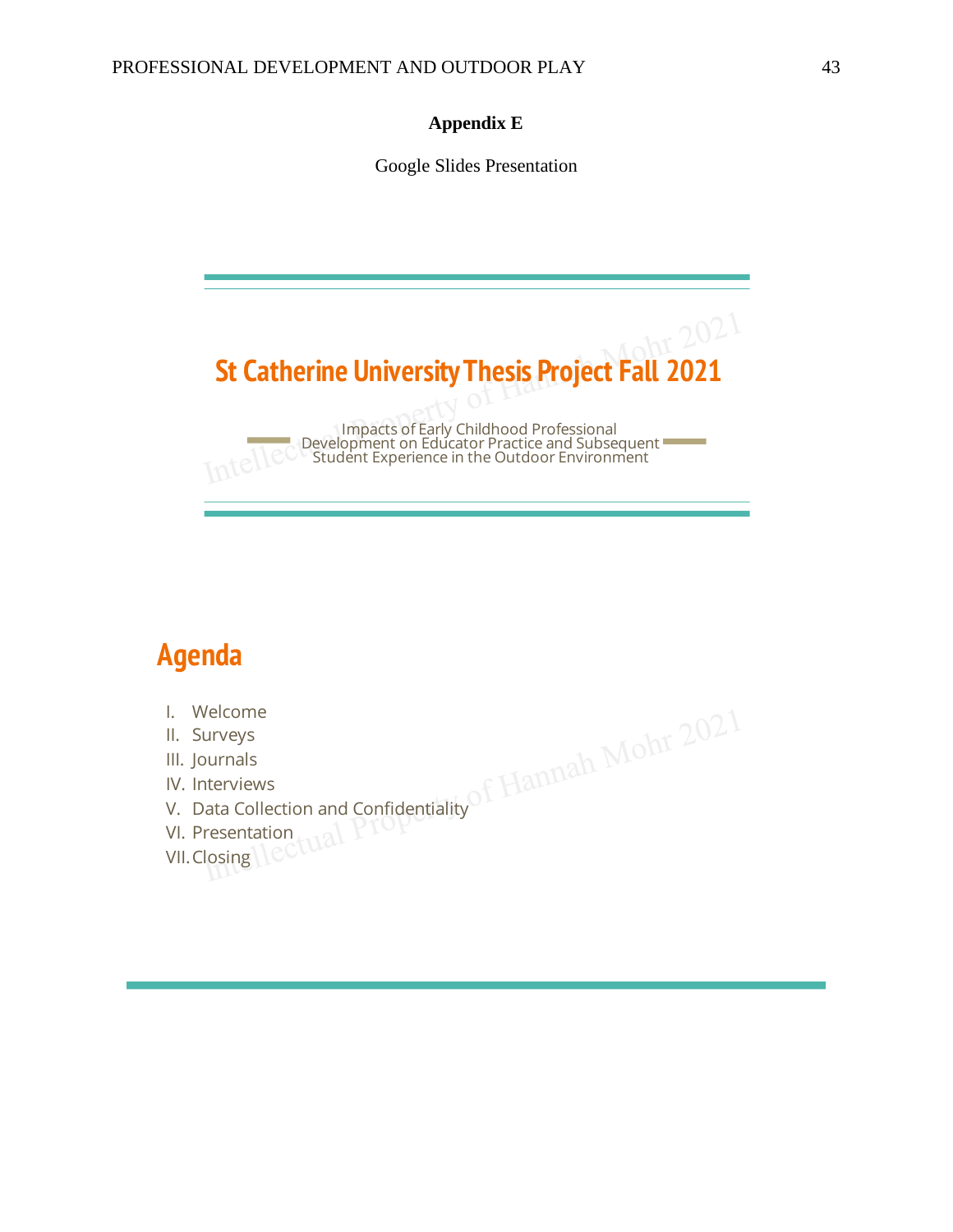# **Welcome**

Thank you everyone for agreeing to participate in my research. This project is al to the completion of my Masters Degree and I appreciations of my Masters Degree and I appreciations. crucial to the completion of my Masters Degree and I appreciate your enthusiastic support.

# **Surveys**

You will fill out this survey once today and again at the end of the three week period. It should only take a few minutes. Please reach out with any questions! Intellectual Property of Hammad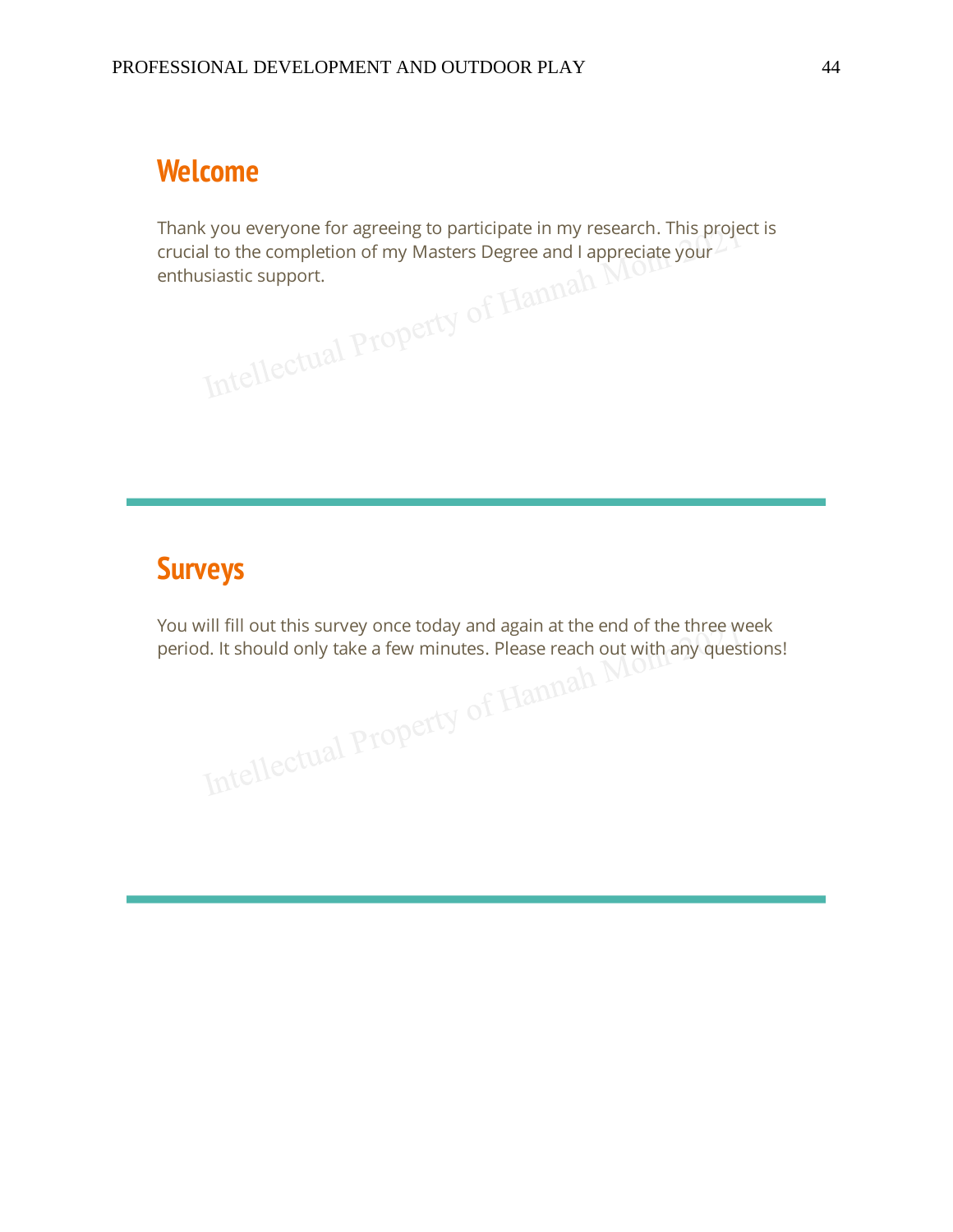## **lournals**

Research has shown that regular reflection improves outcomes of professional development measures, so you will be engaging in reflection through journaling over the next three weeks.

Daily journals will take approximately 10 minutes each day. Don't feel the need to stretch your writing to take up the whole time, nor the need to stop if you would like to write more. You may journal during nap or before or after your shift. Please return your journals to me by the end of my day on Friday of each week.

Today, you will write your first journal. The topic will be slightly different than your daily journals, and may take slightly longer. Find a space where you feel comfortable and take your time! Please return your completed journal to me today.

## **Interviews**

I have provided the interview questions beforehand so that you have had time to prepare answers if you chose to. Interviews will be audio recorded for my transcription purposes and will be destroyed with the rest of my data. Interviews will be private and may take approximately 20 minutes each. While others are being interviewed, you may fill out your initial journal, consult the work days task list, take some time to recharge, or explore the nature outside our classroom.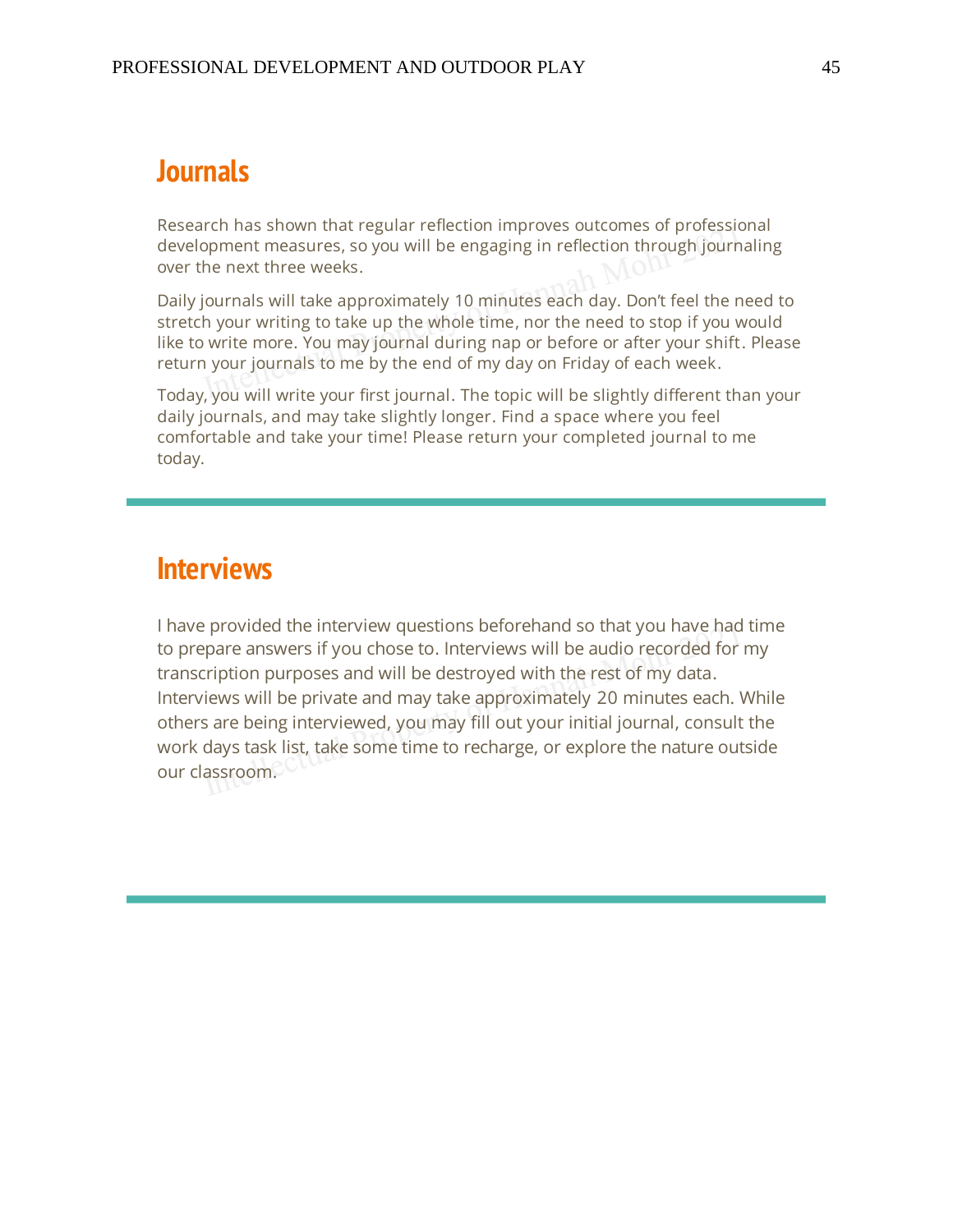## **Data Collection and Confidentiality**

I will be observing your interactions with the children over the next three weeks. We will be utilizing the adventure playground from approximately 9:30 to 10:30 each morning as weather permits. My observations will not include personal identifiers and will be destroyed with the rest of my data. All data will be stored on a locked computer or iPad or in a locked section of my bag.

## **Montessori Philosophy**

 $\overline{a}$ remove their shoes when they find a puddle of water; and, when the grass of the meadows is damp with dew, let them run on it and trample it with their bare feet; let them rest peacefully when a tree invites them to sleep beneath it's shade; let them shout and laugh when the sun wakes them in the morning as it wakes every living creature that divides its day between waking and sleeping." - The Discovery of the Child

 $\overline{a}$ the Child

 $\overline{u}$ understood by the adult, the child is obliged to be serious about two fundamental things ... the first is the love of activity... The second fundamental thing is independence." - What You Should Know About Your Child i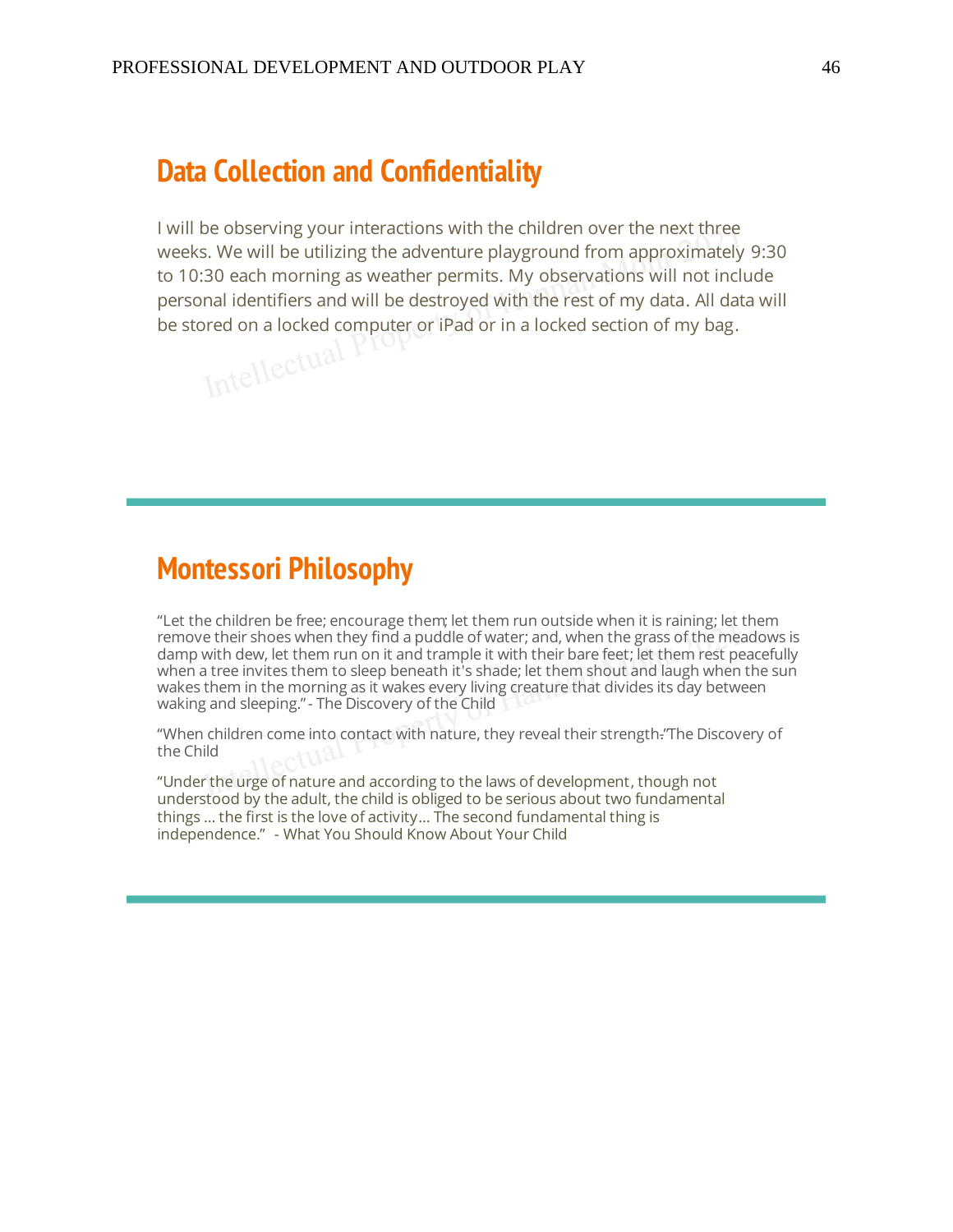# **Montessori Philosophy (cont.)**

 $\overline{a}$ and to gain experience by touching and handling. The 1946 London Lectures

 $\overline{a}$ activity.... The great principle which brings success to the teacher is this: as soon as concentration has begun, act as if the child does not existThe Absorbent Mind

 $\overline{a}$ forth in all they do, the intuition, attention and focus they bring to all life's events, and the sheer joy they experience in living. The Child, Society and the World (Unpublished Speeches and Writing)

## **Importance of Outdoor Play: Resilience**

Natural settings have restorative effects both physiologically and emotionally after the presence of a stressor (Ulrich, et al., 1991).

While children are more likely to exhibit significant psychological distress if they were exposed to significant risk, Wells & Evans (2003) found that those with access to natural environments showed convincingly less psychological distress regardless of risk exposure.

Photos were removed for the purpose of including this Appendix in my final action research paper.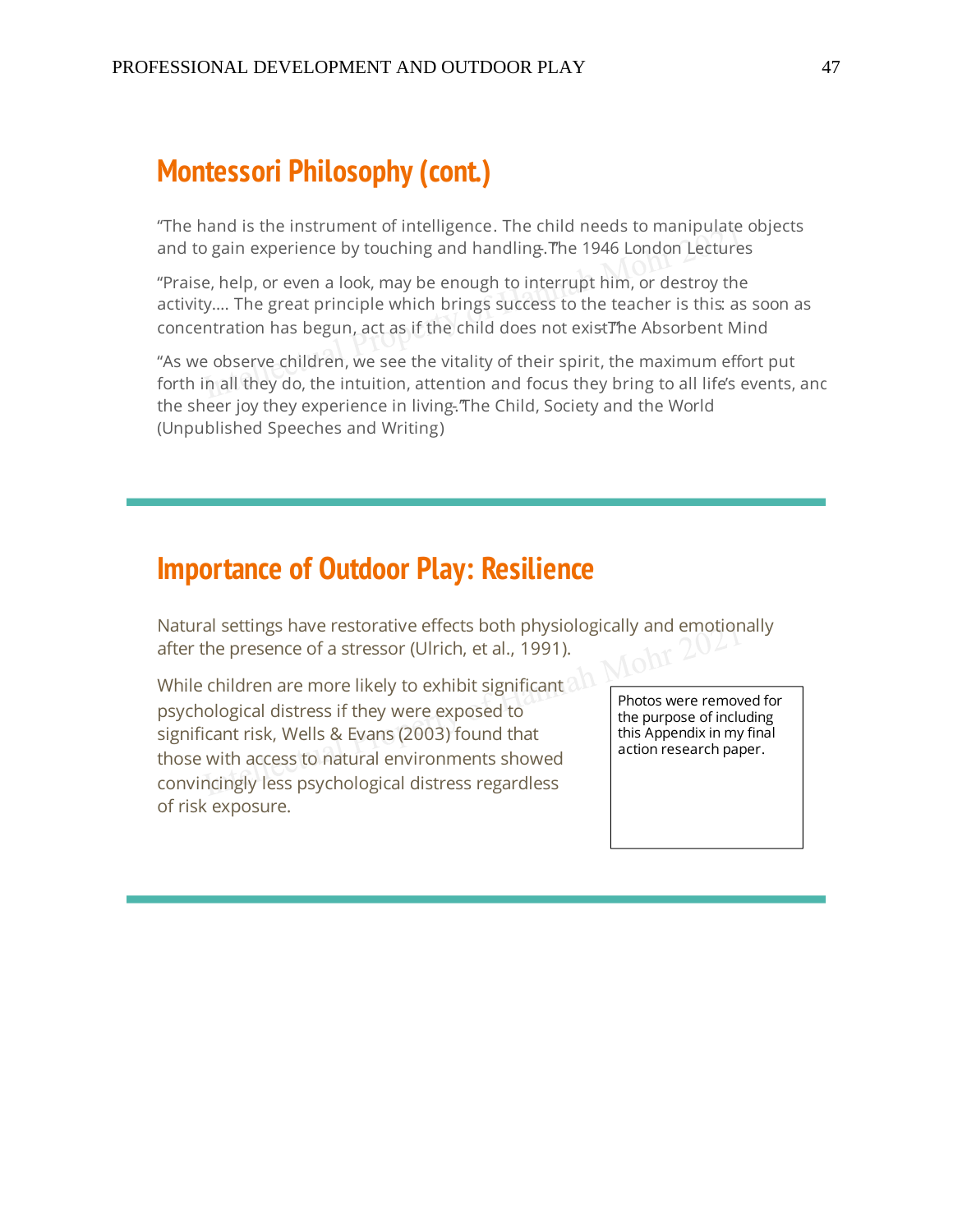## **Importance of Outdoor Play: Concentration**

Ulset, et al. (2017) discovered that children between the ages of four and seven who attended centers where they spent more time outside exhibited greater concentration and less hyperactivity than those who spent fewer hours outside.

Ulrich, et al. (1991) also speculated that natural views were more calming in their study because they held attention without effort on the part of the subjects.

Intellectual

Photos were removed for the purpose of including this Appendix in my final action research paper.

## **Importance of Outdoor Play: Socialization**

In a study in which the quality of the outdoor play spaces at two centers was improved, Brussoni, et al. (2017) found "significant positive effects on children's play, social behaviors, and mental health" (p. 144).

Wells & Evans (2003) add that the buffering effect of nature may be contributed to its support of peer attachment.

Photos were removed for the purpose of including this Appendix in my final action research paper.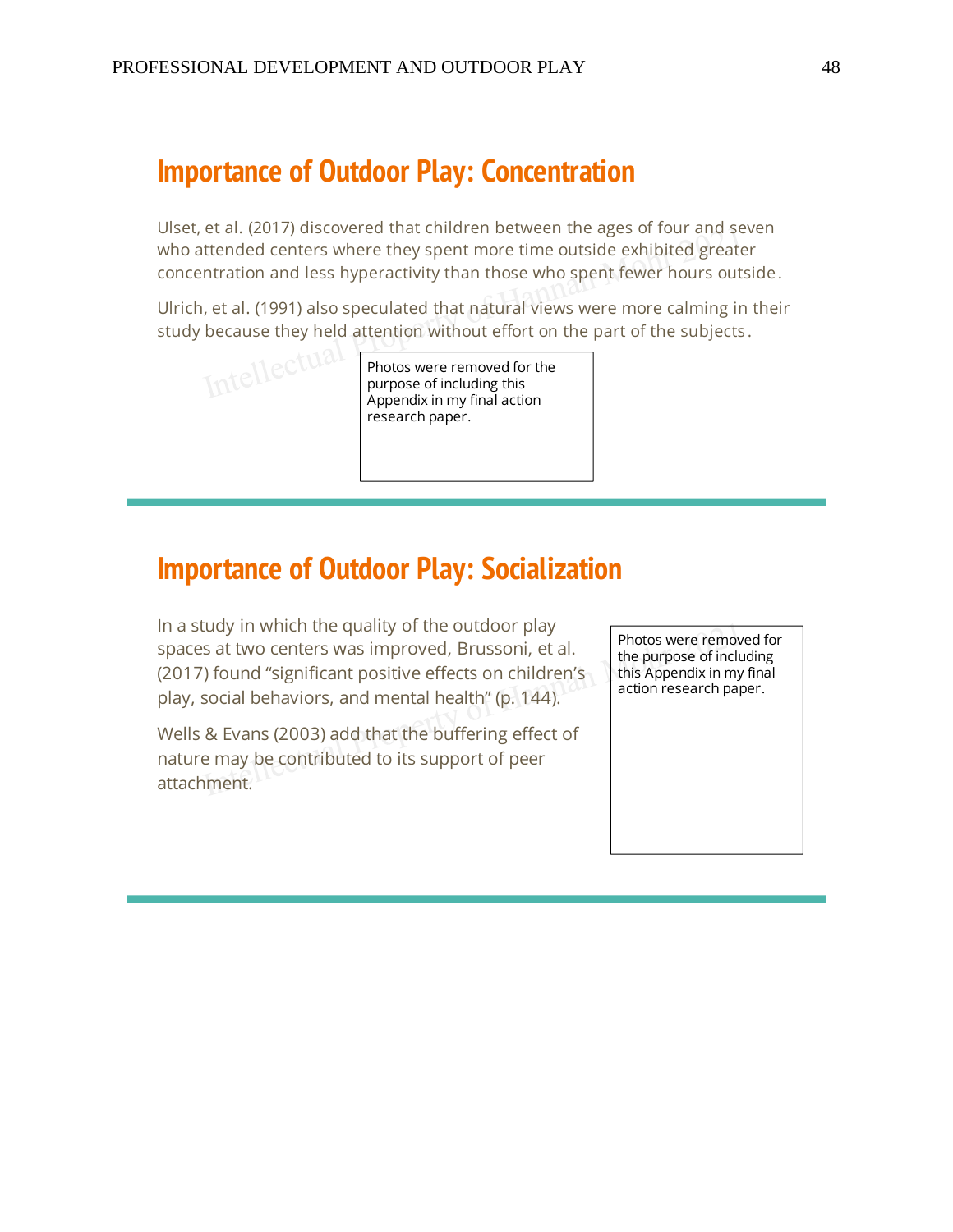## **Benefits of Risky Play**

Risk is key to developing problem-solving skills and a sense of competence (Harper, 2017).

Risky play consists of purposeful behaviors that induce thrilling positive emotions and expose children to stimuli that they may have previously feared or avoided or been prevented from experiencing (Harper, 2017).

Children will never learn how to maneuver risk if they are never allowed.

## **What is the difference between Risks and Hazards?**

Harper (2017) differentiates between hazards, which present only the possibility of a negative outcome, and risks, which offer an opportunity for gain alongside the potential for harm.

Children willingly seek out these types of activities that they may perceive as potentially dangerous because they provide thrilling experience and opportunities for mastering skills which outweigh the possible negative consequences (Sando, et al., 2021).

As cited by McFarland & GullLaird, Warden (2011) asserts that "the adult role is to remove hazards that the children do not see, not the risks within the play" (p. 161).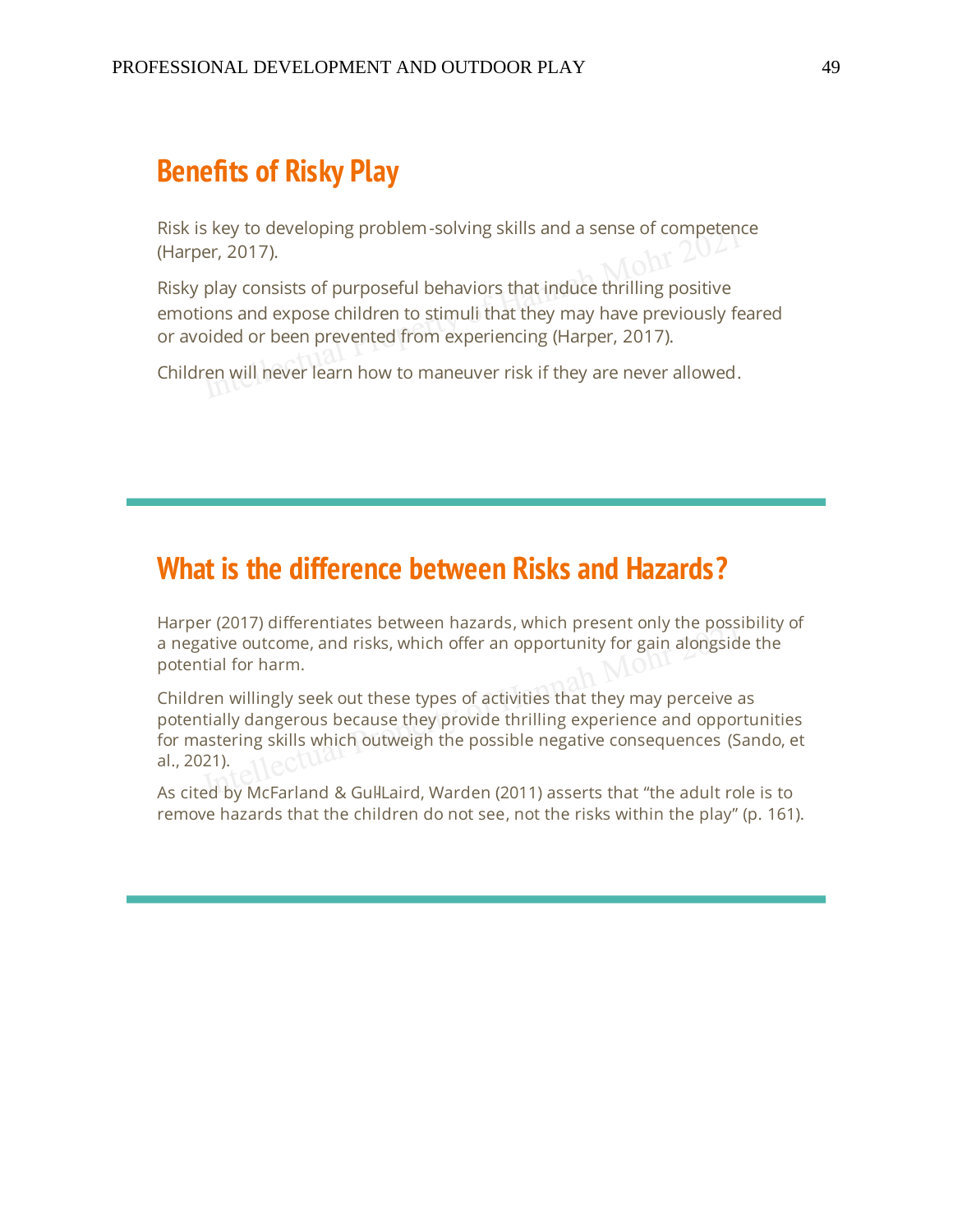# The children are capable!

Videos were removed for the purpose of including this Appendix in my final action research paper. s were removed for the purpose of including this Appendix in my final action reserved for the purpose of including this Appendix in my final action reserved to the purpose of including this Appendix in my final action rese

# **What Not to Say**

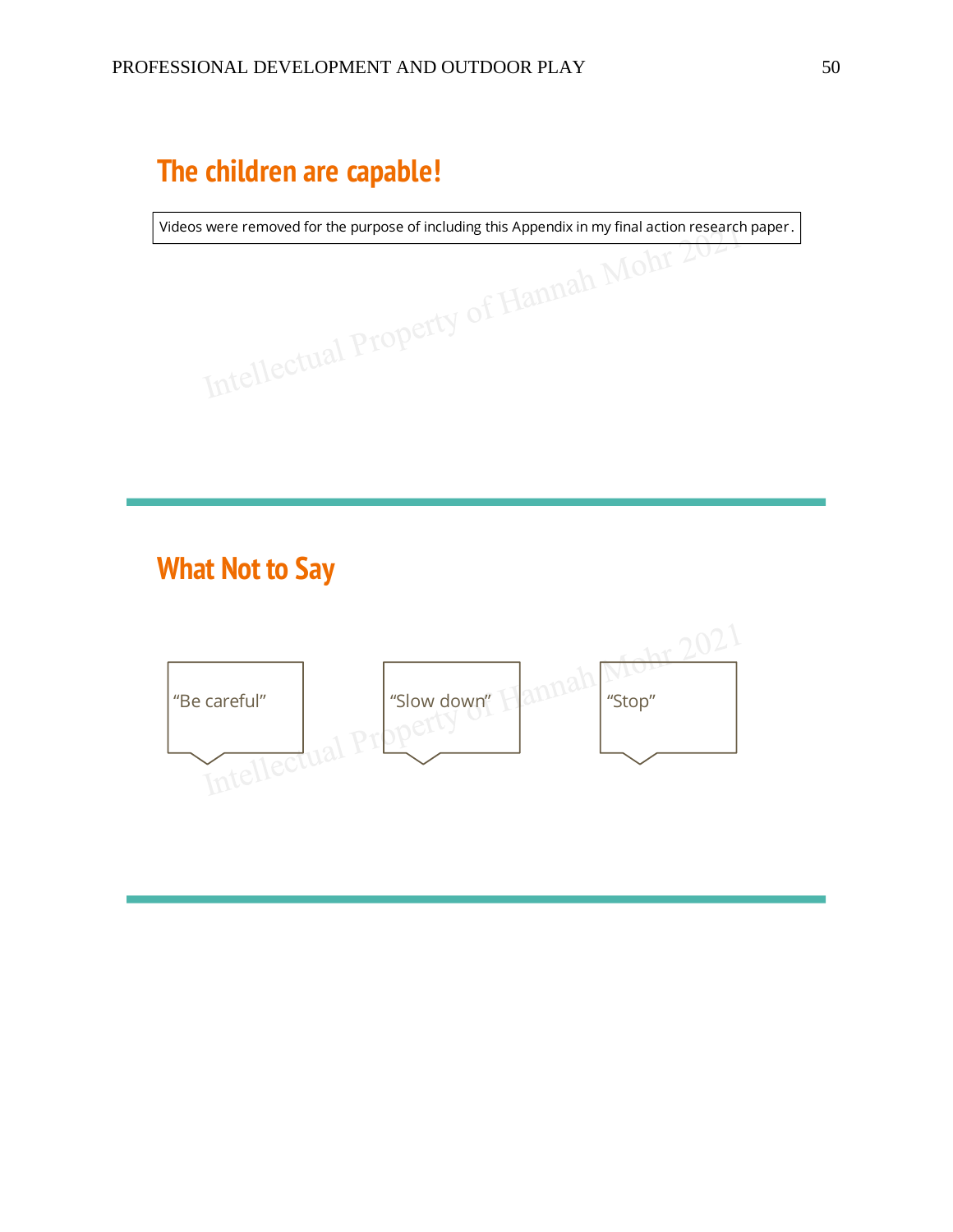

# **What to Say Instead**

## **What happens if someone gets hurt?**

If someone is injured, we will follow normal school procedures. We will administer first aid and fill out an incident report, and I will notify the parents.

I will keep record of any injuries.

It is important to keep in mind that we are not asking the children to engage in any activity that they do not want to participate in. These are activities that they already show an interest in performing, but may have previously been prevented from doing so.

We will continue to prevent hazards that the children may not recognize.